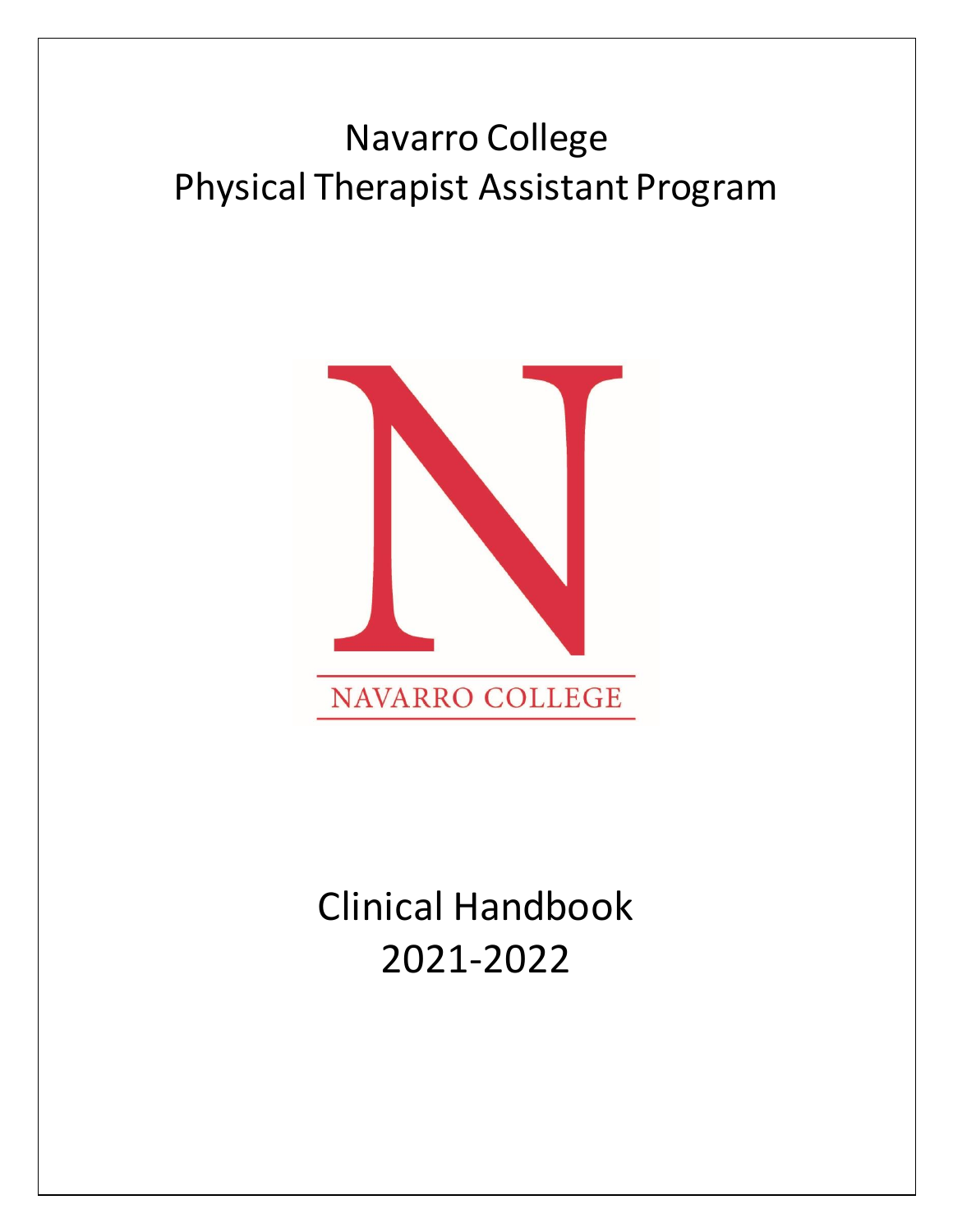### **PTA FACULTY AND STAFF**

#### <span id="page-1-0"></span>**Sarah Austin, PT, MPT**

Sarah is the director for the PTA Program and a professor for the PTA Program on the Midlothian campus of Navarro College. She graduated in 2002 from The University of Oklahoma Physical Therapy program with a Master's in Physical Therapy. She is also currently enrolled at A.T. Still University, diligently working on her Doctor of Science degree. She has practiced and continues to practice in a variety of treatment settings, including home health pediatrics, hospital pediatrics, outpatient rehabilitation, and in various school settings. Sarah is involved with supervision of physical therapist assistants on a constant basis. Sarah has also owned a home health company focusing on pediatrics, working side by side with therapists of other disciplines, physicians, nurses, and other health care personnel.

#### **Lisa Rigsby, PT**

Lisa is an associate professor for the PTA Program on the Midlothian campus of Navarro College. She graduated in 1999 from The University of Texas Southwestern Medical Center Physical Therapy program with a Bachelor's in Physical Therapy. She is also currently enrolled at Texas Tech University, diligently working on her tDPT and Doctor of Science degree. She has practiced and continues to practice in home health with focus on geriatrics. Lisa has worked in a variety of treatment settings, including rehabilitation director for 6 years in a busy orthopedic outpatient business with 3 satellite facilities, functioned as therapy director for home health agency, and has worked in various acute hospital and inpatient rehabilitation and outpatient settings. She also has experience in ergonomic design for companies and home modification training, has advised employees and staff in work safety and injury prevention in a local warehouse business. Lisa has also owned a home health contracting company, teaching and directing physical therapist and physical therapist assistants, and supporting disciplines of speech and occupational therapies.

#### **Teresa O'Neil, PTA**

Terri is a full-time faculty member for Navarro College PTA program. She graduated with her AAS degree in PTA in 1994 and has been working in the field of physical therapy continuously. She has expansive knowledge in a variety of settings, with emphasis on the geriatric population. She also has significant clinical experience working as a consultant and training other clinicians in the correct use of physical modalities. She served as a professor and the Academic Coordinator of Clinical Education for Kaplan College in the PTA Program.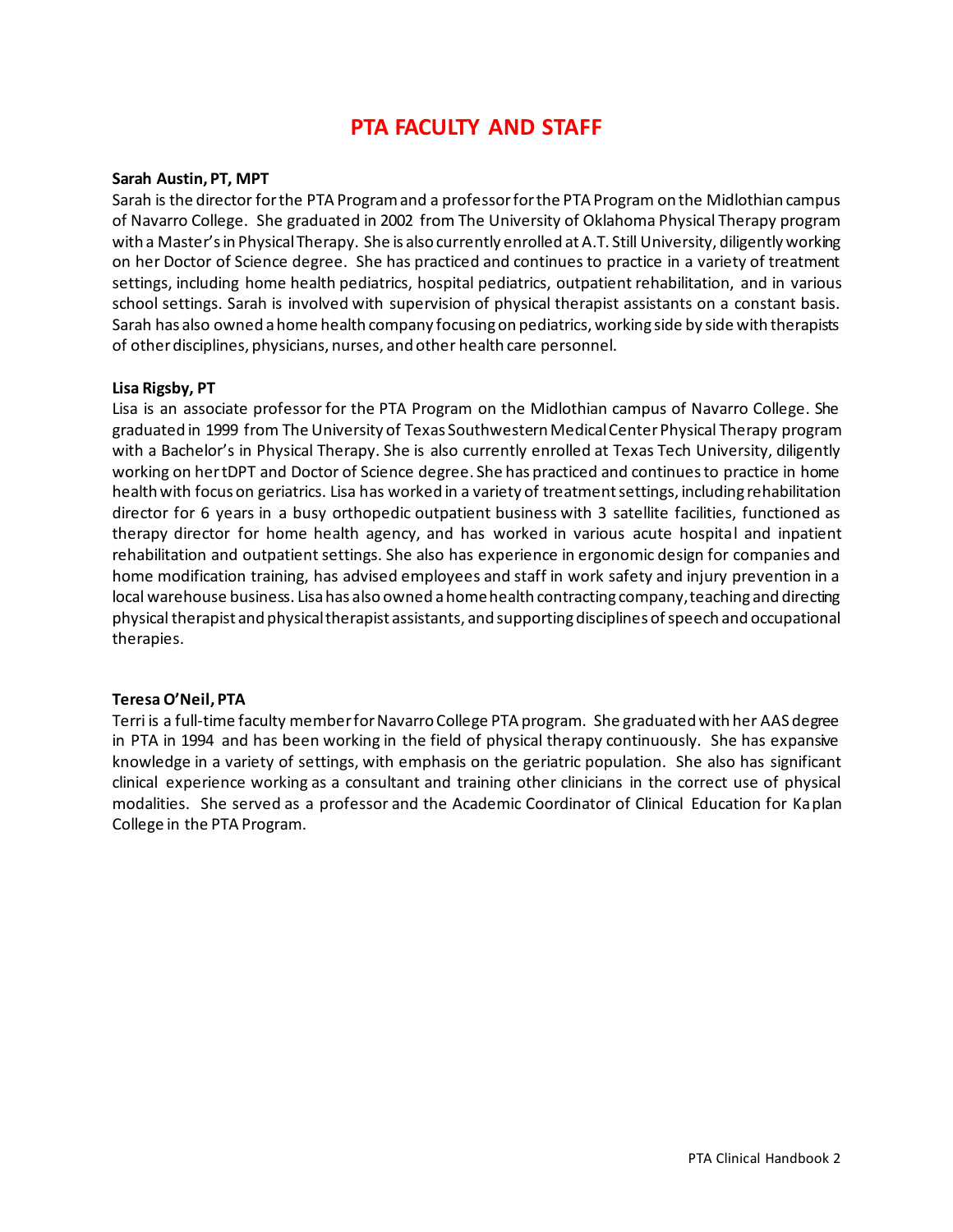#### <span id="page-2-0"></span>**FACULTY CONTACT INFORMATION**

Sarah Austin, PT, MPT PTA Program Director; Assistant Professor Office telephone/voicemail: 972-775-7270 Email: sarah.austin@navarrocollege.edu

Lisa Rigsby, PT Academic Coordinator of Clinical Education, Associate Professor Office telephone/voicemail: 972-775-7252 Email: lisa.rigsby@navarrocollege.edu

Teresa O'Neil, PTA Associate Professor Office telephone/voicemail: 972-775-7254 Email: teresa.oneil@navarrocollege.edu

#### **ADMINISTRATION CONTACT INFORMATION**

Patti Binger, MS Coordinator of Operations Office telephone/voicemail: 972-923-5121 Email: patti.binger@navarrocollege.edu

Guy E. Featherston, MS Dean of Health Professions Office telephone/voicemail: 972-923-5120 Email: guy.featherston@navarrocollege.edu

**Full-time faculty telephones include voicemail, which can be accessed 24 hours a day. Faculty members will make every attempt to return telephone text, phone messages and email messages within 24 hours.**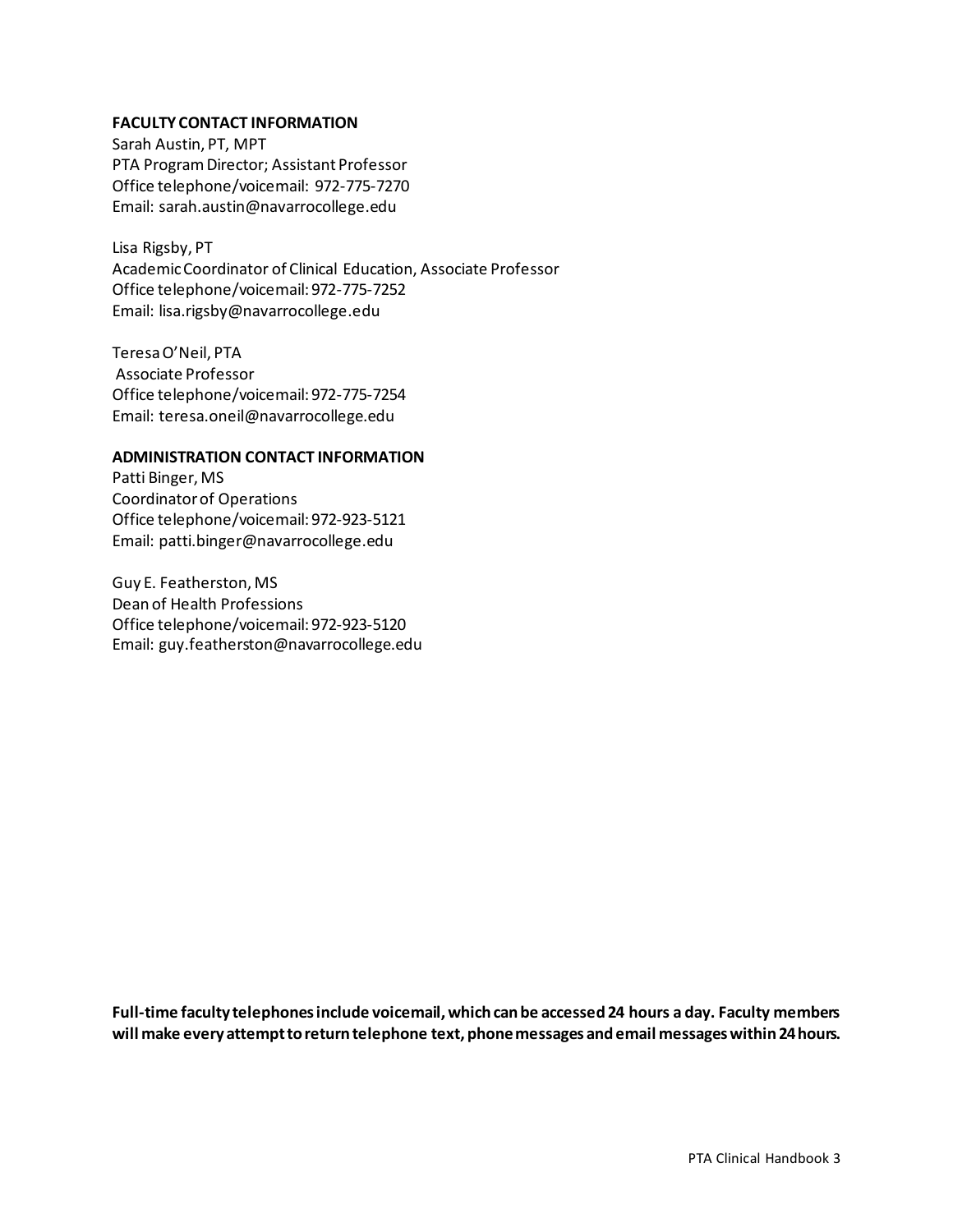### **CAMPUS PHONE NUMBERS**

#### <span id="page-3-0"></span>**EMERGENCY PHONE NUMBERS**

| Campus Security Telephone:                 | (972) 923-6436 |
|--------------------------------------------|----------------|
| Emergency Services (Fire, Medical, Police) |                |
| From a campus phone:                       | 911            |
| Fire Department (Non-Emergency)            | (972) 775-7660 |
| Poison Control:                            | 800-222-1222   |
| Police Department (Non-Emergency):         | (972) 775-3333 |

#### **IMPORTANT PHONE NUMBERS**

Navarro College Main Campus Waxahachie Campus 3200 West 7th Avenue 1900 John Arden Drive Corsicana, TX 75110 Waxahachie, TX 76165 1-800-NAVARRO (972) 937-7612

Midlothian Campus **Midlothian Campus** Mexia Campus Midlothian, TX 76065 Mexic 2012 12:00 Mexic 2014 (972) 775-7200 (254) 562-3848

Admissions and Records (903) 875-7700 Residence Life Office (903) 875-7541 Office of Financial Aid (903) 875-7362 Navarro College Bookstore (972) 775-7241 International Student Services (903) 875-7370 Department of Public Safety (903) 875-7500 Services for Students with Disabilities (903) 875-7377 Office of Student Relations (903) 875-7372 Personal Counseling The Counseling (903) 875-7393

899 Mount Zion Road 2001 North MLK Highway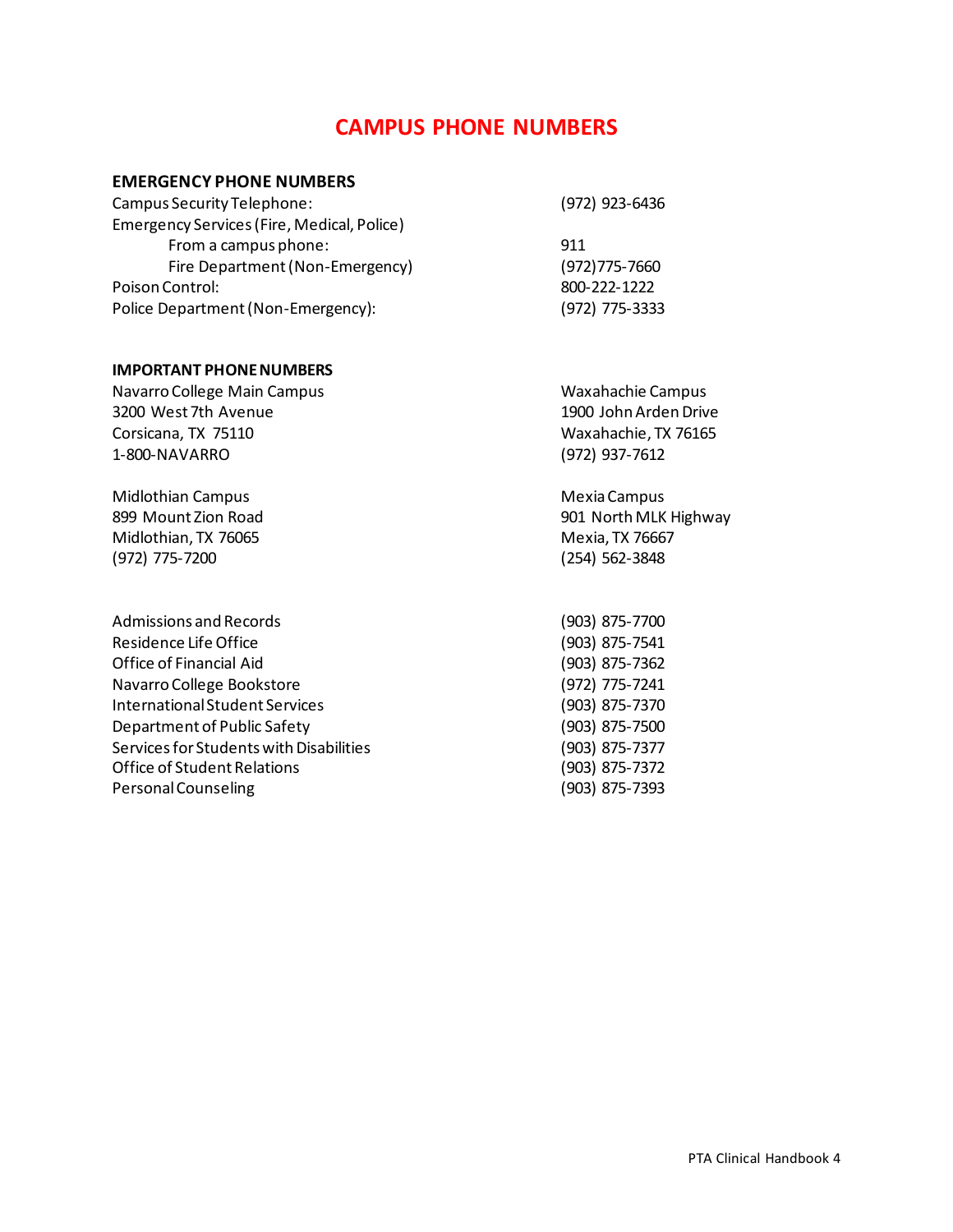# **TABLE OF CONTENTS**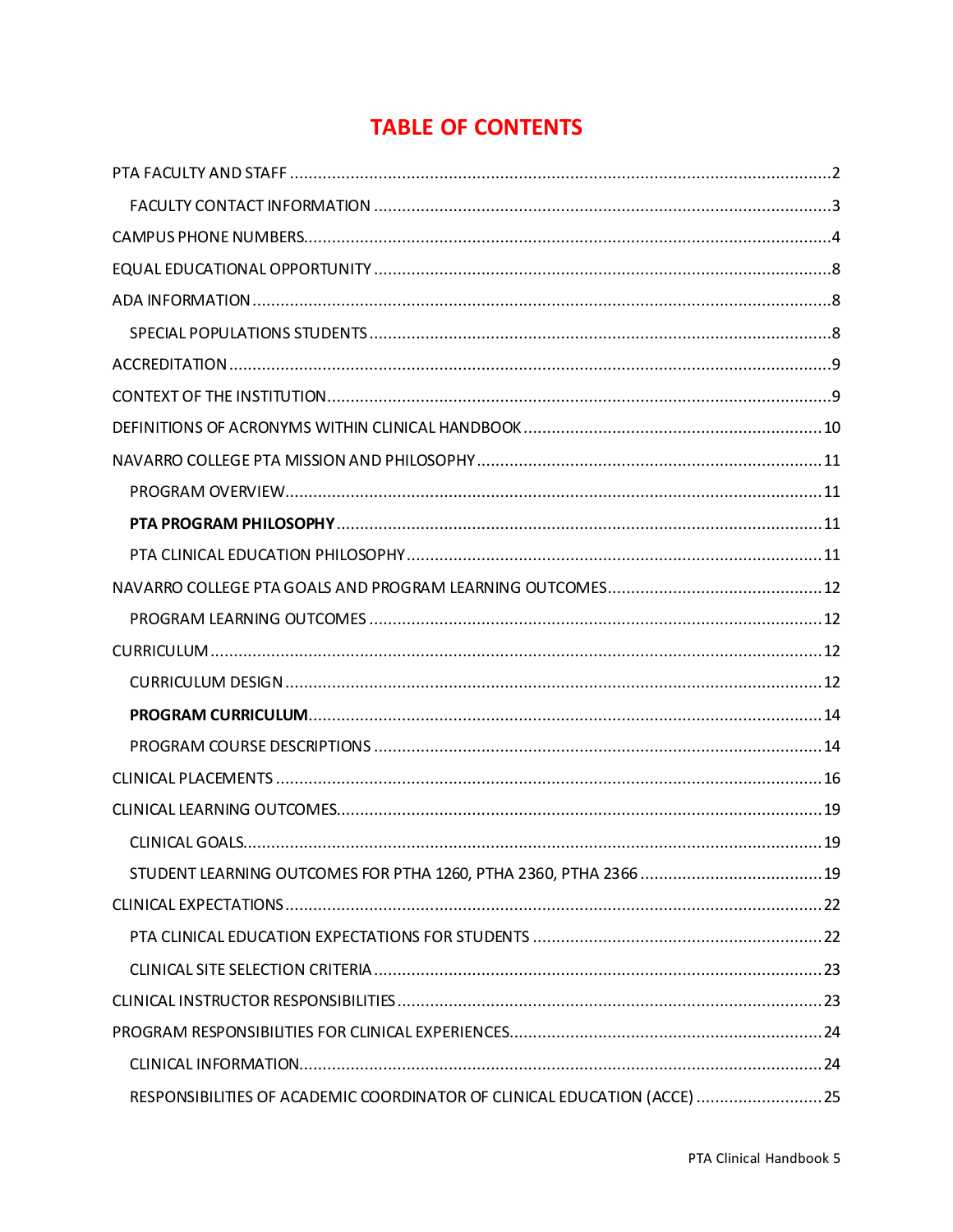| DOCUMENTATION AND MANAGEMENT OF CLINICAL HOURS AND PERFORMANCE 26 |  |
|-------------------------------------------------------------------|--|
|                                                                   |  |
|                                                                   |  |
|                                                                   |  |
|                                                                   |  |
|                                                                   |  |
|                                                                   |  |
|                                                                   |  |
|                                                                   |  |
|                                                                   |  |
|                                                                   |  |
|                                                                   |  |
|                                                                   |  |
|                                                                   |  |
|                                                                   |  |
|                                                                   |  |
|                                                                   |  |
|                                                                   |  |
|                                                                   |  |
|                                                                   |  |
|                                                                   |  |
|                                                                   |  |
|                                                                   |  |
|                                                                   |  |
|                                                                   |  |
|                                                                   |  |
|                                                                   |  |
|                                                                   |  |
|                                                                   |  |
|                                                                   |  |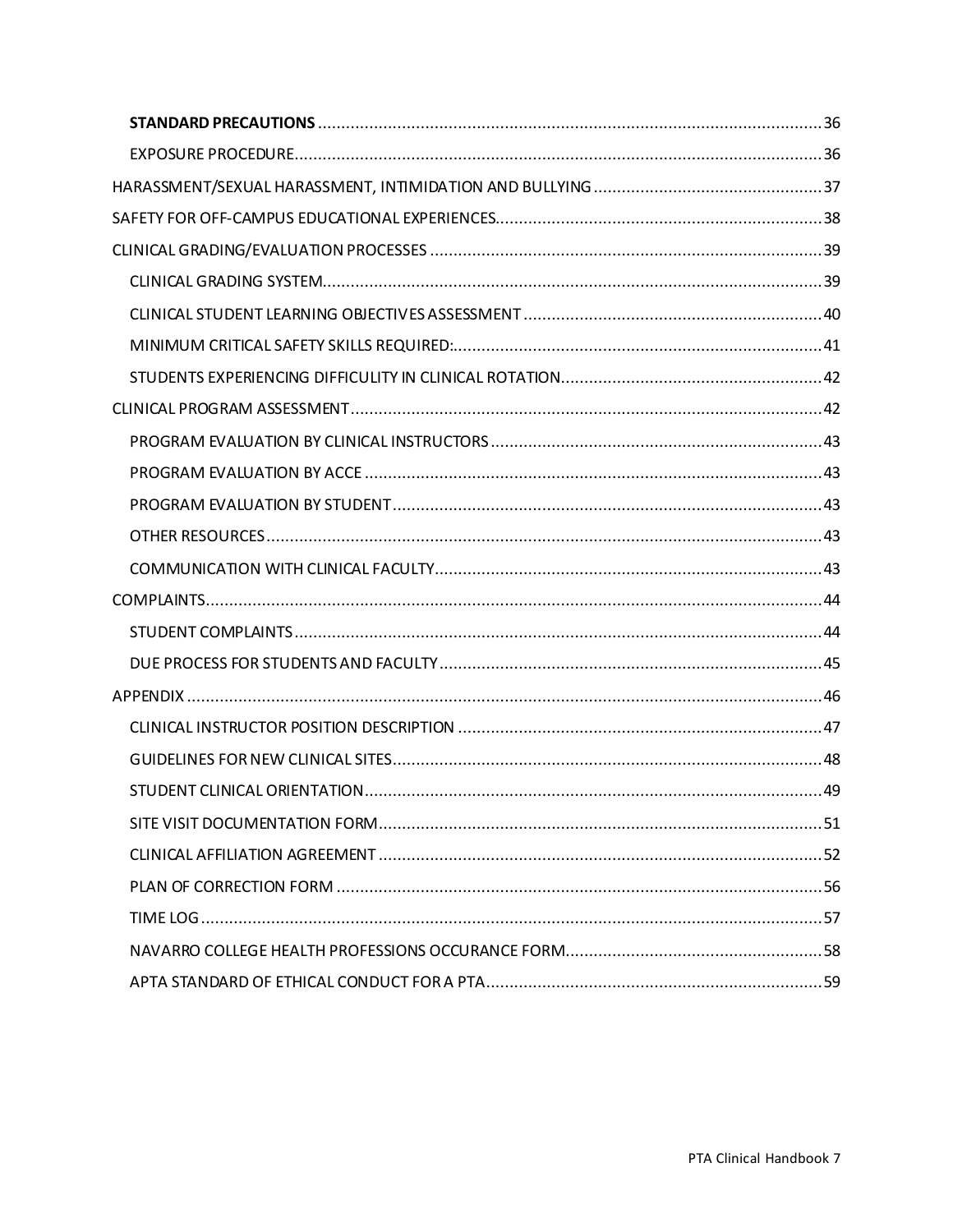# **EQUAL EDUCATIONAL OPPORTUNITY**

<span id="page-7-0"></span>Navarro College shall comply with existing federal and state laws and regulations where applicable, with respect to the admissions and education of students, with respect to the availability of student loans, grants, scholarships, and job opportunities, and with respect to student programs and activities conducted on premises owned or occupied by the College.

Navarro College shall not discriminate against any person on account of race, color, religion, creed, gender, age, national origin, ancestry, disability, marital status or veteran's status.

### **ADA INFORMATION**

<span id="page-7-1"></span>With a commitment to equal access of facilities, activities, and programs, Navarro College provides reasonable and appropriate accommodations for qualified students with regard to disabilities and with regard to the potential for success as defined in Section 504 of the Amended Federal Rehabilitation Act of 1973, the Americans with Disabilities Act of 1990, Section 508 of the Rehabilitation Act of 2000, and the ADAAA of 2009.

Such disabilities include, but are not limited to speech impairments, hearing impairments, visual impairments, learning disabilities, and emotional/psychological disabilities. Students requesting special accommodations must adhere to the following guidelines as per institutional policy set forth by the Navarro College Board of Trustees:

Students should make requests for accommodations ideally at least (4) four weeks prior to the first day of the semester or if returning student at least (2) two weeks before classes begin. It is highly recommended that students allow this sufficient time prior to the first day of class for greater likelihood of academic success that semester. Failure to do so may result in delay or suspension of services. A request for accommodations is considered on an individual basis once a completed application is submitted along **with the most current and complete documentation.** Documentation should include a clinical narrative and/or assessment with a diagnostic statement identifying the disability, the recommended accommodations and/or auxiliary aids currently prescribed or in use, and the functional, relevant, academic impact of the disability. Such documentation should be on letterhead and contain the professional's signature. Navarro College Disability Services reserves the right to request updated documentation for accommodations requested**. Notes on prescription pads will not be accepted.**

#### <span id="page-7-2"></span>**SPECIAL POPULATIONS STUDENTS**

Navarro College provides, through the Carl Perkins Career Center, a variety of services for students who are single parents, displaced homemakers, persons with disabilities, students majoring in non-traditional occupations, individuals from economically disadvantaged families, and students with limited English proficiency. Students falling in one or more of these categories should contact the Carl Perkins Career Center for details concerning these services.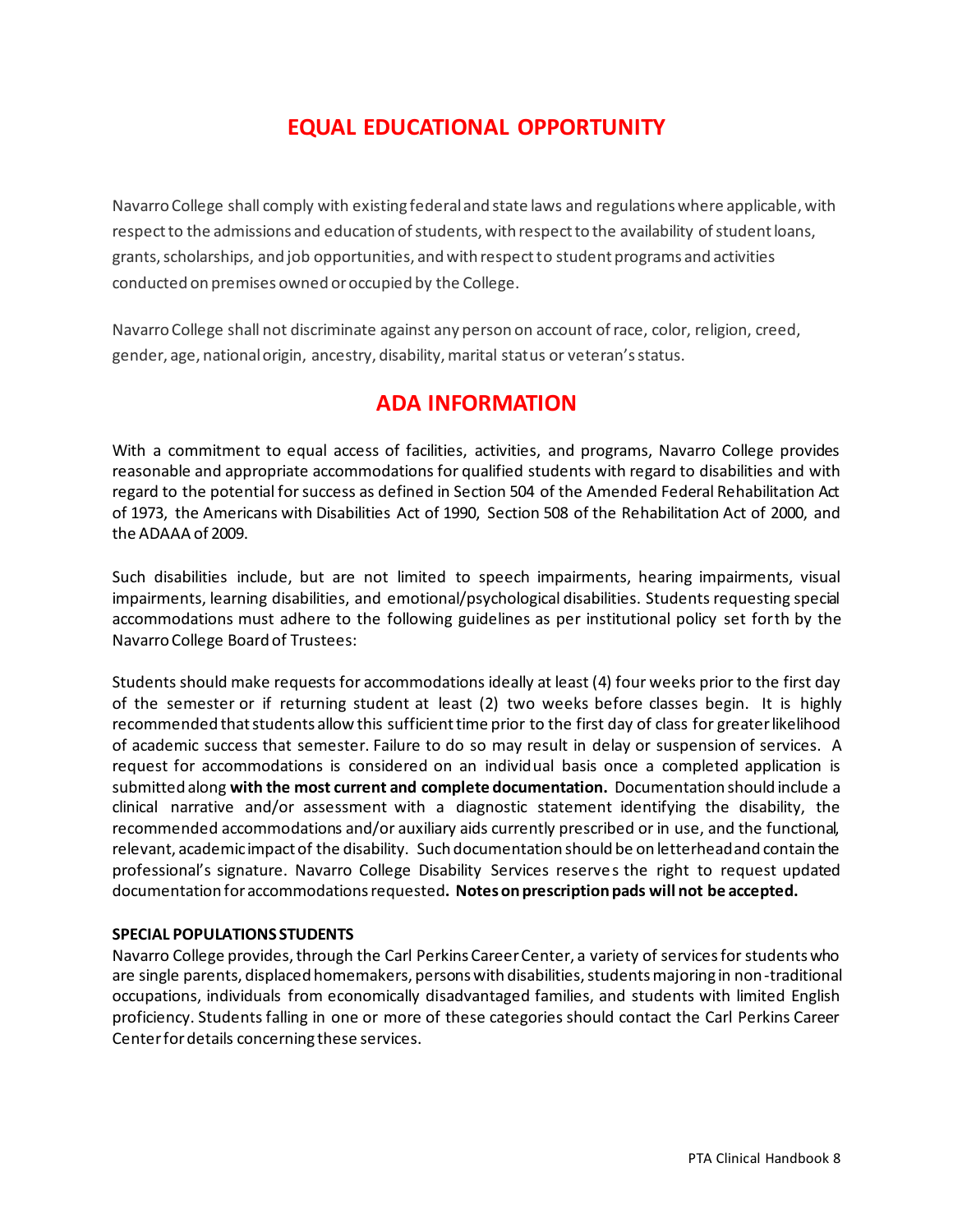### **ACCREDITATION**

<span id="page-8-0"></span>The Physical Therapist Assistant Program at Navarro College is accredited by the Commission on Accreditation in Physical Therapy Education (CAPTE). CAPTE accreditation of a physical therapist or physical therapist assistant program satisfies state educational requirements in all states, the District of Columbia, Puerto Rico, and the U.S. Virgin Islands. Thus, students graduating from CAPTE-accredited physical therapist and physical therapist assistant education programs are eligible to take the National Physical Therapy Examination and apply for licensure in all states, the District of Columbia, Puerto Rico, and the U.S. Virgin Islands. For more information regarding state qualifications and licensure requirements, refer to the Federation of State Boards of Physical Therapy website a[t www.fsbpt.org](http://www.fsbpt.org/). Commission on Accreditation in Physical Therapy Education: American Physical Therapy Association 3030 Potomac Ave., Suite 100 Alexandria, VA 22305-3085; (703) 684-APTA (2782); (800) 999-2782 (703) 684-7343 (fax)[; www.capteonline.org](http://www.capteonline.org/)

# **CONTEXT OF THE INSTITUTION**

<span id="page-8-1"></span>Navarro College is a two-year accredited, state-supported, community college with fourdistinct campuses in Corsicana, Waxahachie, Midlothian, and Mexia. Navarro has a long history of service to the community and is committed to creating a learning environment that is accessible, affordable, responsive, and innovative.

The mission of Navarro College is to provide educational opportunities that empower students to achieve their personal, academic, and career goals and that promote life-long learning for all communities served.

Navarro College is accredited by the Southern Association of Colleges and Schools Commission on Colleges to award associate degrees. Contact the Commission on Colleges at 1866 Southern Lane, Decatur, Georgia 30003-497; http://www.sacscoc.org; or call 404-679-4500 for questions about the accreditation of Navarro College.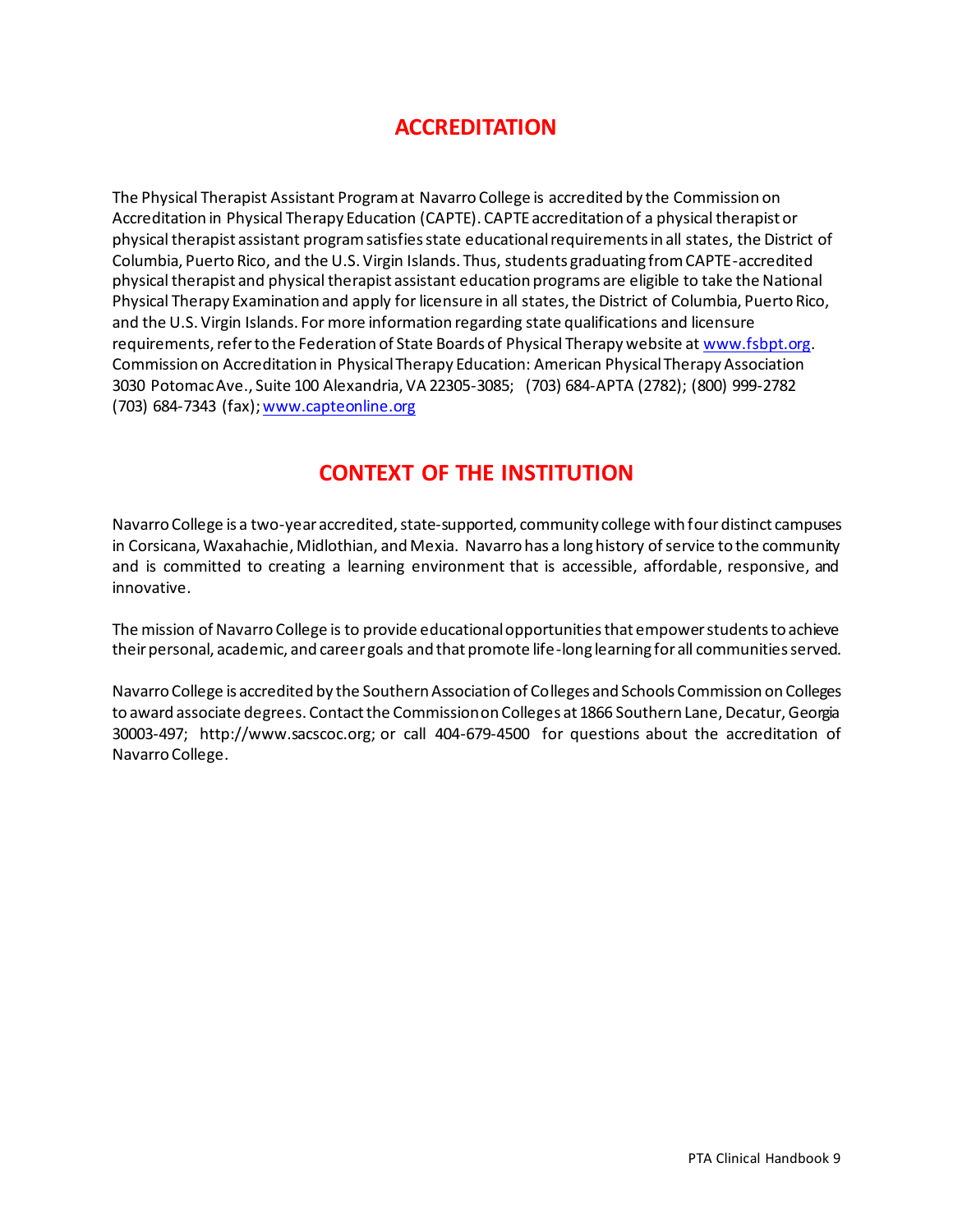# **DEFINITIONS OF ACRONYMS WITHIN CLINICAL HANDBOOK**

<span id="page-9-0"></span>Physical Therapist Assistant (PTA) - Clinicians who provide physical therapy services under the direction and supervision of a physical therapist. A PTA must complete a two-year associate degree and be licensed, certified, or registered in most states.

Academic Coordinator of Clinical Education (ACCE) - The individual at Navarro College who plans, assigns, and evaluates the clinical courses in the clinical portion of the PTA Program.

Center Coordinator for Clinical Education (CCCE) - The individual, at each clinical education site, who coordinates and arranges the clinical education of students. This person may or may not be a physical therapist. The CCCE is responsible for coordination of clinical assignments between the facility and Navarro College. All correspondence between student and the clinical facility should be directed to the CCCE.

Clinical Site - Healthcare facilities who are affiliated clinics to Navarro College that provide clinical experiences for the students of the PTA Program.

Clinical Instructor (CI) - The person at the clinical site who is responsible for the direct supervision of the student. This may or may not be the CCCE.

PTA MACS (Physical Therapist Assistant Manual for Assessment of Clinical Skills) - The assessment tool currently used within our curriculum. The PTA MACS was developed and copyrighted by The Texas Consortium of PTA Educators.

Student Evaluation of Clinical Education Experience (SECEE) – The evaluation form that the student completes, prior to finishing the clinical rotation, describing the clinical education site and clinical instructor experience.

Clinical Site Information Form (CSIF) - The primary purpose of the Clinical Site Information Form (CSIF) is for Physical Therapist Assistant (PTA) academic programs to collect information from clinical education sites to:

- Facilitate clinical site selection,
- Assist in student placements,
- Assess the learning experiences and clinical practice opportunities available to students; and
- Provide assistance with completion of documentation required for accreditation.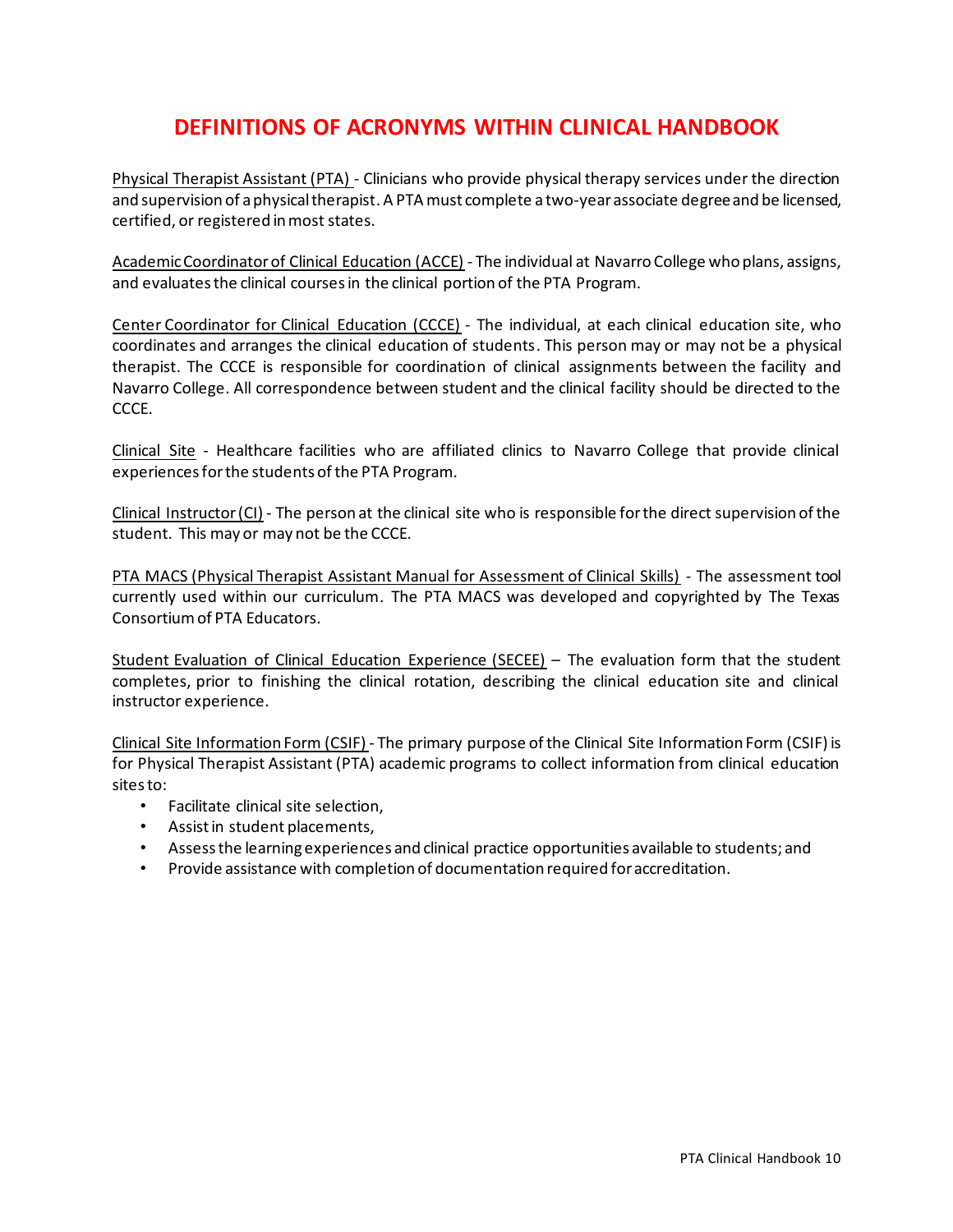### **NAVARRO COLLEGE PTA MISSION AND PHILOSOPHY**

#### <span id="page-10-1"></span><span id="page-10-0"></span>**PROGRAM OVERVIEW**

The two-year, 66-hour curriculum in physical therapy leads to an Associate of Applied Science Degree (A.A.S. PTA). The program helps prepare the graduate to take the national certification examination provided by the Federation of State Board of Physical Therapy (FSBPT) to become a Physical Therapist Assistant (PTA). Graduates must also meet licensure requirements as mandated by the Texas Board of Physical Therapy Examiners (TBPTE) or the state in which licensure is sought. The PTA curriculum includes on-campus coursework and clinical experiences in traditional and non-traditional physical therapy settings.

Through visionary leadership and contemporary teaching, Navarro College Physical Therapist Assistant Program provides students the technical skills necessary to provide evidenced based care and leadership within their communities and practices while maintaining high ethical standards and professional behaviors of a physical therapist assistant under the supervision of the physical therapist.

#### <span id="page-10-2"></span>**PTA PROGRAM PHILOSOPHY**

Navarro College provides students with entry level practice knowledge and skill sets in physical therapy, necessary to improve an individual's optimum quality of life through health promotion, prevention of disabilities and rehabilitation regardless of the disability. Navarro College seeks to educate students to be compassionate and live out the basic moral principle of "Do No Harm" when interacting with clients, other health care professionals or their communities. The Navarro College PTA Program believes in providing lifelong learning experiences to each student regardless of cultural or social background, personal life choices, health status, age, or personal challenges. These learning experiences will aide in fostering the development of advanced critical thinkers and practitioners in the field of physical therapy. Navarro College seeks to develop partnerships with clinical faculty to foster development of the entry level graduate. Navarro College also seeks clinical environments that practice evidence-based principles and treatment that will enhance the knowledge and professional expectations of the physical therapist assistant student. The Navarro College PTA Program believes that, while a physical therapist assistant works under the supervision of a physical therapist, a physical therapist assistant is also an extension of a physical therapist and a vital member of a health care team. The Navarro College Physical Therapist Assistant Program was designed and established to meet the needs of the surrounding underserved rural and urban communities.

#### <span id="page-10-3"></span>**PTA CLINICAL EDUCATION PHILOSOPHY**

The clinical experience is a crucial part of the preparation of the PTA. Our purpose is to provide multiple high-quality educational experiences to each student to prepare them for the different settings within the healthcare field. The Navarro College PTA Program believes that the clinical experiences should provide the student with the opportunity to carry out professional responsibilities under supervision of the physical therapist and provide role modeling.

The Navarro College PTA Program's clinical education opportunities provides the student with the "handson" experience in delivering physical therapy services, allowing them the opportunity to test and integrate the principles and concepts learned during academic preparation. Clinical education for the PTA student is divided into three clinical rotations. The first clinical is integrated within the fourth semester and is designed to be a hands-on clinical approach, introducing the student to implementation, modification, and participation in the discharge planning of the PT POC. In the final two full time clinical rotations,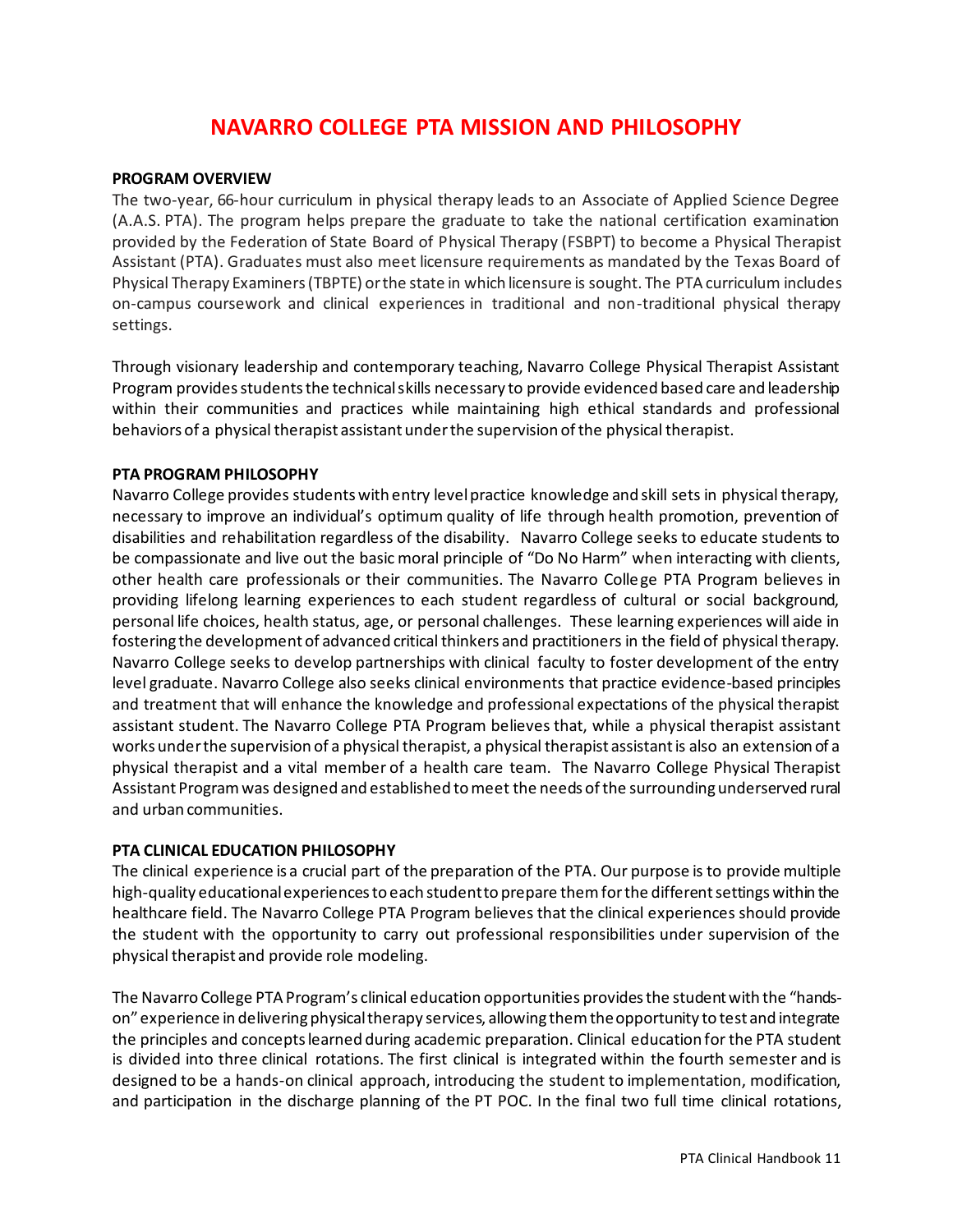students will apply skills at a higher level of performance and responsibility. Critical thinking and clinical problem-solving skills will be refined through client interventions and independent patient management. The clinical education sites assigned to students reflect a diverse population and service delivery model in both traditional and emerging/nontraditional practice settings. Upon completion of clinical rotations, the student is expected to be at entry-level competency.

The PTA Program is responsible for ensuring that an affiliated clinical site meets all policies, procedures, and applicable regulations of Navarro College, the Health Professions Division, the PTA Program, and CAPTE standards. The Navarro College PTA Program is responsible for the assignment of students to any level of clinical education, and for providing the student with adequate instruction to perform the duties of a PTA. The program is also responsible for determining student competency and safety in the skills stated in the clinical course objectives before placement in clinical rotations. Contact with the affiliated clinical site is through the PTA Programprior to student acceptance into the clinical rotation.

# <span id="page-11-0"></span>**NAVARRO COLLEGE PTA GOALS AND PROGRAM LEARNING OUTCOMES**

#### **GOALS**

- 1. The program will provide exceptional educational experiences that reflect contemporary practice.
- 2. The faculty will provide contemporary curricula that reflects current practice models.
- 3. Graduates will achieve an effective transition from student to entry level professional member of the health care team.
- 4. Graduates will demonstrate behaviors congruent with the high ethical standards as established by the Standards of Ethical Conduct for the Physical Therapist Assistant and the Guide for Conduct of the Physical Therapist Assistant.

#### <span id="page-11-1"></span>**PROGRAM LEARNING OUTCOMES**

- 1. Graduates will practice the principles of ethics, values, and responsibilities consistent with the ethos of the profession.
- 2. Graduates will demonstrate contemporary patient/client management strategies.
- 3. Graduates will effectively manage the plan of care under the supervision of the PT and within the scope of practice.
- 4. Graduates will demonstrate competence in implementing selected components of interventions identified in the plan of care established by the physical therapist.
- 5. Graduates will demonstrate competence in performing components of data collection skills essential for carrying out the plan of care by administering appropriate tests and measures.
- 6. Graduates will effectively participate in the health care environment.
- <span id="page-11-2"></span>7. Graduates will assume responsibility for appropriate management of the practice setting.

### **CURRICULUM**

#### <span id="page-11-3"></span>**CURRICULUM DESIGN**

The Physical Therapist Assistant (PTA) Program at Navarro College is an integrated two-year program, consisting of five semesters (including prerequisite course work). The coursework and clinical rotations are structured in an organized sequence to build upon foundational content. The curriculum design of the Navarro College PTA Program utilizes a hybrid model, transitioning from a traditional model approach to a case-based model approach in the latter part of the program. The content of the program curriculum is presented in a logical and structured format, ensuring that foundational skills are taught and learned prior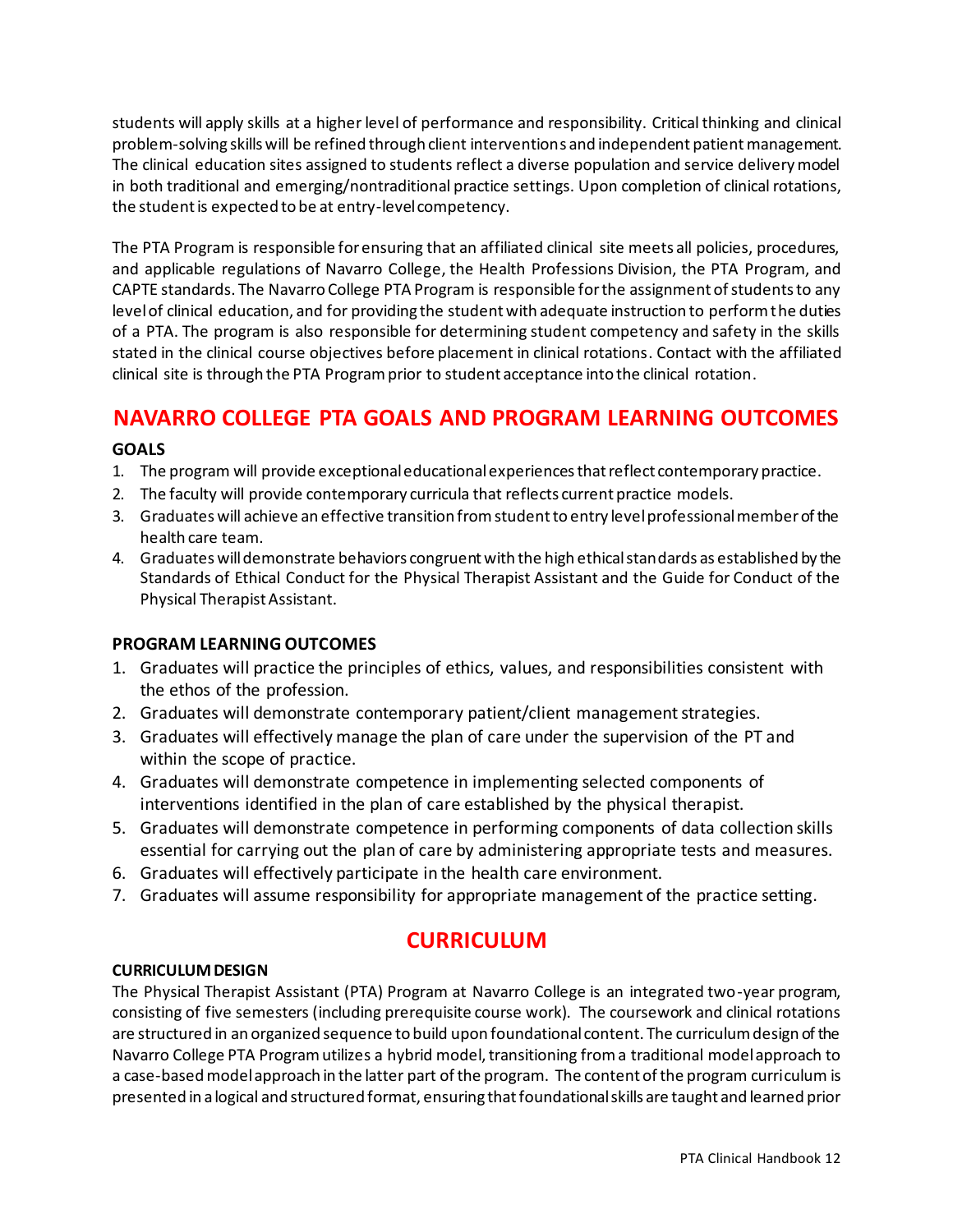to progressing into higher critical thinking tasks. The PTA program is designed to integrate student growth through clinical experiences that are appropriate for the student's knowledge base and skill set, at that time in the curriculum. The integration of clinical coursework begins in the fourth semester of the PTA Program, after students have mastered introductory coursework.

| <b>PREREQUISITES</b>   |                                        | Lec<br><b>Hours</b> | Lab<br><b>Hours</b> | <b>Credit</b><br><b>Hours</b> |
|------------------------|----------------------------------------|---------------------|---------------------|-------------------------------|
| <b>MATH 1342</b>       | <b>Elementary Statistics</b>           | 3                   | 0                   | 3                             |
| <b>BIOL 2401</b>       | Anatomy and Physiology I               | 3                   | 3                   | 4                             |
| <b>BIOL 2402</b>       | Anatomy and Physiology II              | 3                   | 3                   | 4                             |
| <b>ENGL1301</b>        | Composition I                          | 3                   | $\mathbf{1}$        | 3                             |
|                        | <b>Prerequisites Total</b>             |                     |                     | 14                            |
| <b>FIRST YEAR</b>      |                                        |                     |                     |                               |
| <b>First Semester</b>  |                                        |                     |                     |                               |
| <b>PTHA 1409</b>       | Introduction to Physical Therapy       | $\overline{2}$      | 4                   | 4                             |
| <b>PTHA 1413</b>       | <b>Functional Anatomy</b>              | $\overline{2}$      | 4                   | 4                             |
| <b>PTHA 1321</b>       | Pathophysiology for PTA                | 3                   | 0                   | 3                             |
| <b>PSYC 2314</b>       | Lifespan Growth and Development        | 3                   | $\mathbf 0$         | 3                             |
| <b>PTHA 1325</b>       | Communications in Healthcare           | 3                   | $\mathbf 0$         | 3                             |
|                        | <b>First Semester Total</b>            |                     |                     | 17                            |
| <b>Second Semester</b> |                                        |                     |                     |                               |
| <b>PTHA 1431</b>       | <b>Physical Agents</b>                 | 3                   | 4                   | 4                             |
| <b>PTHA 2301</b>       | <b>Essentials of Data Collection</b>   | $\overline{2}$      | 4                   | 3                             |
| <b>PTHA 2205</b>       | Neurology                              | $\overline{2}$      | 0                   | $\overline{2}$                |
| <b>PTHA 2409</b>       | Therapeutic Exercise                   | 3                   | 4                   | 4                             |
| PHIL 1301 or 2306      | Intro to Philosophy or Intro to Ethics | 3                   | 0                   | 3                             |
|                        | <b>Second Semester Total</b>           |                     |                     | 16                            |
| <b>SECOND YEAR</b>     |                                        |                     |                     |                               |
| <b>First Semester</b>  |                                        |                     |                     |                               |
| <b>PTHA 2431</b>       | Management of Neurological Disorders   | 3                   | 4                   | 4                             |
| <b>PTHA 2535</b>       | <b>Rehabilitation Techniques</b>       | 3                   | 6                   | 5                             |
| <b>PTHA 1260</b>       | PTA Clinical I                         | $\overline{0}$      | 0                   | $\overline{2}$                |
|                        |                                        |                     |                     |                               |
|                        | <b>Third Semester Total</b>            |                     |                     | 11                            |
| <b>Second Semester</b> |                                        |                     |                     |                               |
| <b>PTHA 2360</b>       | PTA Clinical II                        | 0                   | 0                   | 3                             |
| <b>PTHA 2366</b>       | <b>PTA Practicum</b>                   | 0                   | 0                   | 3                             |
| <b>PTHA 2239</b>       | <b>Professional Issues</b>             | $\overline{2}$      | 0                   | $\overline{2}$                |
|                        | <b>Fourth Semester Total</b>           |                     |                     | 8                             |

#### **ASSOCIATE IN APPLIED SCIENCE DEGREE: PHYSICAL THERAPIST ASSISTANT**

**DEGREE PLAN TOTAL 66**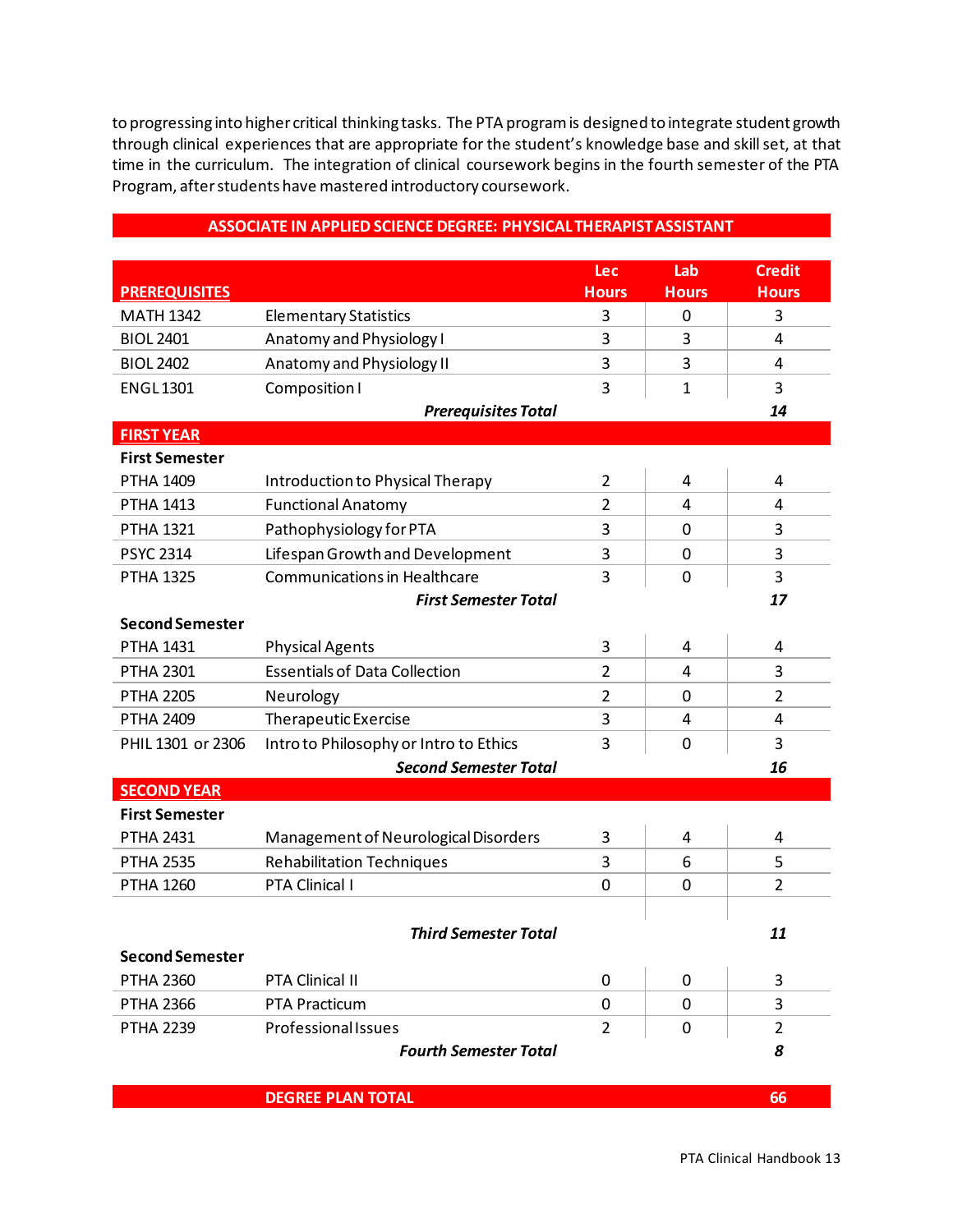#### <span id="page-13-0"></span>**PROGRAM CURRICULUM**

The Navarro College Physical Therapist Assistant curriculum and clinical education is designed to progressively build upon foundational skills to more critical thinking scenarios, with increasing clinical hours beginning in the fourth semester through the completion of the program. The courses listed below must be taken in sequence. The inability to maintain a "C" average of 75%, or better, in any PTHA course, will result in dismissal from the program.

In addition to the required core courses listed below, the student must also complete the additional credit hours of all support courses to fulfill the requirements for the Associate of Applied Science degree with a "C" or better. Upon completion of PTA curriculum, the students will be awarded an Associate of Applied Science Degree in Physical Therapist Assistant and are eligible to take the national board examination to attain licensure as Physical Therapist Assistants.

#### <span id="page-13-1"></span>**PROGRAM COURSE DESCRIPTIONS**

**PTHA 1409 – Introduction to Physical Therapy** 2 lec/4 lab (4 Cr.) This course will provide an introduction to the profession of physical therapy and the role of the physical therapist assistant. Prerequisite: Anatomy and Physiology I and II or equivalent; admission to program. Co-requisites: PTHA 1413, PTHA 1321, PTHA 1325. (2 hours lec/ 4 hours lab/week).

**PTHA 1413 – Functional Anatomy** 2 lec/4 lab (4 Cr.)Study of the relationship of the musculoskeletal and neuromuscular systems to normal and abnormal movement. Prerequisite: Anatomy and Physiology I and II or equivalent; admission to program. Co-requisites: PTHA 1409, PTHA 1321, PTHA 1325. (2 hours lec/ 4 hours lab/week).

**PTHA 1321 – Pathophysiology for PTA** 3 lec/0 lab (3 Cr.) Study of the pathophysiology of diseases/conditions encountered in physical therapy. Prerequisite: Anatomy and Physiology I and II or equivalent; admission to program. Co-requisites: PTHA 1409, PTHA 1413, PHTA 1325. (3hours lec/0 hours lab/week).

**PTHA 1325 – Communication in Health Care** 3 lec/0 lab (3 Cr.) Communication theories and principles for optimal delivery of health care. Prerequisite: Anatomy and Physiology I and II or equivalent; admission to program. Co-requisites: PTHA 1409, PTHA 1321, PTHA 1413. (3 hours lec/0 hours lab/week)

**PTHA 2409 – Therapeutic Exercise** 3 lec/4 lab (4 Cr.) Explores concepts, principles, and application of techniques related to therapeutic exercise and functional training. Prerequisite: PTHA 1409, PTHA 1413, PTHA 1321, PTHA 1325. Co-requisites: PTHA 1431, PTHA 2205, PTHA 2301(3 hours lec/4 lab hours/week).

**PTHA 1431 – Physical Agents** 3 lec/4 lab (4 Cr.) Study of the biophysical principles, physiological effects, efficacy, and application of physical agents. Prerequisite: PTHA 1409, PTHA 1413, PTHA 1321, PTHA 1325. Co-requisites: PTHA 2409, PTHA 2205, PTHA 2301 (3 hours lec/4 lab hours/week).

**PTHA 2205 – Neurology** 2 lec/0 lab (2 Cr.)The relationship of neuroanatomy and neurophysiology as it relates to neurological conditions. Prerequisite: PTHA 1409, PTHA 1413, PTHA 1321, PTHA 1325. Corequisites: PTHA 2409, PTHA 1431, PTHA 2301 (2 lec hours/week).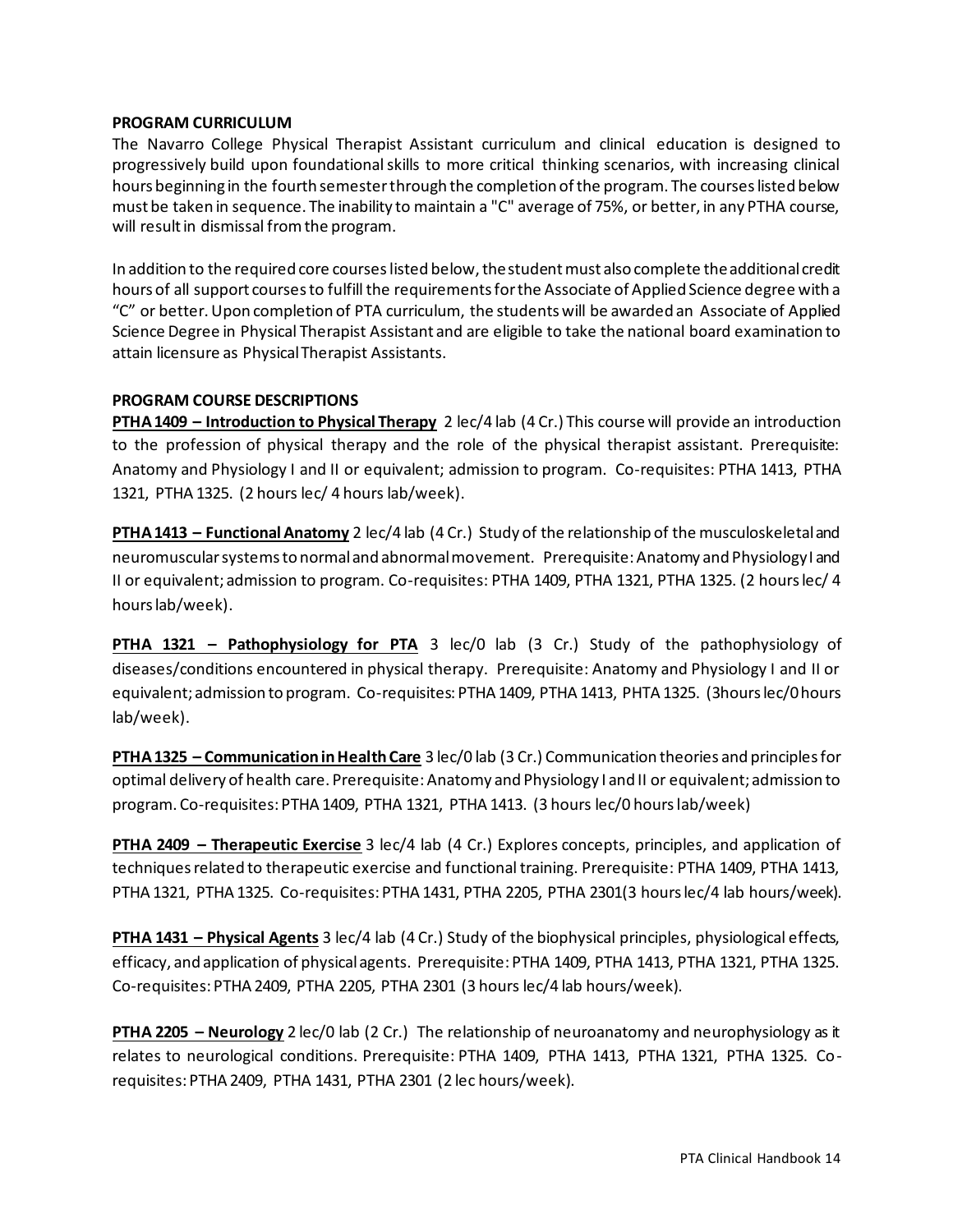**PTHA 2301 – Essentials of Data Collection** 2 lec/3 lab (3 Cr.) This course identifies data collection techniques used to assist in patient/client management. Prerequisite: PTHA 1409, PTHA 1413, PTHA 1321, PTHA 1325. Co-requisites: PTHA 2409, PTHA 1431, PTHA 2205. (2 lec hours/3 lab hours, week).

**PTHA 2431 – Management of Neurological Disorders** 3 lec/4 lab (4 Cr.) Comprehensive rehabilitation techniques of selected neurological disorders. Prerequisite: PTHA 1409, PTHA 1413, PTHA 1321, PTHA 1325, PTHA 2409, PTHA 1431, PTHA 2205, PTHA 2301. Co-requisites: PTHA 2435, PTHA 1260. (3 lec/4 lab hours/week)

**PTHA 2535 – Rehabilitation Techniques** 3 lec/6 lab (5 Cr.)Instruction in comprehensive rehabilitation of selected diseases and disorders. Prerequisite: PTHA 1409, PTHA 1413, PTHA 1321, PTHA 1325, PTHA 2409, PTHA 1431, PTHA 2205, PTHA 2301. Co-requisites: PTHA 2431, PTHA 1260. (3 lec/6 lab hours/week).

**PTHA 1260 PTA Clinical I** 2 lec/0 lab (2 Cr.)This course is a health-related work-based learning experience that enables the student to apply specialized physical therapy theory, skills, and concepts in various settings. Direct supervision is provided by the clinical professional. The clinical experience is designed to reinforce topics and experiences that occurred during lectures and labs. Upon successful completion of this course, the student will earn two (2) credit hours. Prerequisites: PTHA 1409, PTHA 1413, PTHA 1321, PTHA 1325, PTHA 2409, PTHA 1431, PTHA 2301, PTHA 2205, Co-requisites: PTHA 2431, PTHA 2435 (0 lec/0 lab/24 ext hours per week for six weeks, totaling 144 hours).

**PTHA 2239 Professional Issues** 2 lec/0 lab (2 Cr.)Discussion on professional issues and behaviors related to clinical practice; preparation for transition into the workforce including preparation for licensure, employment, and professional development; identification of legal, ethical, and professional behaviors. (2 lec hours/week). Prerequisites: PTHA 1409, PTHA 1413, PTHA 1321, PTHA 1325, PTHA 2205, PTHA 2409, PTHA 2301, PTHA 1431, PTHA 2431, PTHA 2435, PTHA 1260. Co-requisites: PTHA 2360.

**PTHA 2360 PTA Clinical II** 3 lec/0 lab (3 Cr.)This clinical is a full time, five (5) weeks clinical that provides practical, general workplace training supported by an individualized learning plan developed by the employer, college and student. As outlined in the learning plan, the student will apply the theory, concepts, and skills involving specialized materials, tools, equipment, procedures, regulations, laws and interactions within and among political, economic, environmental, social, and legal systems associated with the occupation and the business/industry and will demonstrate legal and ethical behavior, safety practices, interpersonal and teamwork skills and appropriate written and verbal communication skills using the terminology of the occupation and the business/industry. Upon successful completion of the course, the student will earn three (3) credit hours. (0 lec/0 lab/ 32 ext hours per week, totaling 192 hours). Prerequisites: PTHA 1409, PTHA 1413, PTHA 1321, PTHA 1325, PTHA 2205, PTHA 2409, PTHA 2301, PTHA 1431, PTHA 2431, PTHA 2435, PTHA 1260. Co-requisites: PTHA 2239.

**PTHA 2366 PTA Practicum** 3 lec/0 lab (3 Cr.)This practicum is a full time, nine (9) week clinical rotation that provides practical, general workplace training supported by an individualized learning plan developed by the employer, college, and student. The student will apply the theory, concepts, and skills involving specialized materials, tools, equipment, procedures, regulations, laws and interactions within and among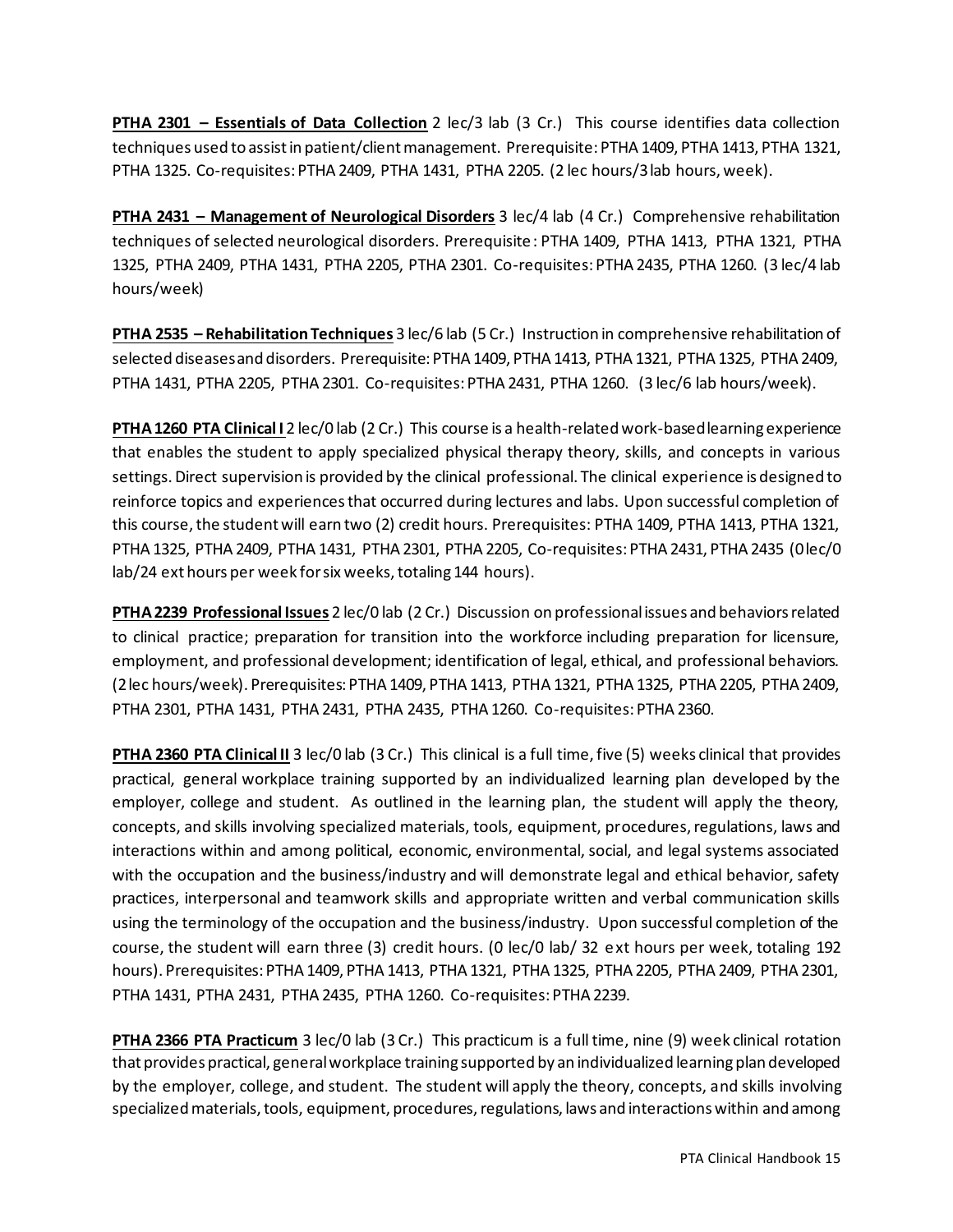political, economic, environmental, social, and legal systems associated with the occupation and the business/industry and will demonstrate legal and ethical behavior, safety practices, interpersonal and teamwork skills and appropriate written and verbal communication skills using the terminology of the occupation and the business/industry. Upon successful completion of the course, the student will earn three (3) credit hours. Prerequisites: PTHA 1409, PTHA 1413, PTHA 1321, PTHA 1325, PTHA 2205, PTHA 2409, PTHA 2301, PTHA 1431, PTHA 2431, PTHA 2435, PTHA 1260, PTHA 2360, and PTHA 2239 (0 lec/0 lab/ 40 ext hours per week, totaling 360 hours).

# **CLINICAL PLACEMENTS**

<span id="page-15-0"></span>The clinical program is designed to be integrated fully into the curriculum design of the program. Learning is a cycle that requires reinforcement of concepts through "hands-on" delivery methods. The clinical program is the link between a concept and its application to practice. Curricular threads are identified each semester for emphasis in each clinical. These threads are interwoven between lectures, laboratories, clinical experiences, and seminars to maximize transfer of learning. Clinical sites are carefully selected based on their ability to address the curricular threads.

Clinical educators are active participants in this process through participation in advisory committee meetings, clinical site visits, opportunities for adjunct teaching and guest lectures, providing electronic feedback via surveys, and through electronic communication, including podcasts, emails, and social networking sites. The program actively recruits former students familiar with the curriculum design to serve as clinical educators, encouraging promotion of the profession through clinical education.

Navarro College offers clinical rotations in conjunction with and as an enhancement to course content. The clinical experience, coursework and behavioral objectives strive to reflect a sequential orientation and move from concrete to conceptual and from simple to more complex learning activities. The following Clinical Rotations I & II and Practicum are linked with complimentary course work: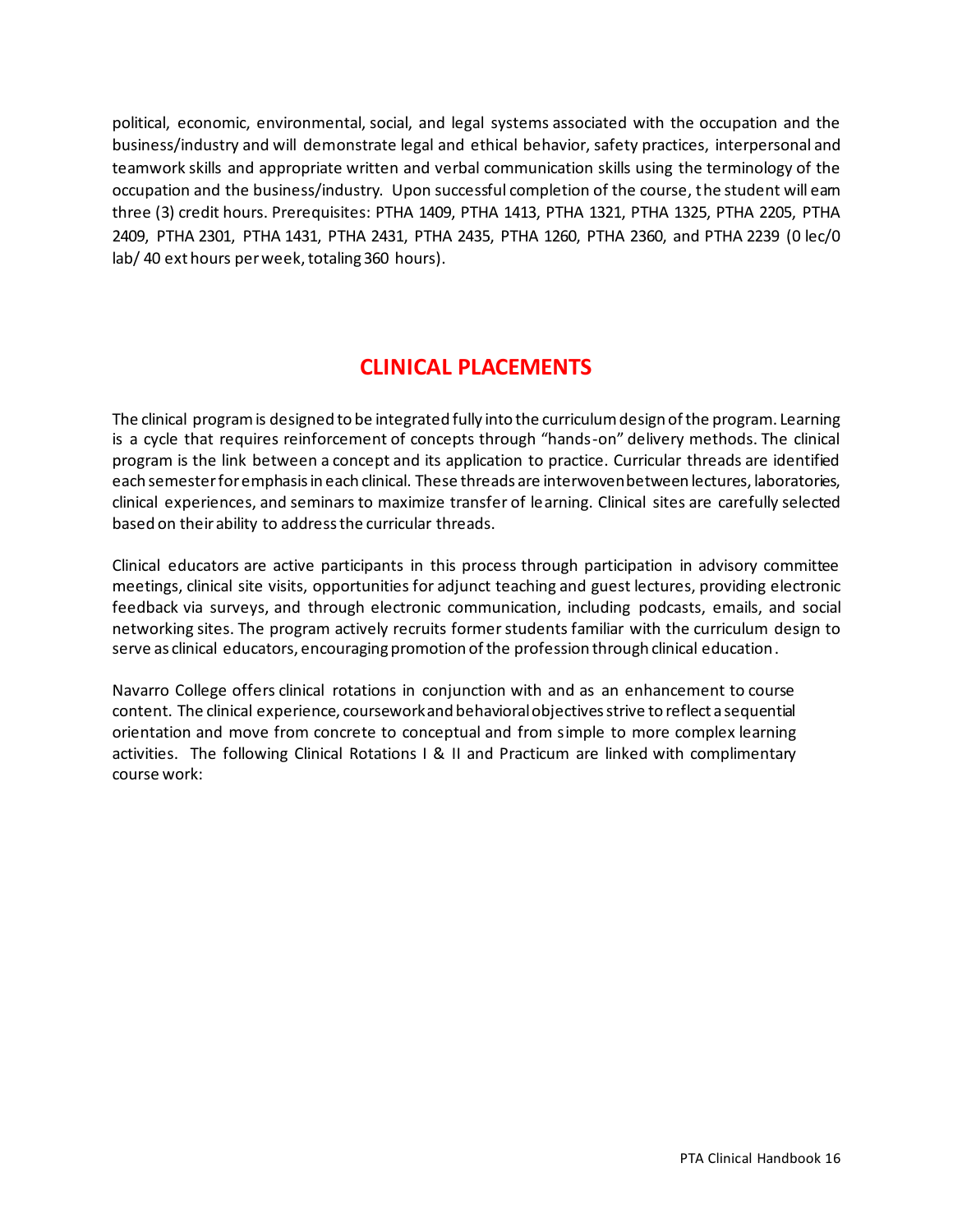#### **COURSES TAKEN PRIOR TO PTHA 1260 CLINICAL I:**

| <b>CLASSES:</b>                  | LEARNING ELEMENTS OF CLASSES:                        |
|----------------------------------|------------------------------------------------------|
| Introduction of Physical Therapy | CPR/Vital Signs/First Aid<br>$\bullet$               |
|                                  | History and Current Issues in PT<br>$\bullet$        |
|                                  | <b>Body Mechanics/Gait Training</b>                  |
|                                  | Positioning and Draping<br>$\bullet$                 |
|                                  | <b>Body Mechanics and Patient Transfers</b>          |
|                                  | <b>Infection Control</b><br>$\bullet$                |
|                                  | <b>Professional Ethics</b>                           |
|                                  | Role of the PTA in Healthcare                        |
|                                  | Career Development<br>$\bullet$                      |
|                                  | <b>Lifelong Learning Skills</b><br>$\bullet$         |
|                                  | Behavior and Conduct of a Healthcare Professional    |
|                                  | <b>Measurements of Pain</b>                          |
|                                  | Use of Adaptive and Assistive Devices<br>$\bullet$   |
|                                  | Discharge Planning<br>$\bullet$                      |
| <b>Functional Anatomy</b>        | Arthrokinematics<br>$\bullet$                        |
|                                  | Osteokinematics                                      |
|                                  | <b>Biomechanics and Planes of Motion</b>             |
|                                  | Joint Integrity and Mobility                         |
|                                  | Posture                                              |
|                                  | Gait, Locomotion and Mobility                        |
|                                  | Range of Motion<br>٠                                 |
|                                  | Physiology of the Musculoskeletal System<br>٠        |
|                                  | Neurology of the Musculoskeletal System<br>$\bullet$ |
|                                  |                                                      |
| Pathophysiology                  | Cardiovascular Systems<br>$\bullet$                  |
|                                  | <b>Endocrine and Metabolic Systems</b><br>٠          |
|                                  | Gastrointestinal System<br>$\bullet$                 |
|                                  | Genital and Reproductive Systems<br>$\bullet$        |
|                                  | Hematologic System<br>$\bullet$                      |
|                                  | Hepatic and Biliary System                           |
|                                  | Immune System<br>٠                                   |
|                                  | Integumentary System                                 |
|                                  | Lymphatic System                                     |
|                                  | Musculoskeletal System                               |
|                                  | Nervous System                                       |
|                                  | <b>Respiratory System</b><br>$\bullet$               |
|                                  | Renal & Urologic systems                             |
| Communication in Healthcare      | Documentation<br>$\bullet$                           |
|                                  | <b>Billing</b>                                       |
|                                  | Medical Acronyms/Abbreviations                       |
|                                  | <b>Communication across Cultures</b>                 |
|                                  | Motivational Interviewing                            |
|                                  | <b>Conflict Resolution</b>                           |
|                                  | <b>Grief Cycles</b>                                  |
|                                  | <b>Evidenced Based Practice</b><br>$\bullet$         |
| Therapeutic Exercise             | Therapeutic Exercises<br>$\bullet$                   |
|                                  | Manual Therapy Techniques<br>٠                       |
|                                  | AROM, AAROM, PROM<br>٠                               |
|                                  | Joint Integrity and Mobility<br>$\bullet$            |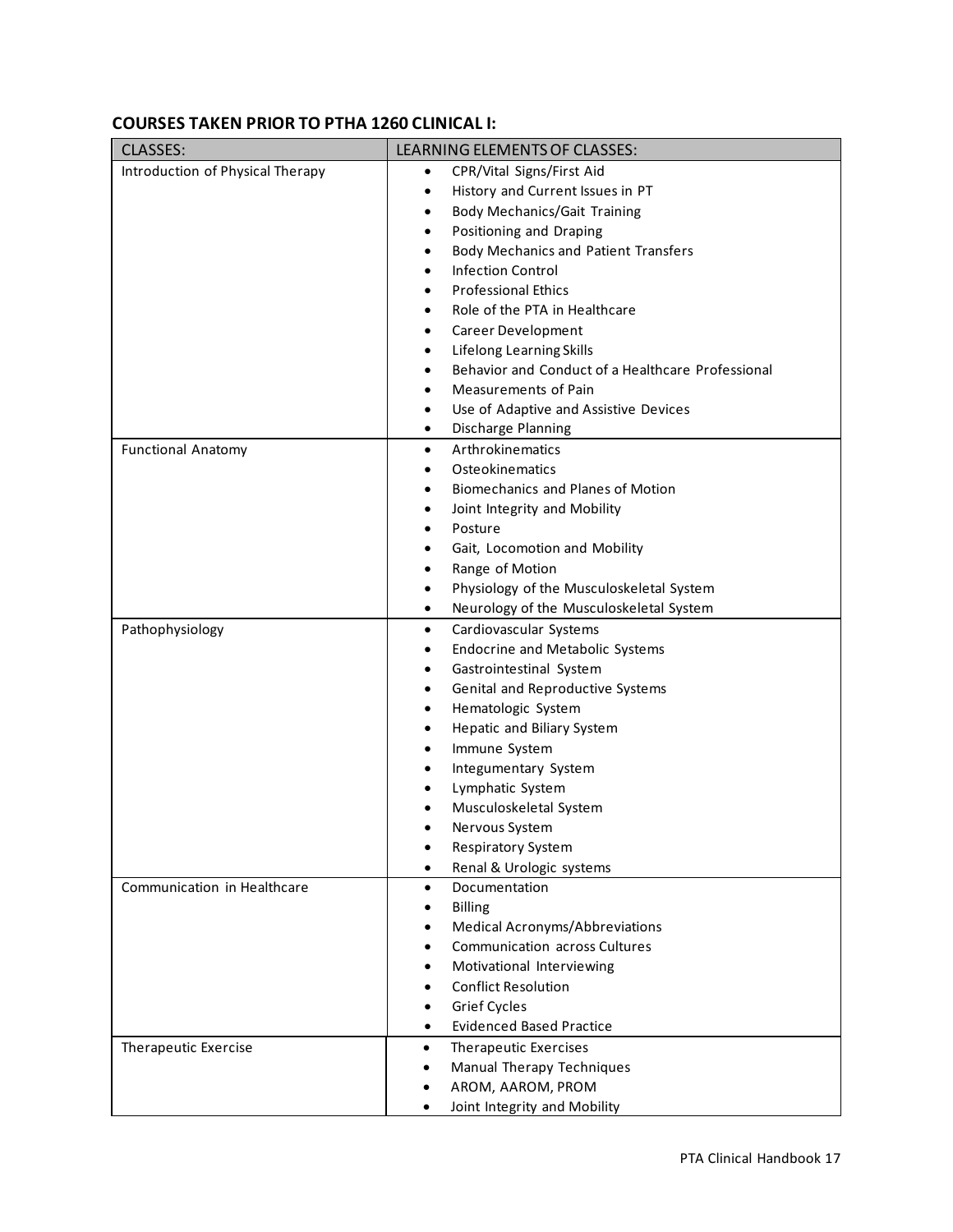|                                      | Muscle Performance<br>$\bullet$                                       |
|--------------------------------------|-----------------------------------------------------------------------|
|                                      | Assistive, Adaptive, Orthotic, Protective, Supportive, and            |
|                                      | <b>Prosthetic Devices</b>                                             |
|                                      | Gait, Locomotion and Balance                                          |
|                                      | Home Exercise Programs                                                |
|                                      | Pain                                                                  |
|                                      | <b>Education of Patients</b>                                          |
|                                      | Ventilation, Respiration and Circulation Examination<br>٠             |
| Neurology                            | Neuroanatomy<br>$\bullet$                                             |
|                                      | Neurophysiology<br>٠                                                  |
| <b>Physical Agents</b>               | Physical Agents and Mechanical Agents<br>$\bullet$                    |
|                                      | Thermal Agents<br>$\circ$                                             |
|                                      | Ultrasound<br>$\circ$                                                 |
|                                      | Diathermy<br>$\circ$                                                  |
|                                      | <b>Electrical Stimulation</b><br>$\circ$                              |
|                                      | Light/Laser/UV<br>$\circ$                                             |
|                                      | Hydrotherapy<br>$\circ$                                               |
| <b>Essentials of Data Collection</b> | Understanding of the Plan of Care as Developed by the PT<br>$\bullet$ |
|                                      | <b>Quality Assurance</b>                                              |
|                                      | Functional Activities measurement tools                               |
|                                      | Arousal, Mentation and Cognition                                      |
|                                      | Patient Education Implementation                                      |
|                                      | Anthropomorphically Characteristics<br>٠                              |
|                                      | Aerobic Capacity and Endurance                                        |
|                                      | Joint Measurement                                                     |
|                                      | Muscle Strength<br>٠                                                  |
|                                      | Muscle Length<br>$\bullet$                                            |
|                                      | Joint Integrity and Mobility                                          |
|                                      | Ventilation, Respiration and Circulation                              |
|                                      | Recognizes Changes in Patient Status and Reports to PT                |
|                                      | Participation in Discharge Planning                                   |

#### **ADDITIONAL COURSES TAKEN PRIOR TO PTHA 2360 CLINICAL II:**

| <b>CLASSES:</b>                      | LEARNING ELEMENTS OF CLASSES:                                                                       |  |  |
|--------------------------------------|-----------------------------------------------------------------------------------------------------|--|--|
| Management of Neurological Disorders | Therapeutic Activities for Neurological Populations<br>٠<br><b>Functional Training</b><br>$\bullet$ |  |  |
|                                      |                                                                                                     |  |  |
|                                      | Neuromotor Development<br>$\bullet$                                                                 |  |  |
|                                      | <b>Handling Techniques</b><br>$\bullet$                                                             |  |  |
|                                      | Legal and Ethical Conduct<br>$\bullet$                                                              |  |  |
|                                      | Understanding of Plan of Care<br>$\bullet$                                                          |  |  |
|                                      | Integumentary Integrity<br>$\bullet$                                                                |  |  |
|                                      | <b>Education to Patient and Others</b><br>$\bullet$                                                 |  |  |
|                                      | Muscle Performance<br>$\bullet$                                                                     |  |  |
|                                      | Assistive, Adaptive, Orthotic, Supportive and Prosthetic<br>$\bullet$                               |  |  |
|                                      | devices                                                                                             |  |  |
|                                      | Gait, Locomotion and Balance in the<br>Neurological<br>$\bullet$                                    |  |  |
|                                      | Populations                                                                                         |  |  |
| Rehabilitation Techniques            | Case Studies and Critical Thinking Skills Involving ALL Aspects<br>٠                                |  |  |
|                                      | of Curriculum Taught in Previous Courses                                                            |  |  |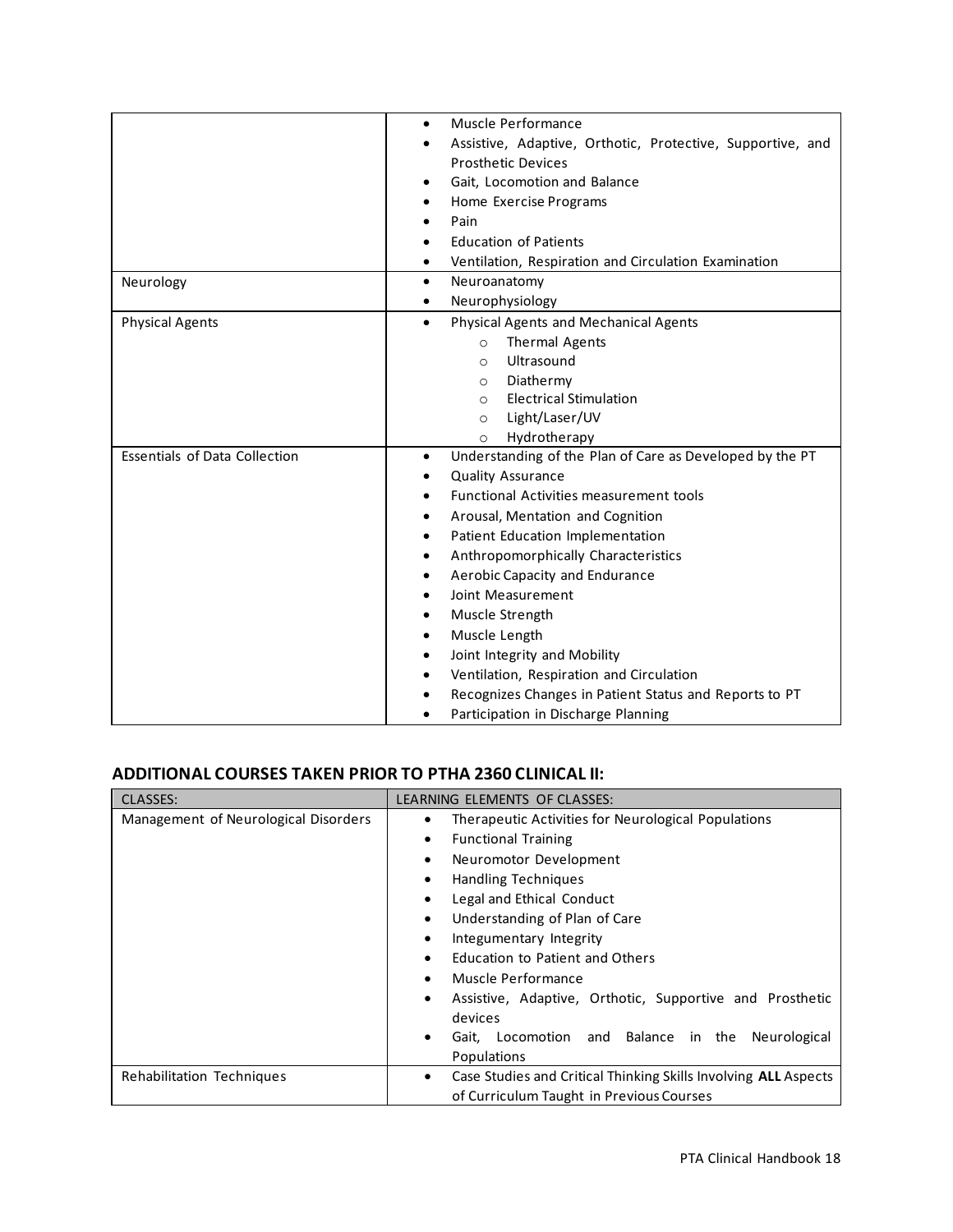| $\bullet$ | Patient Related Instruction   |
|-----------|-------------------------------|
| ٠         | Implementation of POC         |
| $\bullet$ | Modification within the POC   |
|           | Participation in D/C Planning |

#### **COURSES TAKEN PRIOR TO PTHA 2366 PRACTICUM:**

| <b>CLASSES:</b>            | LEARNING ELEMENTS OF CLASSES:                                      |
|----------------------------|--------------------------------------------------------------------|
| <b>Professional Issues</b> | <b>Ethics and Conduct</b><br>$\bullet$                             |
|                            | PTA Board Review<br>$\bullet$                                      |
|                            | Laws and Regulations regarding PTA<br>$\bullet$                    |
|                            | Lifelong Learning Skills<br>$\bullet$                              |
|                            | Advocacy for the PTA Profession<br>$\bullet$                       |
|                            | <b>Community Service</b><br>٠                                      |
|                            | Interaction with Other Members of the Healthcare Team<br>$\bullet$ |
|                            | Career Development<br>$\bullet$                                    |
|                            | Role of the PTA<br>$\bullet$                                       |
|                            | Scope of Practice<br>$\bullet$                                     |
|                            | Supervision under the PT<br>٠                                      |

# **CLINICAL LEARNING OUTCOMES**

#### <span id="page-18-1"></span><span id="page-18-0"></span>**CLINICAL GOALS**

To achieve the Program goals the clinical education portion of the curriculum has been designed to meet the following outcomes:

- The clinical rotations are sequenced appropriately within the curriculum to expose students to clinical practice at various stages of his/her academic experience.
- The clinical rotations are of appropriate length and duration to allow students the opportunity to integrate acquired academic and classroom knowledge with clinical practice in a supervised setting.
- The clinical rotations provide the variety of student experiences needed to allow students to develop competent and professional skills for use in the clinical environment.

#### <span id="page-18-2"></span>**STUDENT LEARNING OUTCOMES FOR PTHA 1260, PTHA 2360, PTHA 2366**

Upon completion of the Clinical Rotations, while under the direction and supervision by an evaluating Physical Therapist, the student will progress skills from a beginning level to an entry level within the following Program Learning Objectives:

#### In congruence with Program Learning Objective 1:

- 1. Perform duties in a manner consistent with the Guide for Conduct of the Physical Therapist Assistant (APTA) and Standards of Ethical Conduct (APTA) to meet the expectations of patients, members of the physical therapy profession, and other providers as necessary.
- 2. Perform duties in a manner consistent with APTA's *Values Based Behaviors for the Physical Therapist Assistant* with minimal assistance for guidance in patient experiences prn.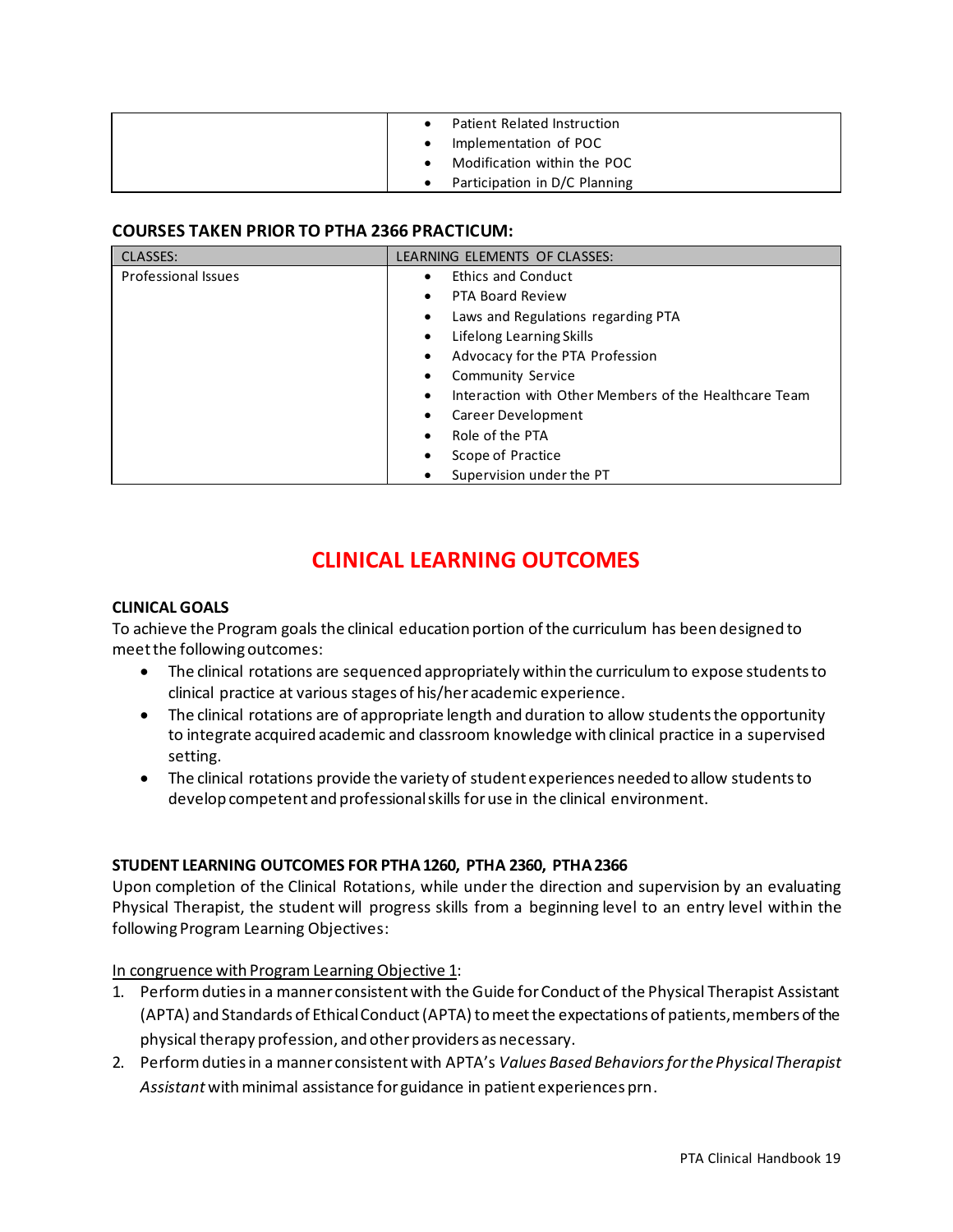- 3. Demonstrate communication that is effectively with all stakeholders, including patients/clients, family members, caregivers, practitioners, interprofessional team members, consumers, payers, and policymakers with minimal assistance for guidance in clinical experiences prn.
- 4. Identify, respect, and act with consideration for patients'/clients' differences, values, preferences, and expressed needs in all work-related activities.
- 5. Demonstrate application of current knowledge, theory, and clinical judgment while considering the patient/client perspective and the environment, based on the plan of care established by the physical therapist.
- 6. Demonstrate education to others using teaching methods that are commensurate with the needs of the patient, caregiver or healthcare personnel.

In congruence with Program Learning Objective 2:

- 7. Demonstrate interview with patients/clients, caregivers, and family to obtain current information related to prior and current level of function and general health status (e.g., fatigue, fever, malaise, unexplained weight change).
- 8. Demonstrate use of the International Classification of Functioning, Disability and Health (ICF) to describe a patient's/client's impairments, activity and participation limitations.

In congruence with Program Learning Objective 3:

- 9. Demonstrate communication of an understanding of the plan of care developed by the physical therapist to achieve short- and long-termgoals and intended outcomes.
- 10. Demonstrate review of health records (e.g., lab values, diagnostic tests, specialty reports, narrative, consults, and physical therapy documentation) prior to carrying out the PT plan of care.
- 11. Demonstrate monitoring and adjustment of interventions in the plan of care in response to patient/client status and clinical indications.
- 12. Demonstrate reporting of any changes in patient/client status or progress to the supervising physical therapist.
- 13. Demonstrate determination of when an intervention should not be performed due to clinical indications or when the direction to perform the intervention is beyond that which is appropriate for the physical therapist assistant.
- 14. Demonstrate contribution to the discontinuation of episode of care planning and follow-up processes as directed by the supervising physical therapist.

In congruence with Program Learning Objective 4:

- 15. Demonstrate competence in implementing selected components of interventions identified in the plan of care established by the physical therapist. Interventions include:
	- a. Application of Devices and Equipment: assistive / adaptive devices and prosthetic and orthotic devices
	- b. Biophysical Agents: biofeedback, electrotherapeutic agents, compression therapies, cryotherapy, hydrotherapy, superficial and deep thermal agents, traction and light therapies
	- c. Patient/Client Education

In congruence with Program Learning Objective 5:

16. Demonstrate competence in performing components of data collection skills essential for carrying out the plan of care by administering appropriate tests and measures (before, during and after interventions) for the following areas: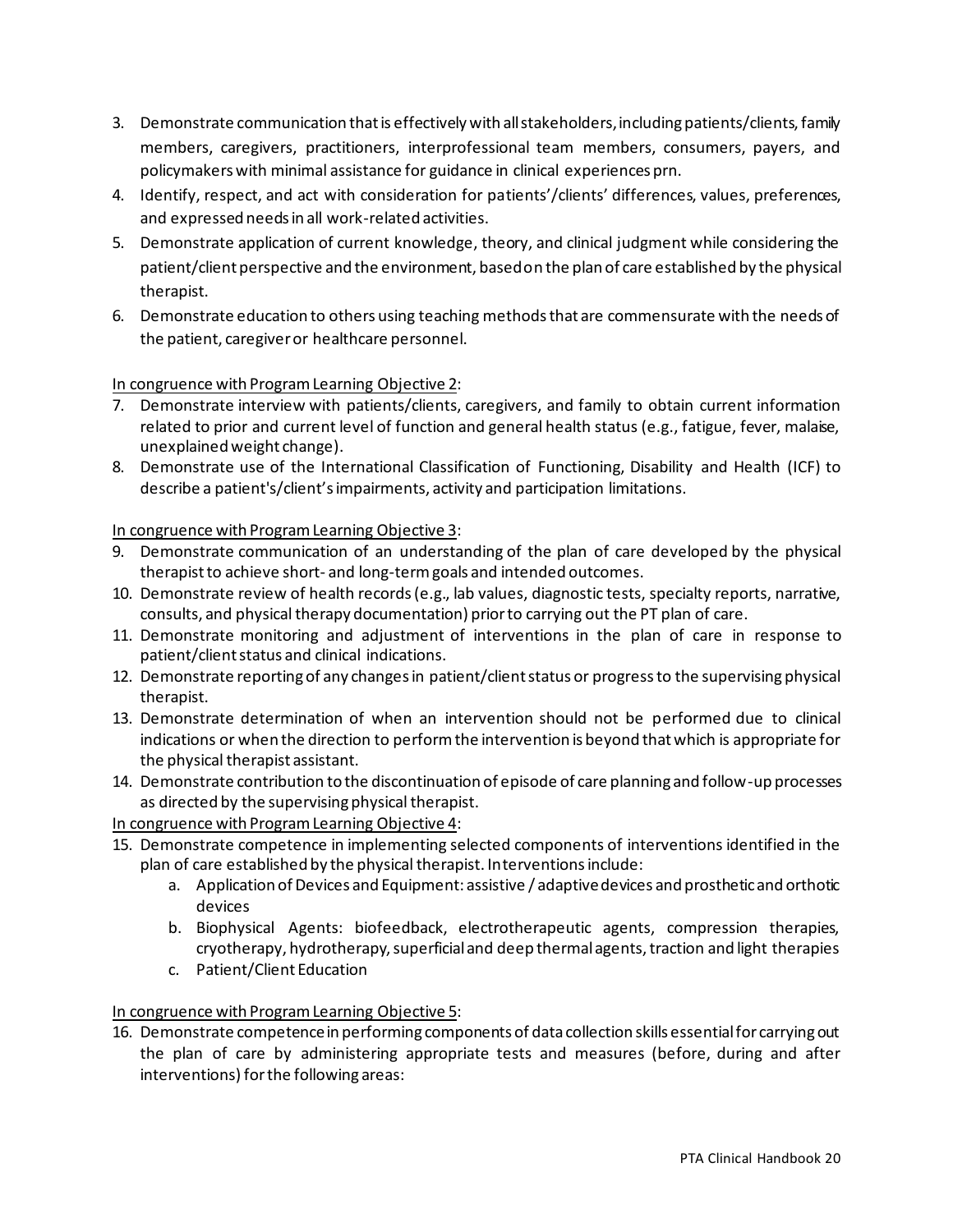- a. Aerobic Capacity and Endurance: measurement of standard vital signs; recognize and monitor responses to positional changes and activities (e.g., orthostatic hypotension, response to exercise)
- b. Anthropometrical Characteristics: measurements of height, weight, length and girth.
- c. Mental Functions: detect changes in a patient's state of arousal, mentation and cognition)
- d. Assistive Technology: identify the individual's and caregiver's ability to care for the device; recognize changes in skin condition and safety factors while using devices and equipment.
- e. Gait, Locomotion, and Balance: determine the safety, status, and progression of patients while engaged in gait, locomotion, balance, wheelchair management and mobility.
- f. Integumentary Integrity: detect absent or altered sensation; normal and abnormal integumentary changes; activities, positioning, and postures that aggravate or relieve pain or altered sensations, or that can produce associated skin trauma; and recognize viable versus nonviable tissue.
- g. Joint Integrity and Mobility: detect normal and abnormal joint movement.
- h. Muscle Performance: measure muscle strength by manual muscle testing; observe the presence or absence of muscle mass; recognize normal and abnormal muscle length, and changes in muscle tone.
- i. Neuromotor Development: detect gross motor milestones, fine motor milestones, and righting and equilibrium reactions.
- j. Ventilation, Respiration and Circulation: detect signs and symptoms of respiratory distress, and activities that aggravate or relieve edema, pain, dyspnea, or other symptoms; describe thoracoabdominal movements and breathing patterns with activity, and cough and sputum characteristics.
- 17. Complete documentation that follows guidelines and specific documentation formats required by state practice acts, the practice setting, and other regulatory agencies.
- 18. Respond effectively to patient/client and environmental emergencies that commonly occur in the clinical setting.

In congruence with Program Learning Objective 6:

- 19. Contribute efforts to increase patient and healthcare provider safety.
- 20. Demonstrate participation in the provision of patient-centered interprofessional collaborative care.
- 21. Demonstrate participation in performance improvement activities (quality assurance).

In congruence with Program Learning Objective 7:

- 22. Describe aspects of organizational planning and operation of the physical therapy service for the current setting with minimal assistance.
- 23. Describe accurate and timely information for billing and payment purposes in the current setting with minimal assistance.

*If a clinical instructor teaches the student a data collection or intervention technique that has not been presented and practiced in the academic setting, the clinical instructor is responsible for determining that the student is safe in applying the procedure to a patient within that clinical setting. The clinical instructor, at all times, retains the ultimate responsibility for patient care.*

*If a student does not have the opportunity to complete one or more of the following skills, communication occurs with the ACCE on week one and the student may or may not have*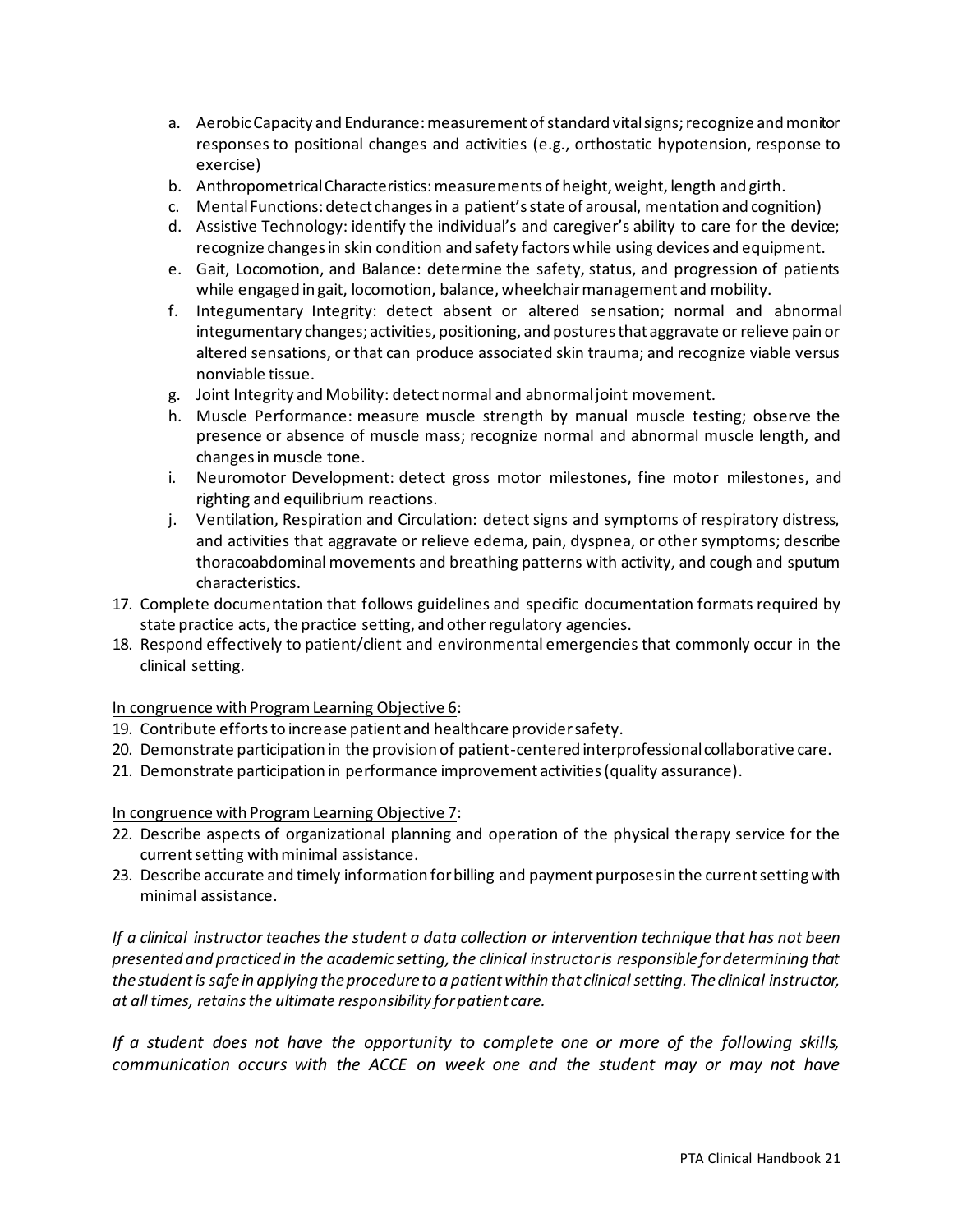<span id="page-21-0"></span>*additional experiences arranged to allow demonstration of mastery. Each case will be discussed and determined by the ACCE and faculty.*

# **CLINICAL EXPECTATIONS**

#### <span id="page-21-1"></span>**PTA CLINICAL EDUCATION EXPECTATIONS FOR STUDENTS**

PTA students must satisfactorily complete: Two (2) PTA Clinical Rotations and one (1) PTA Practicum, comprised of 696 contact hours of supervised clinical practice prior to graduation. During these rotations, students will be in clinical affiliations working under the supervision of a licensed PT and/or PTA. The PT or PTA will be the CI assigned to supervise, train, educate, and evaluate the student in the clinic.

Students will be expected to complete at least one (1) inpatient and one (1) outpatient rotation. These rotations will encompass acute, sub-acute and chronic settings where they will be exposed to patients across the life span. Practice patterns may include a combination of musculoskeletal, neuromuscular, integumentary, and cardiopulmonary conditions in these rotations. Final selections are at the discretion of the Academic Coordinator of Clinical Education (ACCE).

During the first clinical rotation students will attend their clinical site three (3) days per week, while completing course work two (2) days per week at the college for six (6) weeks. The days will be determined by the Program Director and faculty. The second clinical rotation will be five (5) days per week for five (5) weeks. The practicum begins one week following the second clinical rotation and will be five (5) days per week for nine (9) weeks.

#### **Students must:**

- Attend all scheduled clinical hours.
- Arrive at the clinic on time.
- Stay late in the clinic if needed, or if the student's work for that day is not completed.

Many clinical sites are open extended hours. Some clinics open before 8:00 a.m. and/or close after 5:00 p.m. *Students will work the schedule of the CI***.** Students must be prepared to attend clinical rotations that have extended hours.

Students must arrange for their own transportation and cover their day care needs so that they may attend out of town clinics and extended hours at clinical sites.

The Health Insurance Portability and Accountability Act (HIPAA) protects patient privacy and became Federal Law in April 2003. Students must know the HIPAA requirements of the facility. Failure to comply could result in fines, penalties, etc., as it is a violation of federal law.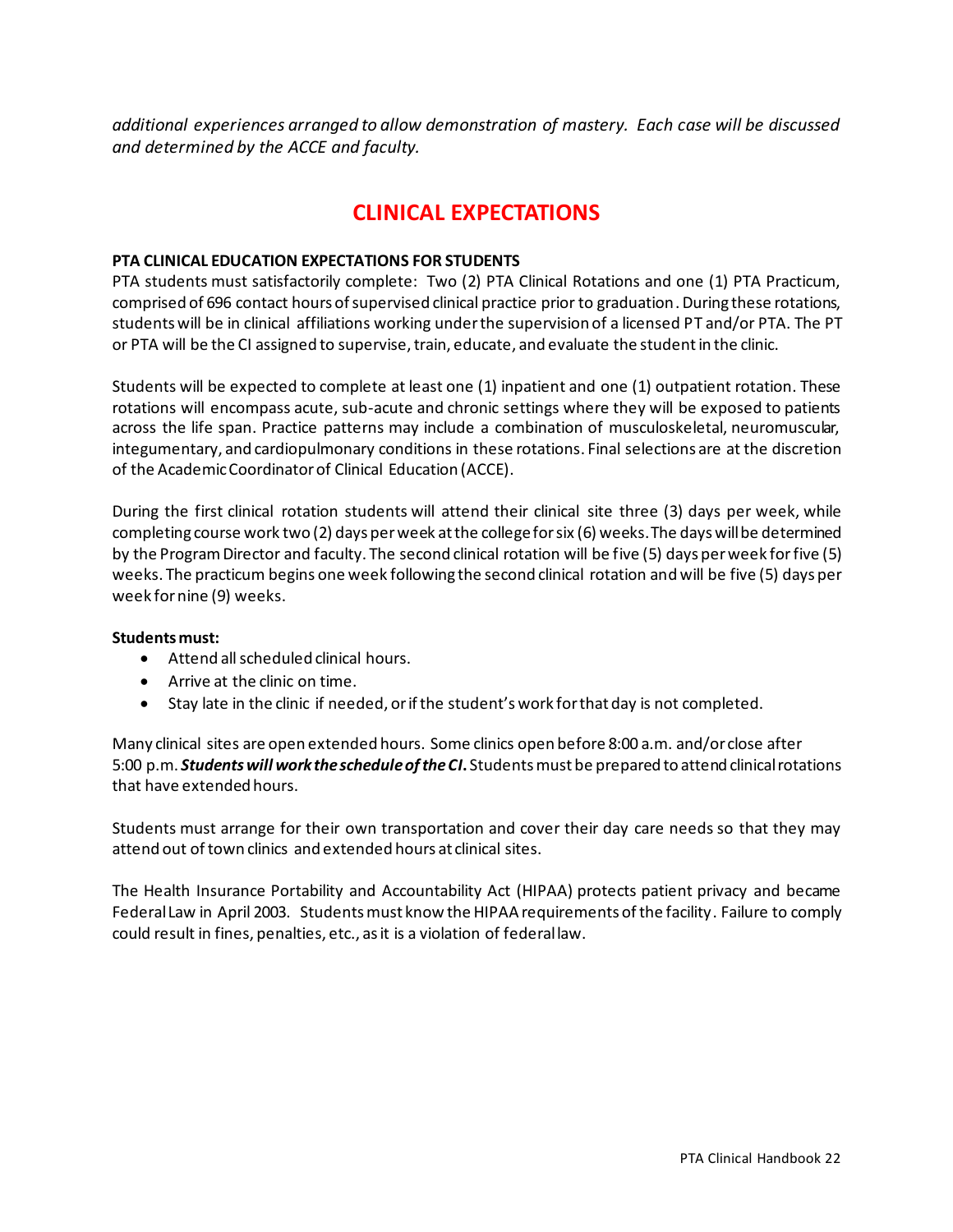#### <span id="page-22-0"></span>**CLINICAL SITE SELECTION CRITERIA**

Navarro College PTA Program will utilize the following criteria when considering potential clinical education sites:

Criteria (based on APTA Guidelines and Self-Assessment for Clinical Education)

- Navarro College clinical education program and clinical site demonstrates a compatible philosophy of patient care and clinical education.
- Clinical site provides an active, stimulating learning environment.
- Navarro College clinical education program planning includes academic, student & clinic objectives.
- Clinical site provides quality learning experiences with adequate patient census to provide an educational program.
- Clinical site demonstrates ethical/legal practice and is an equal opportunity employer.
- Clinical site maintains appropriate certifications/licensure when applicable.
- Clinical site staffing levels/experiences are adequate to provide for clinical instruction.
- CCCE and CI have appropriate qualifications or demonstrate the desire to develop appropriate resources/skills.
- Staff development programs, including clinical education, are encouraged, and facilitated by the clinical site.
- Special clinical expertise is available to students.
- Clinical site clearly defines physical therapy personnel roles.
- Clinical site conducts quality assurance programs.
- Physical therapy staff members are active in professional activities.
- <span id="page-22-1"></span>• Clinical site provides support services to students as needed.

### **CLINICAL INSTRUCTOR RESPONSIBILITIES**

Some facilities will assign a Center Coordinator for Clinical Education (CCCE) while other facilities will assign a Clinical Instructor (CI). Either the CCCE or CI will be the contact between Navarro College and the physical therapy/rehabilitation department.

The Commission on Accreditation in Physical Therapy Education and APTA state that the overall supervision of students must be performed by a PT (clinical supervisor). That therapist must be registered in the State of Texas and have one year of physical therapy work experience.

The exceptions to Texas licensure are:

- PT's working for the Federal Government in Texas who may retain registration in their home state.
- PT's who have recently applied for registration in Texas and who possess licensure in another state.

The supervising therapist is allowed to designate a staff PT or PTA, licensed in Texas, to serve as the CI for the student PTA. The CI is the person responsible for the direct supervision of the student while in the clinical setting. While these individuals are not usually employed by the institution that houses the PTA program, they do agree to certain standards of behavior through contractual arrangements for their services. The CI should meet the following guidelines:

- Possess a current PT license or PTA license/certification in the state in which he/she practices.
- Be interested in developing knowledge and skills to provide clinical teaching.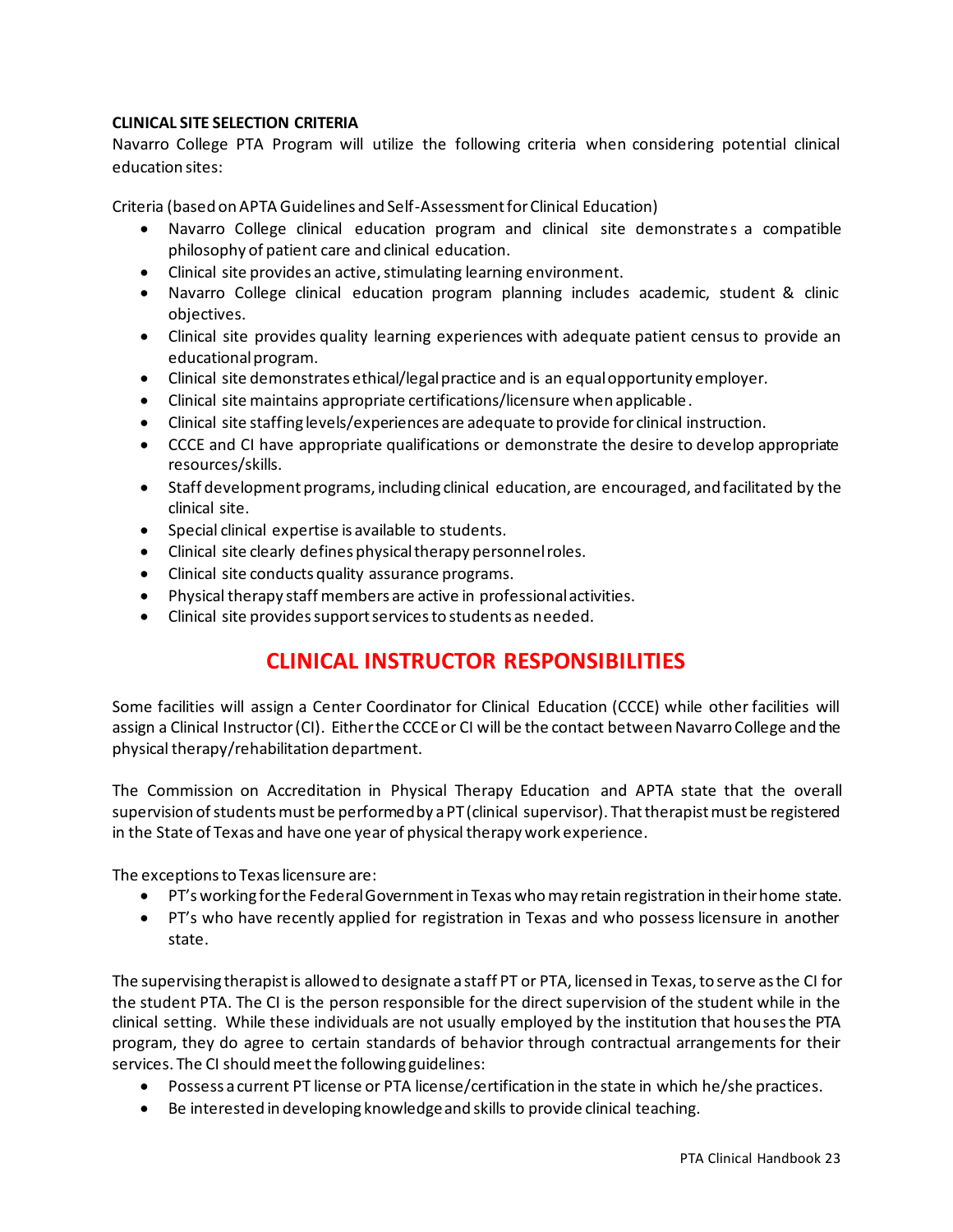- Possess the ability to plan, conduct and evaluate a clinical education experience based on sound educational principles.
- Possess the ability to develop written objectives for a variety of learning experiences.
- Demonstrate professional skills acting as a role model for students.
- Demonstrate effective communication skills.
- Demonstrate effective skill in interpersonal relationships.
- Communicate in a timely manner with the CCCE and ACCE as needed.
- Seek assistance/resources as needed to manage issues of clinical education.
- Participate in a multifaceted process for evaluation of the clinical education program.
- Work collaboratively with the physical therapist to supervise physical therapist assistant students (in the case of a PTA).
- Have one-year minimum clinical practice experience
- Must agree to job responsibilities.
- Must be a licensed PT or PTA in Texas

The CIs are encouraged to contact the ACCE (via email, text or phone) at any time before, during, or after student rotations for clarification of specific clinical education issues. When necessary, the ACCE can make site visits to meet in person with the CI, and/or student.

### **RIGHTS OF CLINICAL INSTRUCTORS**

The rights and privileges of the clinical education faculty are specific to the clinical affiliation faculty associated with Navarro College. These rights and privileges are communicated to the clinical education faculty by the ACCE.

Clinical faculties have the right to:

- Provide comments regarding the Program during each supervisory visit for clinical or on any surveys sent to CIs.
- Request the removal of an inappropriate student; Documentation of any inappropriate behavior must be submitted to the ACCE as well as documentation supporting counseling sessions.
- Request the involvement of the ACCE during the counseling sessions and may request that the ACCE be present during the student's clinical hours as an observer.
- Clinical faculty can be involved on the program's Advisory Committees and will be included in the Program review process.

The ACCE has the right to remove the student from a clinical setting that is not providing the student with a learning experience adequate to meet their needs. These conditions may be caused by such causes as lack of staffing, personality differences too great to rectify, a decline in treatment volume which prohibits adequate hands-on experience, there is inappropriate role-modeling of the PTA/PT relationship, or a situation in which the ethics of the PT or PTA have been proven to not be upheld. Such removal will occur only after appropriate discussion between the CCCE and ACCE has taken place.

### **PROGRAM RESPONSIBILITIES FOR CLINICAL EXPERIENCES**

#### <span id="page-23-1"></span><span id="page-23-0"></span>**CLINICAL INFORMATION**

To maintain program accreditation and verify that the clinical faculty has the expertise necessary for clinical education, the Commission on Education in Physical Therapy requires that the school maintain a copy of the completed "Clinical Site Information Form (CSIF)" on file. In addition, the Clinical Coordinator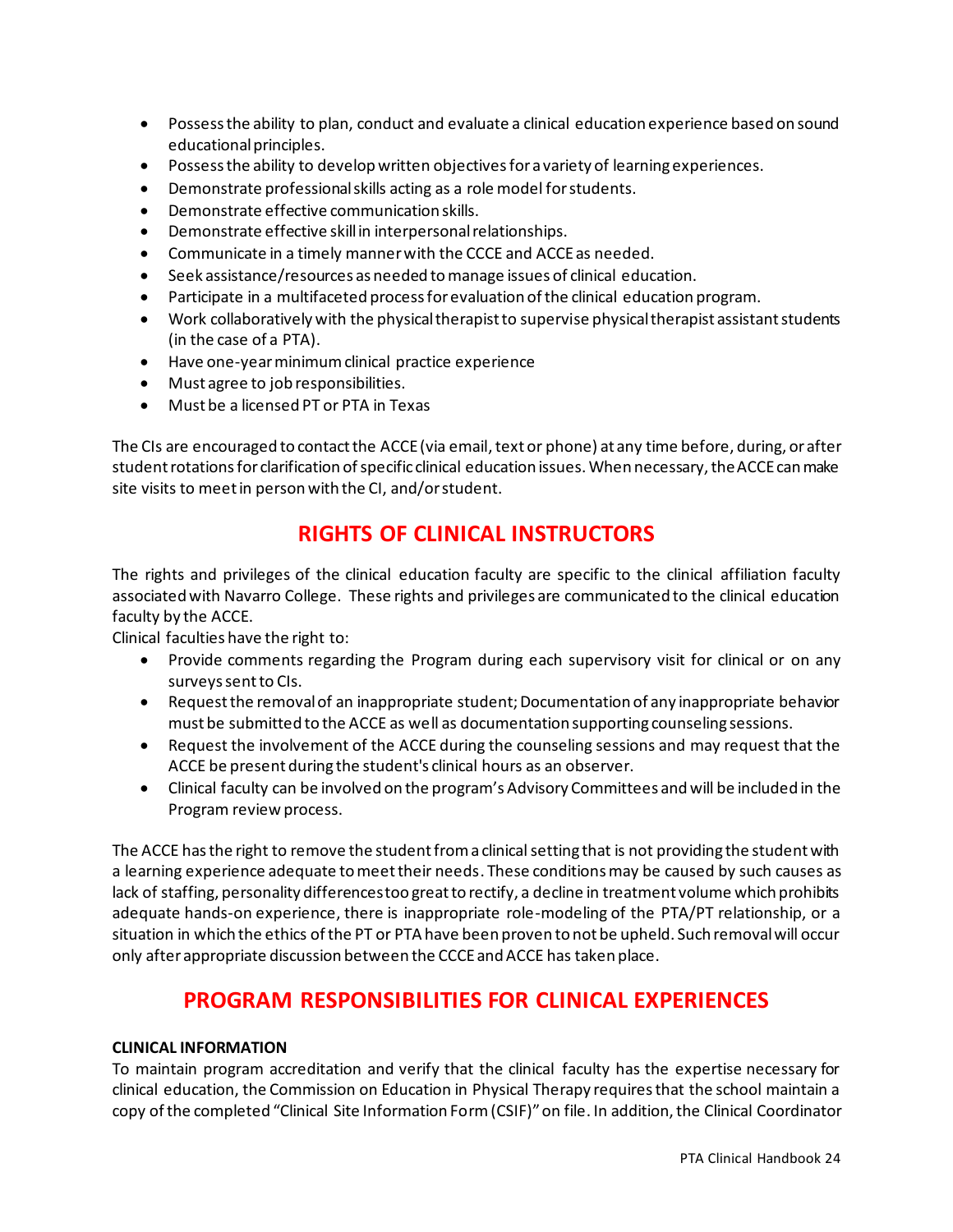of Clinical Education (CCCE) at each facility should provide curriculum vitae at initiation of agreement and when the position is filled with a new director for the file (the suggested format can be procured from the PTA Program's ACCE). *A PASS/FAIL component of the student's grade includes the update to the current clinical affiliation CSIF.*

The above-mentioned forms shall be initiated prior to receiving students on site initially and said forms shall be updated during each clinical affiliation by the student. The ACCE will also interact with the clinical affiliation site, faculty and the Dean of Health Professions in the maintenance of an updated clinical contract which is required before students are placed in the facility. The contract is maintained in the Typhon Data Base.

#### <span id="page-24-0"></span>**RESPONSIBILITIES OF ACADEMIC COORDINATOR OF CLINICAL EDUCATION (ACCE)**

The PTA Program ACCE is responsible for

- Maintaining communication between Navarro College and the Affiliated Clinical Education Site.
- Providing communication with the CCCE/DOR/CI at each education site concerning student, program goals and needs for accreditation compliance, maintenance of clinical education manual, as well as any development needs for CI.
- Facilitating quality learning experiences for students during clinical education.
- Placing, confirming, and supervising students with affiliated clinical site.
- Evaluating each clinical affiliation site through student evaluation forms, on-site visits, and ongoing communications. The ACCE shares this information with both Navarro College and clinical affiliation site upon request.
- Evaluation of student performance through cooperation with clinical and academic staff, to determine the student's ability to integrate didactic and clinical learning for progression within the program.
- Determination of the final grade for each student based on the grading criteria as set forth in the course syllabus and PTA MACS.

Placements will be impacted by what sites are available at that time as well as the student's interest and capabilities. This broad base of exposure will facilitate attainment of the basic skills needed for the daily practice of physical therapy as a Licensed Physical Therapist Assistant. As the student progresses in their clinical rotations, it is expected that they will meet progressively more difficult patients and techniques. The decisions of the PTA faculty regarding practicum placement are final. Any questions or comments should be directed to the ACCE.

<span id="page-24-1"></span>When the PTA is the CI for the PTA student, clinical placement will be made where the PT is responsible and accountable for the delivery of physical therapy services, including the delegation and supervision of all patient-related tasks.

### **STUDENT RESPONSIBILITIES FOR CLINICAL EXPERIENCES**

#### <span id="page-24-2"></span>**CHOOSING CLINICAL AFFILIATION SITES**

Students are given an opportunity to provide input regarding their interest in the second semester before assignments are made. The student will be asked to fill out the Clinical Request Form (in Student Handbook) requiring information as to town of residence, schedule of availability, and/or site preference for facility placement. Placement availability can vary based on geographic location, status of contact between the facility and the College, availability of supervision, and the ability of the student to meet any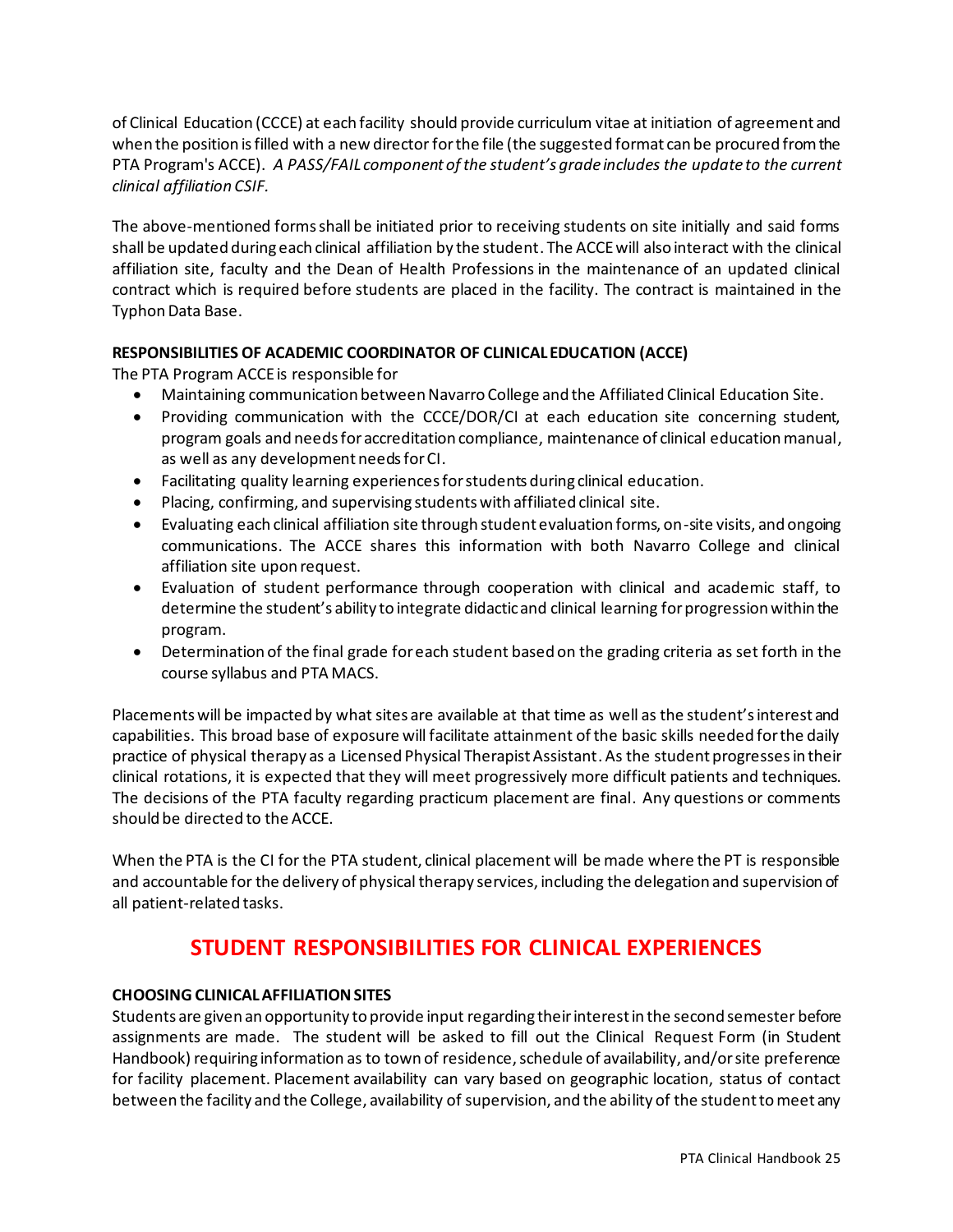site-specific financial or work-related requirements. The student must be prepared to travel up to a distance of approximately 60 miles (one-way) to the healthcare facility in which they are placed. The student's prior experience, interests, and skill levels will be given consideration before practicum assignments are made.

#### <span id="page-25-0"></span>**DOCUMENTATION AND MANAGEMENT OF CLINICAL HOURS AND PERFORMANCE**

The student is required to give a copy of the objective requirements for the course, on-site midterm conference/call time and Time Log to the CI on the first day of the rotation. Failure to turn in assignments for the course by due dates results in a FAIL for the course. If a student is unable to attain the information from the CI by the due date, the student must make contact with the ACCE for alternate due date.

Upon completion of the rotation the following must be delivered to the ACCE before the grade will be posted.

- Pink Sheets: Final Summative Assessment
- Blue Sheets: Master List
- Green Sheets: SECEE
- Updated CSIF
- Time log
- Other assignments per course syllabus
- EBP Inservice (Practicum only)

The students of the Navarro College PTA program will receive the necessary clinical education paperwork prior to the start of each clinical. Students will be able to access the necessary clinical education paperwork **via the Canvas website** at any time during their clinical rotations.

#### <span id="page-25-1"></span>**TYPHON DATABASE**

Each student is required to maintain their updated personal information in the Typhon Database. This information is required by both Navarro College and by the health care and community facilities providing clinical experiences. Failure to have the required information on file and **current** in Typhon may result in student inability to complete clinical and/or class assignments, thus affecting grades negatively or impeding student progression in the PTA Program.

Due dates for the Updated Typhon Attestation are posted on Canvas in the PTHA 1260 and PTHA 2360. Students will be given ample time to complete any required activities, such as the health examinations. The Typhon data base is considered confidential documentation and the student is given a log in with the request to create their own password to access the documents. Students attempting to view the databases of other students will be considered to be engaging in unethical conduct and will be subject to disciplinary action.

Students are required to keep their records up to date at least one month prior to the start of their clinical rotation. The students can access the documents required for the clinical from this data base to present to the clinical site upon request. The Typhon Database will be monitored and updated by the Program per CAPTE standards. It is necessary that the student retain all original copies.

**The student is responsible for maintaining current documents**. If the student fails to provide the ACCE updated documents (included 2 step TB test, CPR certification card, background check etc.) while enrolled in clinical education, the student will not be allowed to continue the rotation at the clinical site until the documents in question are current.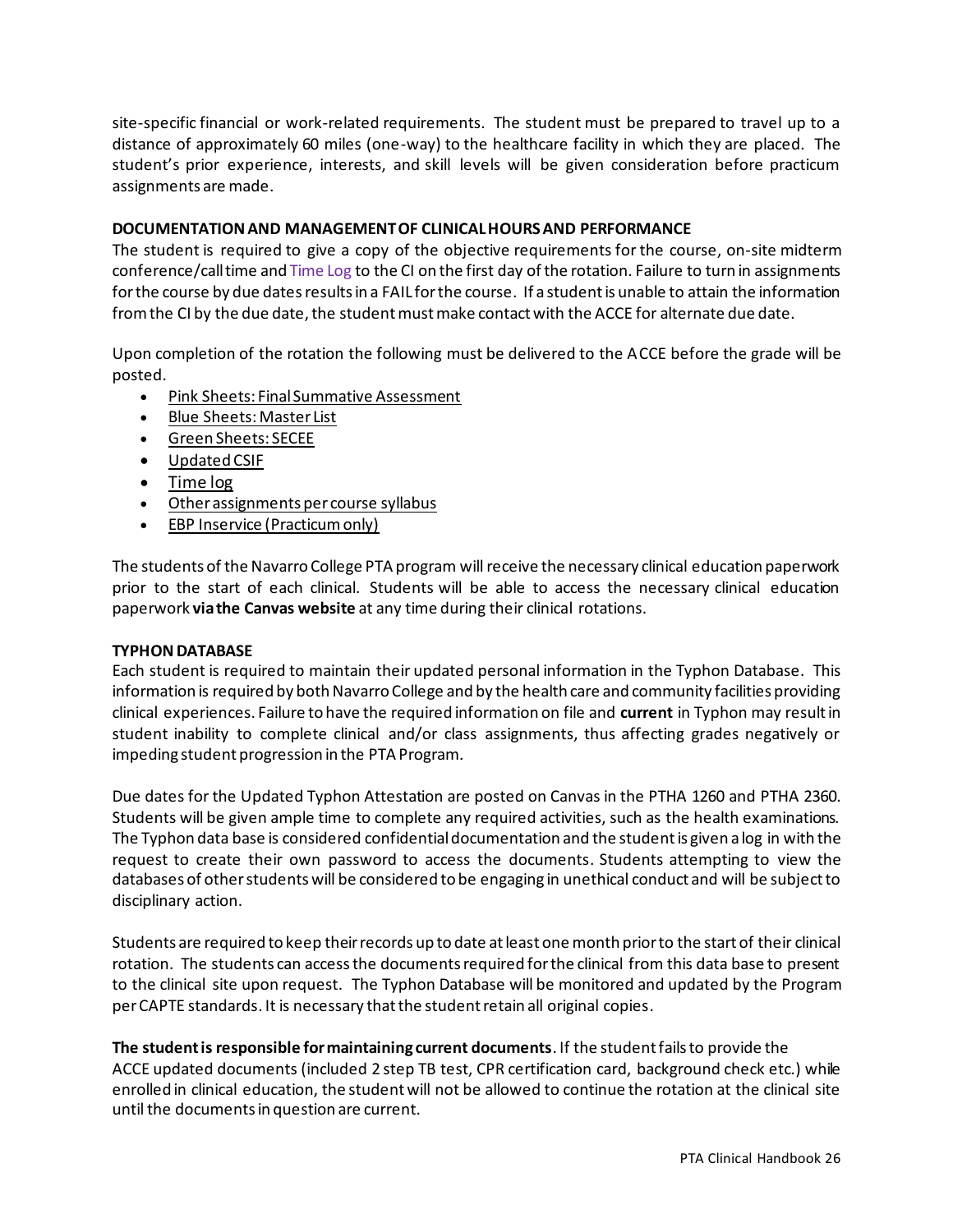A student who misses clinical days due to failure to provide current Typhon documents may risk failure of the clinical course and withdrawal from the Program.

Requirements for Typhon Database:

- *A copy of current*
- immunizations,
- drug screen,
- criminal background check,
- current 12-month 2 step Tb,
- CPR certification,
- physical exam
- liability insurance
- <span id="page-26-0"></span>• health insurance

### **MEDICAL SAFETY GUIDELINES**

#### <span id="page-26-1"></span>**LIABILITY INSURANCE**

Students will be required to have limited liability insurance for clinical rotations. A fee is included in the Spring semester that covers the liability insurance fee for the student. Payment of this fee to Navarro College secures the limited liability insurance coverage. Students may wish to purchase additional liability insurance. **NOTE: The liability insurance that each student will have does not pay for injuries to the student – only for injuries to the patient. The student is completely responsible for personal medical costs incurred while at clinical sites. If a patient is injured by the student, the limited liability insurance may or may not cover all legal costs.**

#### <span id="page-26-2"></span>**HEALTH INSURANCE**

Faculty and students are encouraged to have health insurance and are responsible for their own individual or family insurance policies. Students enrolled in the PTA Program are encouraged to have personal health insurance prior to the start of clinical courses.

#### <span id="page-26-3"></span>**INFECTIOUS DISEASE**

While performing PTA responsibilities in the clinical facilities, the student may be exposed to environmental hazards and infectious diseases including, but not limited to, Tuberculosis, Hepatitis B, and HIV. The student understands and assumes the risks involved in the clinical portion of the PTA Program and agrees to abide by the policies and procedures of each facility regarding exposure to infectious diseases and infection control.

#### <span id="page-26-4"></span>**STUDENT PHYSICAL EXAMINATIONS**

Each student must undergo a physical health examination by a certified health professional **once admitted into the PTA Program**. Physical examination forms are included in the student handbook. The physical report will be kept on file in the PTA Program files. Please note, the health examination requires the student to read the "Performance Standards" beforehand, and both the student and the health professional must sign the form indicating the ability to perform as described and/or any limitations which may be present. Failure to provide this completed information to the Academic Coordinator of Clinical Education (ACCE) will result in non-placement for clinical and withdrawal from the Program.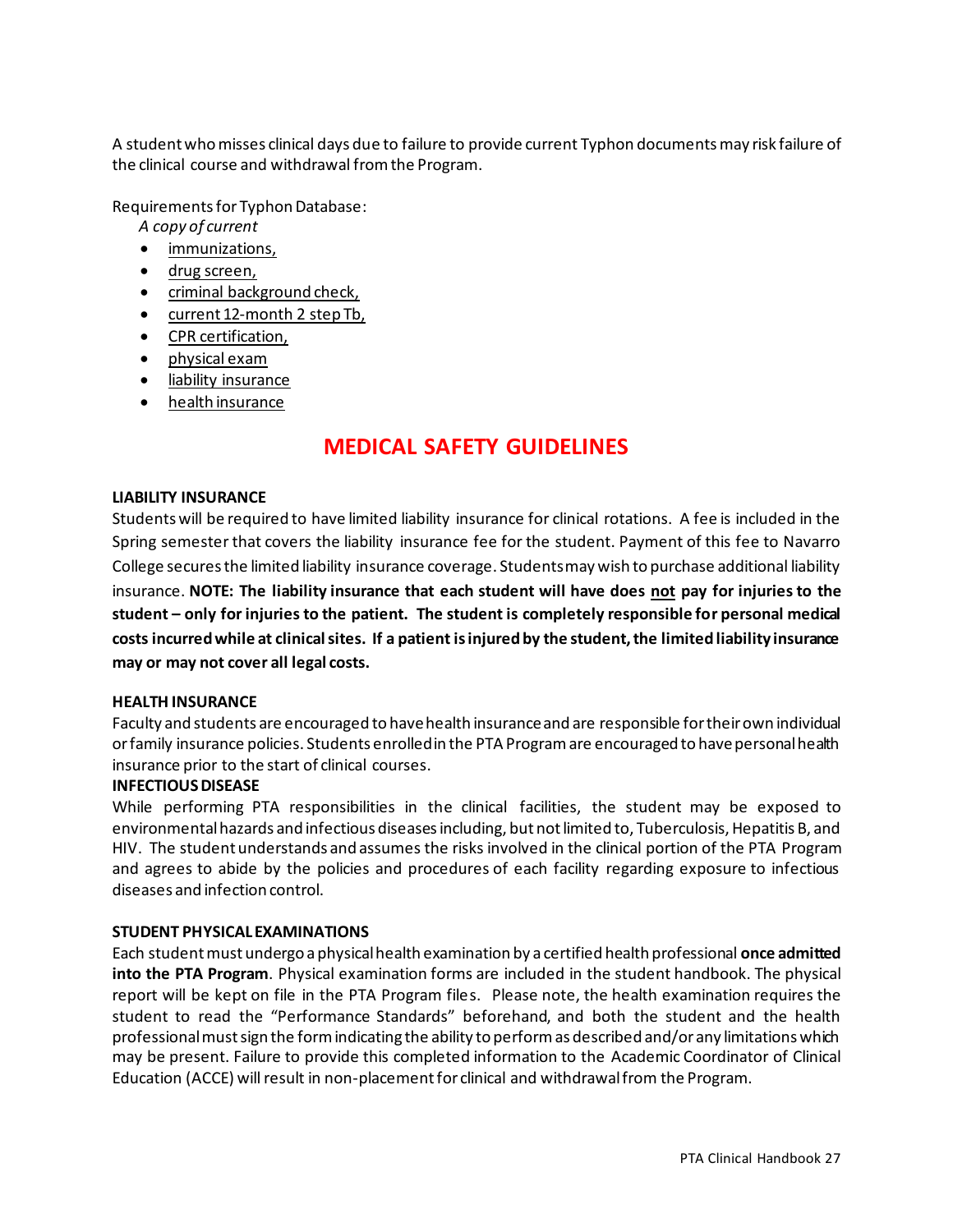#### <span id="page-27-0"></span>**IMMUNIZATIONS**

All immunizations must be completed prior to application to the PTA Program. See Appendix VII for a complete list of all required immunizations. The responsibility for maintaining current health testing and immunizations, including costs, are the responsibility of the student.

#### <span id="page-27-1"></span>**CPR**

All students must have current American Heart Association CPR card prior to and throughout all clinical experiences. A copy of such will be kept in the student's file. Students will NOT be allowed to attend clinical training until proof of current CPR card is provided.

#### <span id="page-27-2"></span>**ACCIDENT OR INJURY REPORTING**

If a student is injured while in the classroom setting, the Program Director must be notified immediately. The Program Director will be responsible for completing all necessary documentation, including the Health Professions Occurrence Report with the assistance of the student and the appropriate instructor.

If a student is injured while in the clinical setting, the Academic Coordinator for Clinical Education (ACCE) must be notified immediately. The ACCE should be given a copy of the facility's incident report and may require that a Health Professions Occurrence Report be completed. The student is responsible for all expenses incurred by the facility rendering medical care. Navarro College and the clinical facility are not responsible for any claims or expenses that result from an action of the student or a patient/client in the clinical setting. The Navarro College PTA Program also reserves the right to require a physician's statement authorizing that the student can safely resume/continue patient/client care at appropriate level of clinical requirements, after an illness or injury. Each case will be considered on an individual basis.

#### <span id="page-27-3"></span>**STANDARD PRECAUTIONS**

All students will be instructed in blood borne pathogen precautions before entering first clinical rotation. With direct patient care, there is an increased risk of exposure to blood and bodily fluids of individuals with HIV and hepatitis B and C. Because of this reality, it is imperative to consider all patients as potentially infected with blood borne pathogens. The following precautions are to be followed by all of Navarro College PTA Program faculty and students:

- 1. Gloves must be worn when touching:
	- a. Blood and body fluids
	- b. Mucous membranes
	- c. Non-intact skin
	- d. Handling items or surfaces soiled with blood or body fluids
- 2. Gloves shall be changed between patients and hand hygiene carried out.
- 3. Protective eyewear shall be worn when suctioning or at any time droplets of blood or other body fluids might contaminate the eyes of the caregiver.
- 4. Clinical affiliation's policy will be followed by students and faculty regarding ready access to CPR masks.
- 5. Any break in skin integrity of the caregiver will be covered by an occlusive/ protective covering.
- 6. Gloves that are punctured or torn while in use shall be removed as soon as possible. Hand hygiene is to be carried out and new gloves applied to proceed with the task.
- 7. Laboratory specimens shall be handled with gloves on and labeled appropriately. (Put in plastic bags for transport to the laboratory.)
- 8. Soiled linens will be put in bags at the bedside and are not to come in contact with the uniform.
- 9. Gloves shall be used for providing personal care for all patients and while doing any procedure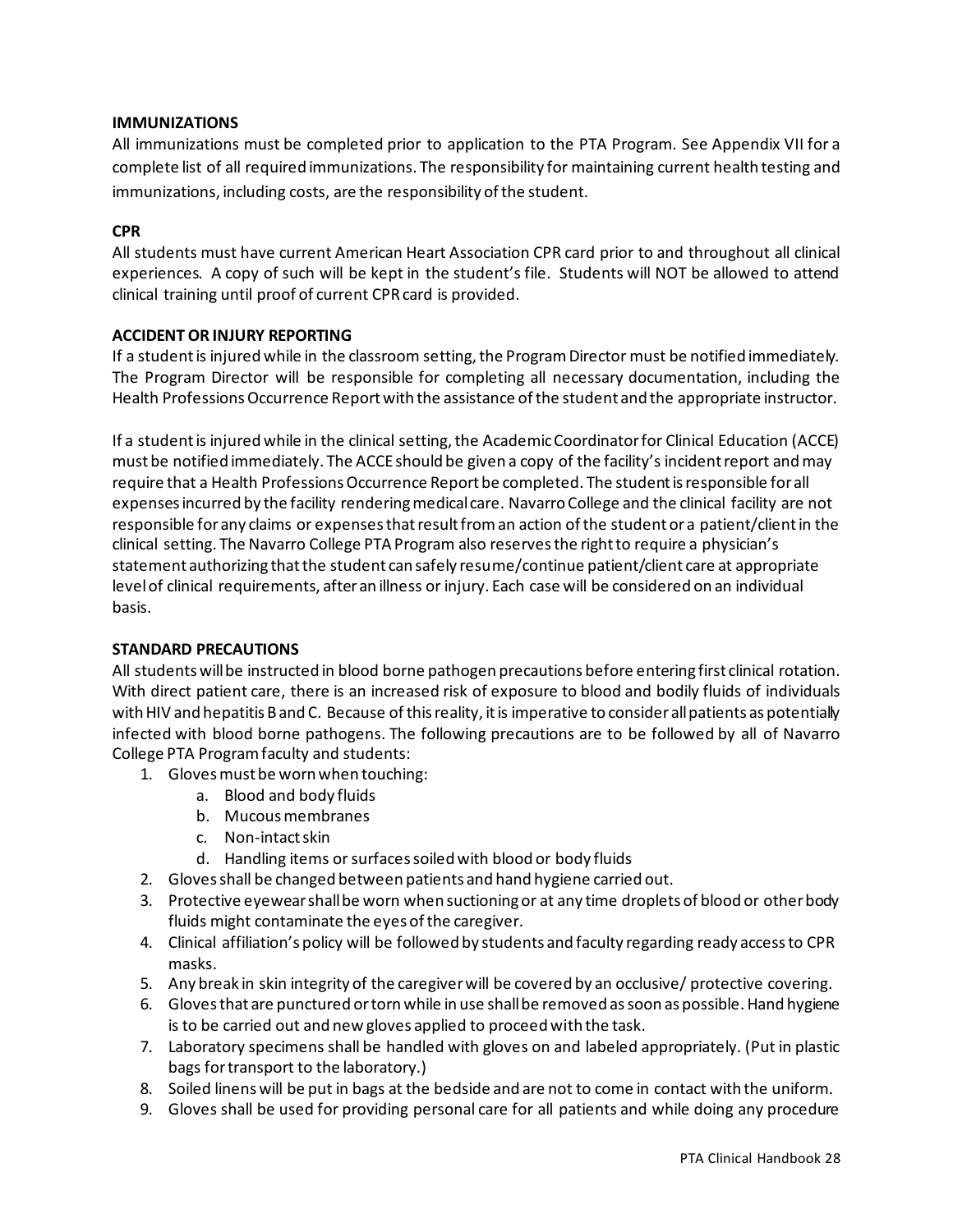where contact with blood, or body fluids may be expected (including all times when patient's skin will be punctured i.e. injections).

10. Spills shall be removed with gloved hands and paper towels. Then have housekeeping clean and disinfect the area.

#### <span id="page-28-0"></span>**DRUG AND SUBSTANCE USE**

Navarro College is a drug and alcohol-free campus. Possession, sale and/or use of any type of illegal drugs, alcohol, or mood-enhancing substance by any person on any property owned, leased, or controlled by Navarro College is strictly forbidden. The Navarro College Department of Public Safety will enforce all federal, state, and local laws concerning underage drinking, drug and mood-enhancing substance violations.

A student found to be in possession or under the influence of any illegal drugs and/or alcohol or moodenhancing substances on or off campus will be subject to disciplinary action and/or criminal proceedings. Incidents occurring off-campus will be assessed based on the College's Off-Campus Conduct procedures that hold all students to consistent standards defining acceptable forms of student conduct and maintaining civility and safety for the College community.

A student who has been convicted of any federal or state law involving the use, possession, or sale of a controlled substance shall lose their student aid eligibility for a specified period of time if they were receiving federal student aid when the offense occurred. The suspension of eligibility timetable depends on the violation and may resume upon the completion of a Department of Education approved rehabilitation program.

Navarro College offers drug and alcohol abuse screening/counseling programs to students. The College employs experienced and/or licensed professional counselors to assist with drug and alcohol abuse.

Because of the potential for harm, student use of recreational drugs and alcohol in a manner that carries over into the academic or clinical setting is considered unethical behavior. If there is substantial cause to suspect the student is under the influence of alcohol or drugs during classroom or lab education, the student will be escorted to the Navarro College Campus Police Department for interview and actions as appropriate. If a student in a clinical setting is suspected of being under the influence of drugs and/or alcohol, the ACCE or a representative from the PTA Program will be notified immediately. The student's emergency contact listed on the Personal Data Sheet will be notified to drive the student home. The student must follow up with the Navarro College Police Department within 24 hours or they will be immediately dismissed from the program. The student will be dismissed from the education site and will be subject to a drug screen and/or disciplinary action, up to and including dismissal from the PTA Program.

The Navarro College Physical Therapist Assistant Department Program Director reserves the right to institute random drug screens during the PTA student's enrollment in any PTA class, lab, clinical, clinical setting, or College sponsored activity. The student will be responsible for any cost involved in a random or required (by any clinical education facility) drug screen. Failure to comply with the drug screen or to pay for the drug screen will result in dismissal from the PTA Program.

The drug screen will be Chain of Custody and will screen for a minimum of the following classifications of drugs: cannabis, opiates, cocaine, amphetamines, benzodiazepines, PCP, and barbiturates. Should a drug screen return to the program as "diluted", the PTA student will retake a second drug test (which may include a hair follicle test) at the Program Director's discretion. Should a drug screen return to the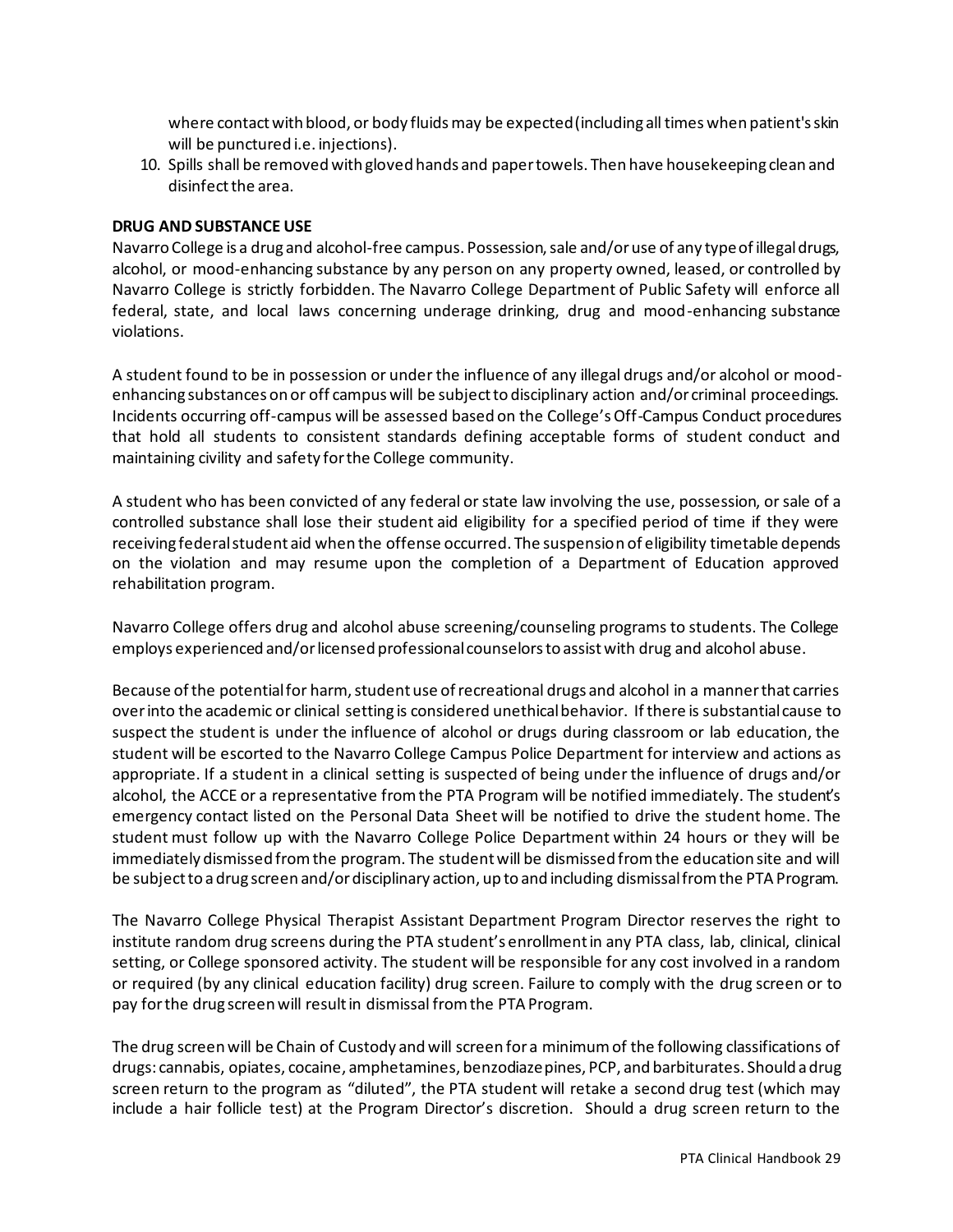program as "positive", the student will be dismissed from the PTA Program immediately. Results of the drug screen will be maintained in the PTA Program Director's office in a secure location.

#### <span id="page-29-0"></span>**SMOKING**

The use of any tobacco products or other related devices (e.g., cigarettes, pipes, cigars, electronic cigarettes, vapor devices) is prohibited in college buildings and on college grounds, including parking areas and structures, sidewalks, walkways, and college owned buildings.

The Smoke and Tobacco-free policy is part of the College's commitment to creating a healthy and sustainable environment for all members of our campus community and is designed to be positive and health directed. Individuals noticing violations of the policy should strive to be non-confrontational and respectful to tobacco users when communicating our policy. Additionally, tobacco users are expected to adhere to the policy and likewise be respectful to ex-tobacco users and non-tobacco users. Enforcement of the policy will be achieved primarily through education, awareness, and a spirit of cooperation. **Smoking is not allowed during field trips or clinical training**.

#### <span id="page-29-1"></span>**CRIMINAL BACKGROUND CHECK**

The PTA student's reputation is a valuable personal resource. It can either assist or interfere with education, clinical training, employment opportunities, and financial status.

The student must meet the requirements of the Navarro College Health Professions Division and/or the PTA Program for submitting a criminal history background check. The procedure for the criminal history background check may change based on the needs of the clinical training sites. The cost to the student for criminal history checks may vary based on the requirement of the individual clinical training sites. The PTA Program reserves the right to change the procedure required to complete the background check as well as any additional requirements. A student must acknowledge in writing as part of the application process the role criminal history offenses may present in the student's ability to progress in the program.

A student who does not have a clear criminal history record is required to meet with the PTA Program Director prior to entry into the PTA Program to discuss the implication of the criminal record on his/her progression in and completion of all requirements of the curriculum. **A felony conviction may affect a graduate's ability to sit for the FSBPT Licensure Examination or attain state licensure**. Prior to application into the PTA Program, each student will be required to complete a Criminal Background Check and submit the results of Criminal Background Check with the application.

It is the responsibility of the student to inform the PTA Program of any changes in the status of the criminal history after admission to the program within two (2) academic days following any incident resulting in arrest or pending arrest. Failure to do so may result in immediate withdrawal from the PTA Program. If a student is convicted of an offense while enrolled in PTA coursework, the student must notify the PTA Department the next academic school day. For academic courses, the student will abide by the Navarro College Student Behavior policies for continuing in class. The student cannot attend clinical experiences until a determination can be made that the student's criminal history status is in agreement with the facility guidelines. All information regarding criminal history status will remain confidential.

Clinical training sites, in accordance with the Regulations of the State of Texas and National Accreditation Agencies, require employees, students, and volunteers who work with children, the elderly, or the disabled to have a "clear" criminal history background check. Agencies vary as to what the definition of "clear" means. Students cannot participate in lab or clinical studies involving clients without a "clear"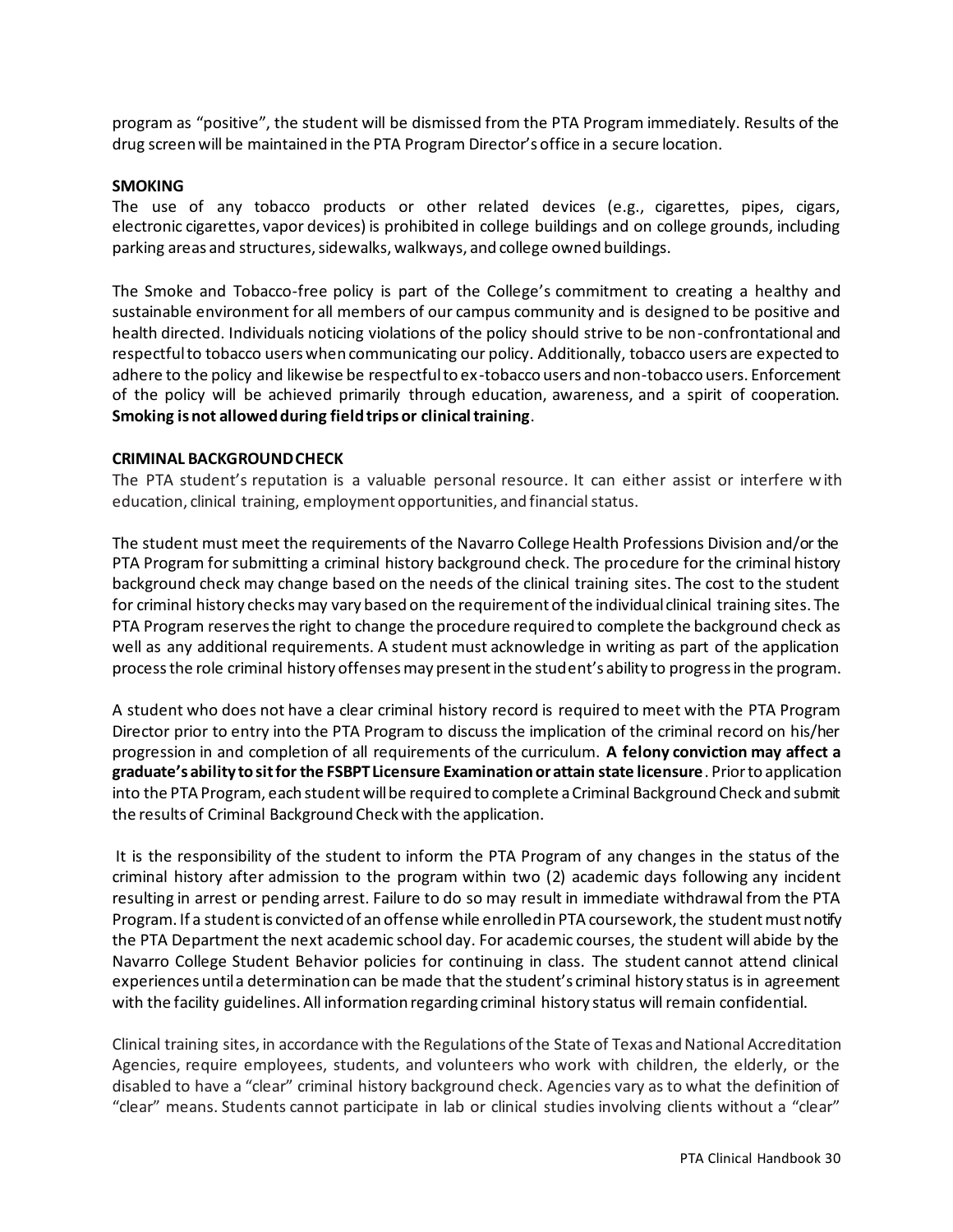criminal history background check. The facilities may choose to request national and international criminal history background checks as well. The final decision regarding acceptance of a student for clinical training based on previous criminal history rests with each facility.

Results of the background check will be maintained in the PTA Program Director's office in a secure location.

#### <span id="page-30-0"></span>**SEXUAL HARASSMENT**

Navarro College will not condone any form of harassment, intimidation, or bullying in the college setting and takes appropriate corrective, disciplinary and remedial action in response to such determined incidents.

Harassment consists of unwelcomed conduct, whether verbal, physical or visual, that is based upon a person's protected status, such as sex, color, race, ancestry, religion, national origin, age, physical or mental condition or disability, veteran status, citizenship status, or other protected group status. Sexual harassment means unwelcome sexual advances, requests for sexual favors and other verbal, visual, or physical conduct of a sexual nature, made by someone from or in the work or educational setting, under any of the following conditions:

- Submission to the conduct is explicitly or implicitly made a term or a condition of an individual's employment, academic status, or progress.
- Submission to, or rejection of, the conduct by the individual is used as the basis of employment or an academic decision affecting the individual.
- The conduct has the purpose or effect of having a negative impact upon the individual's work or academic performance, or of creating an intimidating, hostile, or offensive work or educational environment.
- Submission to, or rejection of, the conduct by the individual is used as the basis for any decision affecting the individual regarding benefits and services, honors, programs, or activities available at or through the educational institution.

Any student with a concern of this nature should immediately consult the Program Director and follow the student grievance procedures as described in the current Navarro College Student Handbook. Accordingly, any faculty or staff member who feels threatened by similar incidents should f ollow the grievance procedures outlined in the Navarro College Administrative Policies and Procedures Manual and should report such incidents in a timely manner.

#### <span id="page-30-1"></span>**HIV STATEMENT**

As part of the Navarro College's stance on preventing discrimination of any kind, administration, faculty, and staff must follow the College's standard on Student Welfare as it pertains to AIDS/HIV. Procedures include the strictest assurance of confidentiality without prior written consent. All referrals will be provided to appropriate and current resources such as those provided through State agencies, including the local area health department or other designated health services programs. Individuals in need of such referrals may directly contact the local area Health Department.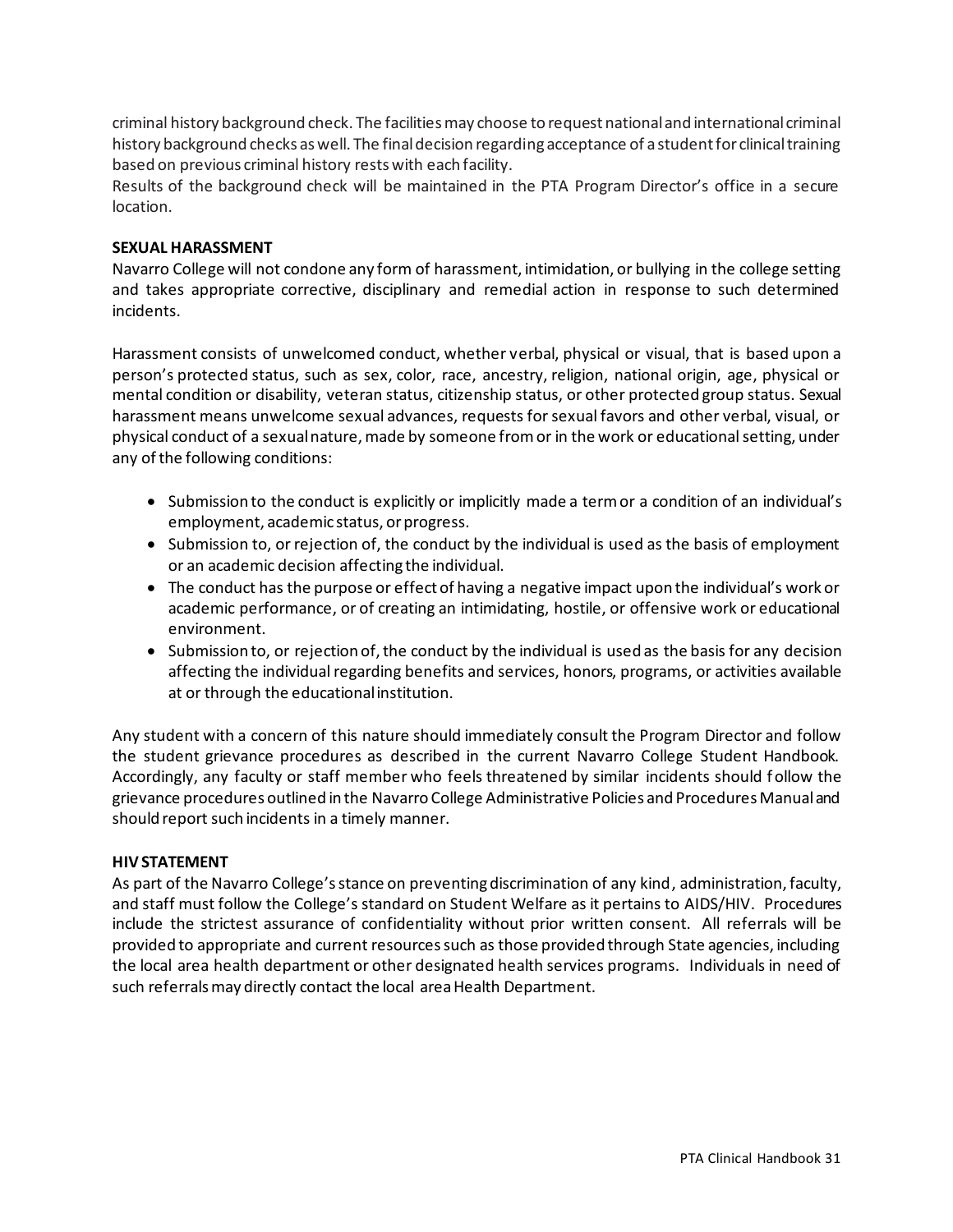# **AFFILIATION AGREEMENTS WITH CLINICAL FACILITIES**

<span id="page-31-0"></span>Written agreements (contracts-see Appendix) between the Navarro College PTA Program and the clinical facilities participating in the clinical education of our students will be current prior to any student placement at that site. Written agreements will be reviewed by the ACCE to determine that each contract has been properly executed. Agreements between Navarro College and the clinical site are set up on evergreen contracts and have no written expiration date.

A student will not be assigned to any facility that does not have a current written agreement in place prior to the start of the clinical as monitored by the ACCE.

Every three years, or before, if necessary, the ACCE will review the written agreement utilized by the college and recommend revisions to the Program Director, Dean, and/or advisory committee as appropriate. The ACCE will make sure that all written agreements are current, accurate and are adequate for the needs of the Program and clinical facility. Recommended revisions will be forwarded to legal counsel of the college for review. The ACCE will review the written agreements for rights and responsibility delineation of the clinical facility and the Navarro College PTA Program.

### **REQUIREMENTS FOR CLINICAL ROTATION**

<span id="page-31-1"></span>The ACCE will place students in a variety of clinical settings during their clinical coursework. The clinical rotation courses for the program are arranged to enhance didactic coursework covered in previous semester and concurrent semester courses. The clinical rotations are arranged to best build upon comprehension and application of the knowledge and skills needed for competency so that they are expected to meet progressively more difficult patients and techniques in the final two (2) rotations. The following are requirements for clinical rotation:

- 1. Assignment of all forms of clinical education is the responsibility of the ACCE based on the individual educational and learning needs of each student and available sites within the geographic area of student residence.
- 2. Students are prepared for clinical rotations the semester prior to the clinical course.
	- a Students are made aware of the clinical setting type, the communication needs for the facility from the student and pertinent information to the student prior to clinical start.
	- b Each student is responsible for all financial obligations (i.e. cost for travel to and from, additional background checks, drug screens, further health requirements…) related to clinical education. Some clinical affiliation sites may have additional conditions the student will be required to meet.
- 3. A student will not be considered for enrollment or assignment to a clinical without a current and updated Typhon Database file with the ACCE by the assigned date.
- 4. A student must have evidence of malpractice insurance prior to enrolling in any courses requiring external labs and clinical education. The malpractice insurance fee is assigned to the student's Spring PTHA 1260 course.
- 5. Students will be asked to provide written input on the types or specific sites desired for clinical education during the second semester. The student is expected to consider all physical, financial,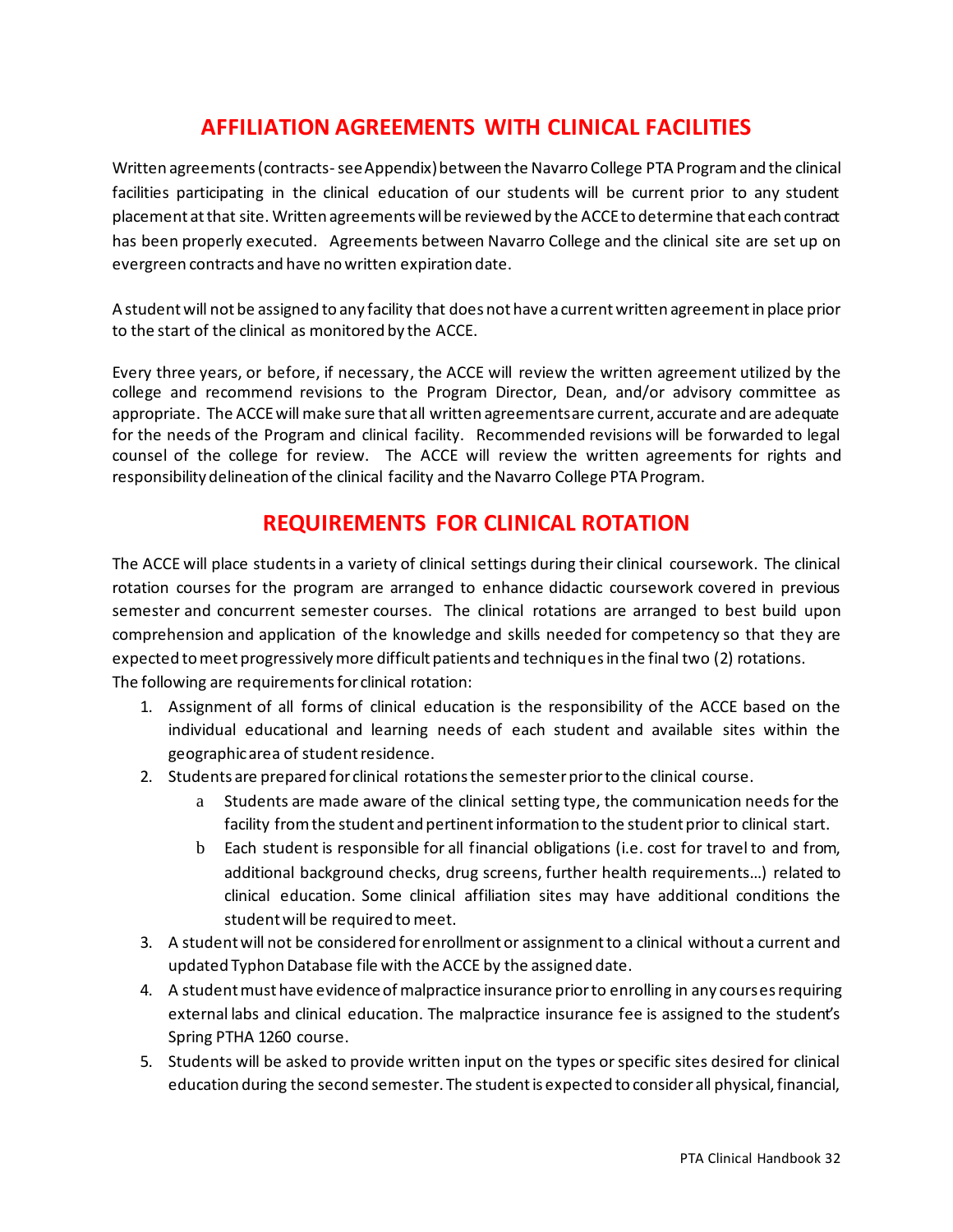and family factors associated with his/her choices for clinical rotations. The ACCE will have the final say in assigning clinical placement and student requested sites cannot be guaranteed.

- 6. If a clinical site cancels a student placement or Navarro College finds it necessary to withdraw the student for ethical, legal, dropped from program, or other reasons, the ACCE will make a concerted effort to find an acceptable alternative site during the enrollment dates. If this is not possible, the student will receive a grade of Incomplete (I) and will be placed as soon as an appropriate site can be identified.
- 7. Students who fail to pay tuition for clinical courses by the required due date will not be allowed to remain in the clinical. A student will not be allowed to return until the ACCE has proof the student has been re-enrolled into the course. Penalties may occur, including but not limited to, withdrawal from the clinical course and/or failure from the course.
- 8. Students are to follow the schedule provided by the ACCE for days and times. In the instance a student is asked to exceed their time in a facility (i.e. arriving early or leaving late) by the CI, the student must comply. A student may not ask the CI permission to arrive late or leave early for any reason or to rearrange clinical days. **All requests for rearrangements must be made through the ACCE.**

# **CLINICAL EXPERIENCE ASSESSMENT**

<span id="page-32-0"></span>Students will receive two (2) scheduled advising sessions with CI for each clinical course. A midterm supervisory visit (on-site, phone, or electronic mail) by ACCEis made for each student with the CI to discuss progress or remediation needs for each clinical course. Additional meetings are scheduled as necessary. Students are required to communicate with the ACCE when incidents arise that are affecting clinical performance. Each clinical advising session is documented on the appropriate clinical visit forms as provided by the ACCE and PTA MACS and emailed to student.

Students will receive supervision and feedback from the CI as determined by the student need to discuss progress of the student utilizing the PTA MACS.

If a significant problem is identified prior to the midterm call/visit, the ACCE and/or the Program Director should be notified, and these areas addressed immediately. Significant problems require a written Plan of Correction Form and/or learning contract to be implemented for the remainder of that clinical.

Feedback received from students, including review of the SECEE form, will be utilized to determine if appropriate supervision is given by a particular facility/CI. Any facility/CI deemed unsatisfactorily meeting the expectations of Navarro College will not be utilized until the situation has been resolved.

# <span id="page-32-1"></span>**PROFESSIONAL CONDUCT WITHIN THE CLINICAL EXPERIENCE**

#### <span id="page-32-2"></span>**DRESS CODE**

Students must maintain personal health such that there is no risk to self or the patient. Personal cleanliness and hygiene are essential for acceptable interpersonal activities such as those engaged in by health care personnel. The PTA faculty will counsel students in these areas if necessary.

a. **Identification**: identification badges must be worn at all times when the student is in the clinical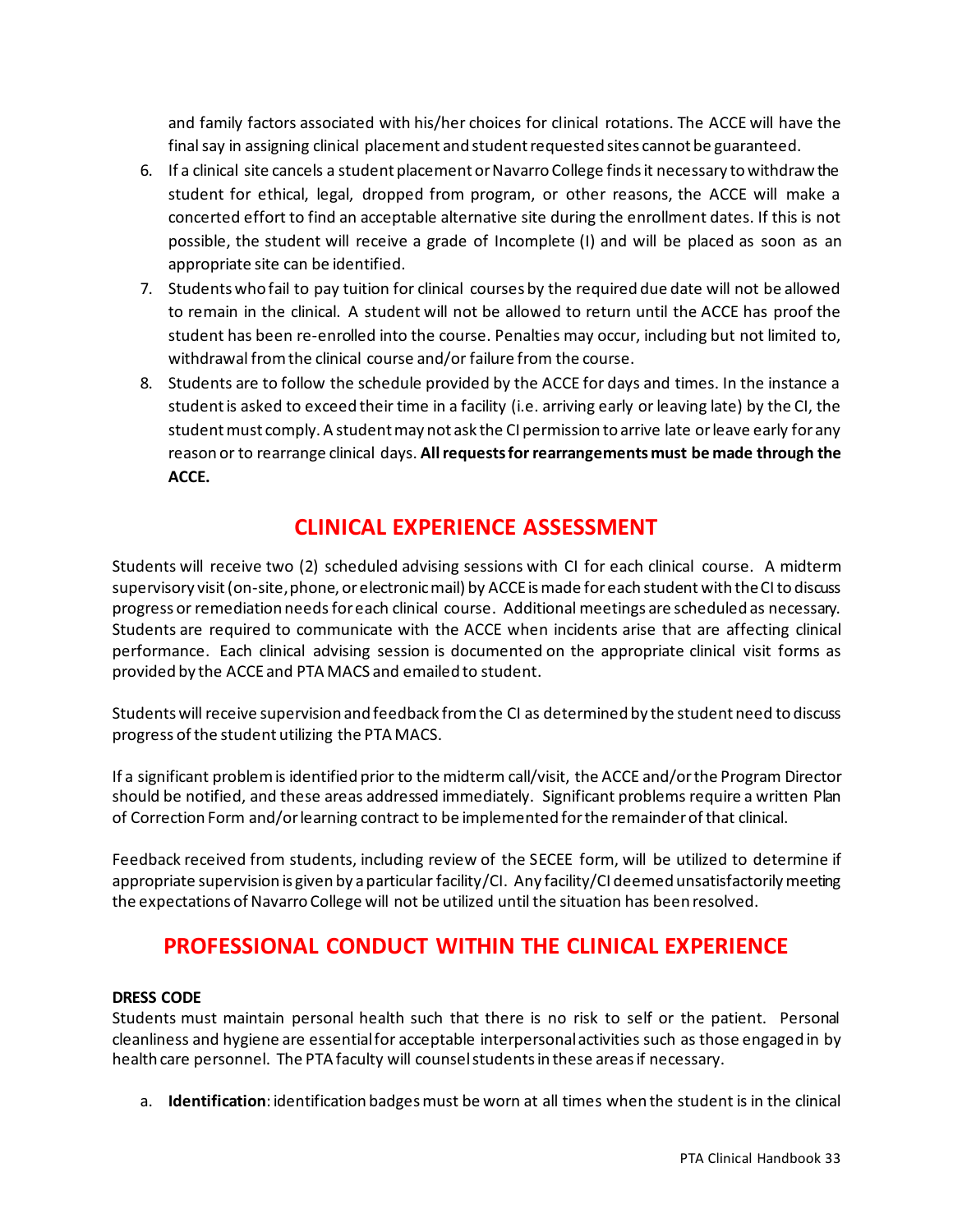setting.

- b. **Clothing:** The PTA student is a representative of Navarro College and should dress accordingly. Clothing should be properly sized, clean, wrinkle-free, and non-revealing. Hats are not allowed in client areas. Professional dress includes slacks, the PTA collared shirt (tucked in) and belt. No denimin any form is allowed. However, clinical dress my differ depending on clinic requirements.
- c. **Footwear**: Shoes should be clean and in good repair. Canvas shoes, open-toed shoes, heels, boots and clogs are not acceptable. Some clinical settings identify walking or athletic shoes as acceptable footwear. Students in these settings should check with the Academic Coordinator for Clinical Education.

When in clinical course, the clinical site will dictate the clinical dress. Students must know and understand the dress code for the facility prior to start.

*See Navarro College PTA Handbook for further explanation of expected professional dress code.*

#### <span id="page-33-0"></span>**STUDENT CONDUCT**

Students in the Navarro College Physical Therapist Assistant Program are expected to conduct themselves in a mature, responsible, and professional manner at all times. Conduct which casts doubt on the ability of a student to fulfill the role of a professional in the Physical Therapist Assistant Program will subject the student to disciplinary action under policies established in the College Catalog.

#### <span id="page-33-1"></span>**GUIDELINES FOR PROFESSIONAL CONDUCT IN THE CLINIC**

The client is the most important individual in physical therapy. Each client should be treated with dignity and respect. Professional conduct should inspire the confidence of the client. In addition, conduct reflects the profession of physical therapy and the Navarro College Physical Therapist Assistant Program. Professionalism, respect for the rights of the client to quality, individualized treatment, and respect for the health care team must always be maintained.

Clinical coursework is part of the curriculum of the Navarro College Physical Therapist Assistant Program. The PTA Academic Coordinator of Clinical Education (ACCE) may visit the student at any time during the experience. The student should contact the ACCE if any problem arises as soon as possible. **A facility or the College may terminate a student's clinical assignment at any time for unethical or unsafe behaviors, resulting in a grade of "F", disciplinary action, and/or dismissal from the program.** Adherence to the following general guidelines is mandatory.

*See Navarro College PTA Handbook for further explanation of expected professional behaviors.*

#### <span id="page-33-2"></span>**COMMUNICATION**

Canvas, Remind, Typhon, email, and phone are the primary ways to communicate with the ACCE during clinical rotations. Canvas will function as if the student was enrolled in a regular academic course. It will be the student's responsibility to check for updates and keep a current Navarro College email address. Students are required to check Canvas, Remind, Typhon and email daily for necessary updates. To communicate with the ACCE, email would be the best option. If it is an emergency situation (a missed clinical day, an injury, etc.) the student will leave a voicemail for the ACCE. Phone calls are returned on a priority basis and may be responded to by email.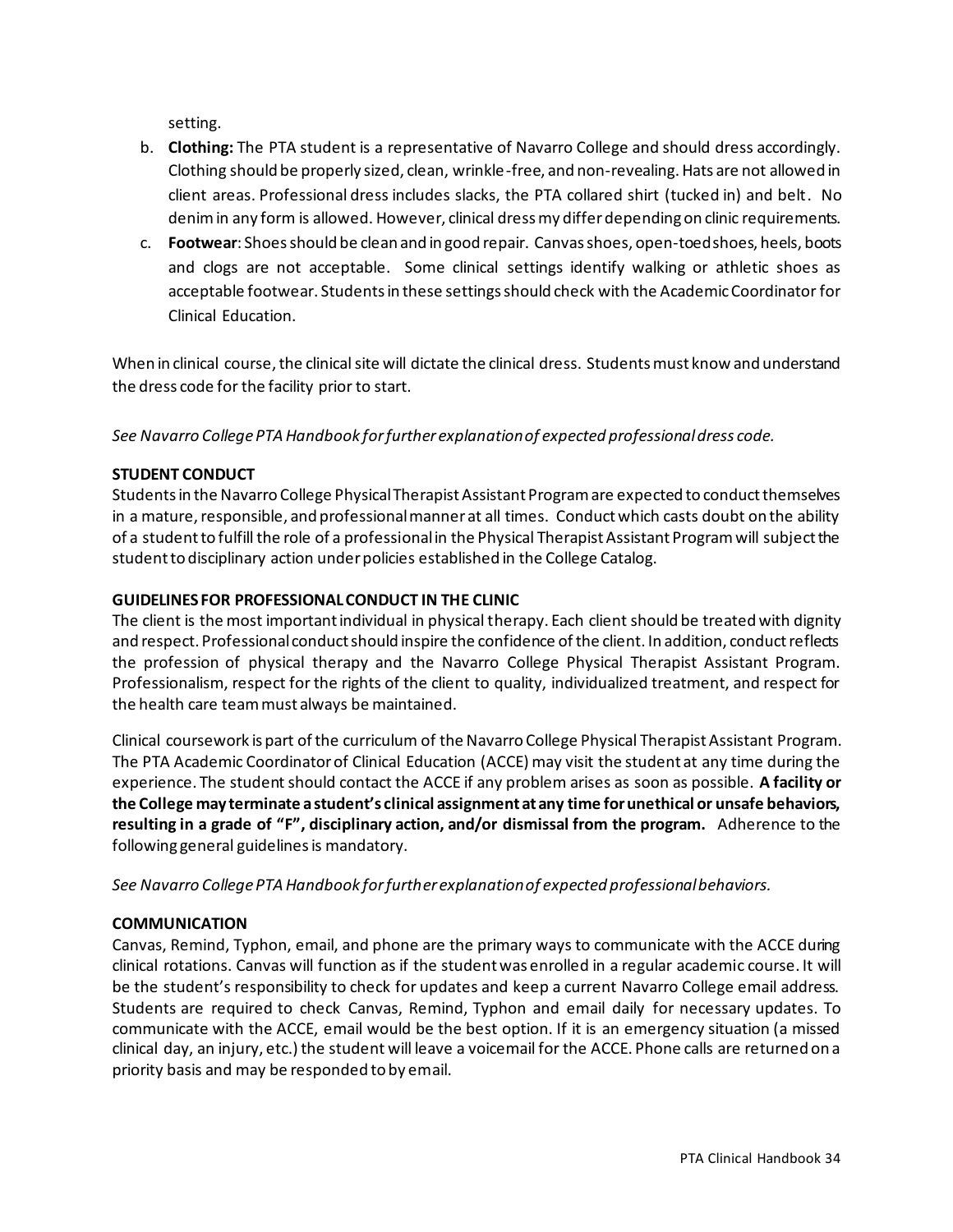#### <span id="page-34-0"></span>**ATTENDANCE**

Absence from scheduled classes and clinical days are considered detrimental to the clinical and academic performance of students. Therefore, attendance is required for all clinical days.

Excessive absences during clinical education are defined as more than one (1) missed day in clinical rotations I or II, or more than two (2) missed days in clinical practicum, and will necessitate withdrawal from the course and program due to inability to complete all requirements. It is the responsibility of the student to make arrangements with the clinical instructor PRIOR to the assigned start time. After one missed day in Clinical I and II or two missed days in Clinical Practicum, the faculty will complete a Plan of Correction form with the student. A minimum required hour of clinical education is required by the Navarro College PTA program for completion of the clinical rotation. Should a holiday occur during a clinical rotation, it is the student's responsibility to clarify work hours and overtime hours expected from the facility. Any absence from the facility will count against the minimum time requirements. Students may be required by the facility to "work" on the holiday, and this request must be honored. A student may not ask the Clinical Instructor (CI) to rearrange required workdays, including holidays.

If a student misses a clinical workday, the student is responsible to schedule make up hours for missed time. The student will collaborate with CI to determine make up time/days, notify the ACCE of scheduled make up days, and student must identify the missed day on their clinical log sheet as a "Missed Day", identifying the missed day as well.

**In the event of an illness or injury that hinders a student's ability to perform in the clinical setting, the faculty reserves the right to require a health care provider's statement authorizing that the student can safely continue with clinical education at the appropriate level of competency. Each medical restriction must be evaluated by the faculty and/or clinical education site.** 

### **CLINICAL SAFETY GUIDELINES**

#### <span id="page-34-2"></span><span id="page-34-1"></span>**INFECTION CONTROL COORDINATOR**

The ACCE or designee will serve as the Infection Control Coordinator. The ACCE will be responsible for the administrative implementation of this policy including the maintenance of confidential records (documentation of the incident and follow-up procedures that were instituted).

#### <span id="page-34-3"></span>**INFECTIOUS DISEASE**

While performing PTA responsibilities in the clinical facilities, the student may be exposed to environmental hazards and infectious diseases including, but not limited to, Tuberculosis, Hepatitis B, and HIV. The student understands and assumes the risks involved in the clinical portion of the PTA Program and agrees to abide by the policies and procedures of each facility regarding exposure to infectious diseases and infection control.

#### <span id="page-34-4"></span>**CLINIC AFFILIATION SAFETY**

Each clinical affiliation will be responsible to provide the appropriate and necessary equipment needed for safe practice. If this equipment is not available, it is the responsibility of the faculty member to remove the students from unsafe practice settings.

#### <span id="page-34-5"></span>**ACCIDENT OR INJURY REPORTING**

If a student is injured while in the clinical setting, the Academic Coordinator for Clinical Education (ACCE)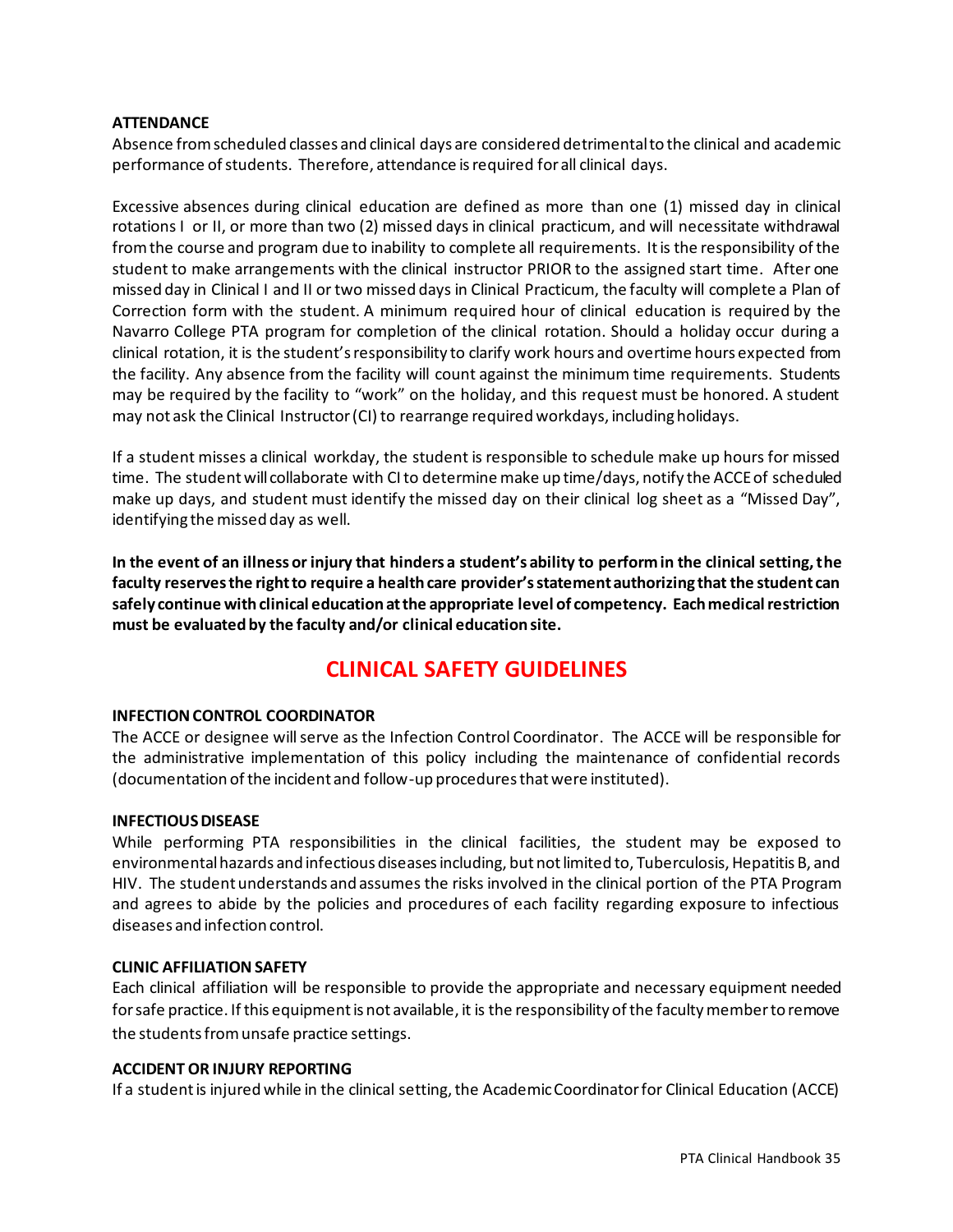must be notified immediately. The ACCE should be given a copy of the facility's incident report and may require that a Health Professions Occurrence Report be completed. The student is responsible for all expenses incurred by the facility rendering medical care. Navarro College and the clinical facility are not responsible for any claims or expenses that result from an action of the student or a patient/client in the clinical setting. The Navarro College PTA Program also reserves the right to require a physician's statement authorizing that the student can safely resume/continue patient/client care at appropriate level of clinical requirements, after an illness or injury. Each case will be considered on an individual basis.

#### <span id="page-35-0"></span>**STANDARD PRECAUTIONS**

All students will be instructed in blood borne pathogen precautions before entering first clinical rotation. With direct patient care, there is an increased risk of exposure to blood and bodily fluids of individuals with HIV and hepatitis B and C. Because of this reality, it is imperative to consider all patients as potentially infected with blood borne pathogens. The following precautions are to be followed by all of Navarro College PTA Program faculty and students:

- 1. Gloves must be worn when touching:
	- a. Blood and body fluids
	- b. Mucous membranes
	- c. Non-intact skin
	- d. Handling items or surfaces soiled with blood or body fluids
- 2. Gloves shall be changed between patients and hand hygiene carried out.
- 3. Protective eyewear shall be worn when suctioning or at any time droplets of blood or other body fluids might contaminate the eyes of the caregiver.
- 4. Clinical affiliation's policy will be followed by students and faculty regarding ready access to CPR masks.
- 5. Any break in skin integrity of the caregiver will be covered by an occlusive/ protective covering.
- 6. Gloves that are punctured or torn while in use shall be removed as soon as possible. Hand hygiene is to be carried out and new gloves applied to proceed with the task.
- 7. Laboratory specimens shall be handled with gloves on and labeled appropriately. (Put in plastic bags for transport to the laboratory.)
- 8. Soiled linens will be put in bags at the bedside and are not to come in contact with the uniform.
- 9. Gloves shall be used for providing personal care for all patients and while doing any procedure where contact with blood, or body fluids may be expected (including all times when patient's skin will be punctured i.e. injections).
- 10. Spills shall be removed with gloved hands and paper towels. Then have housekeeping clean and disinfect the area.

#### <span id="page-35-1"></span>**EXPOSURE PROCEDURE**

In the event of exposure to blood/body fluids, the following will occur:

- 1. The responsible faculty member will ensure that the student involved in the exposure completes an occurrence report according to the facility's policy where the exposure occurred and the Health Professions Division Occurrence Report. Information on the Health Professions Division Occurrence Report should contain the same information as on the facility's incident report.
- 2. Testing of the source patient will be done according to agency protocol and state law. Copies of the source patient's lab work will be forwarded to the student's health care provider. Students who do not have a personal health care provider will be given a list of facilities that can provide follow-up testing and counseling.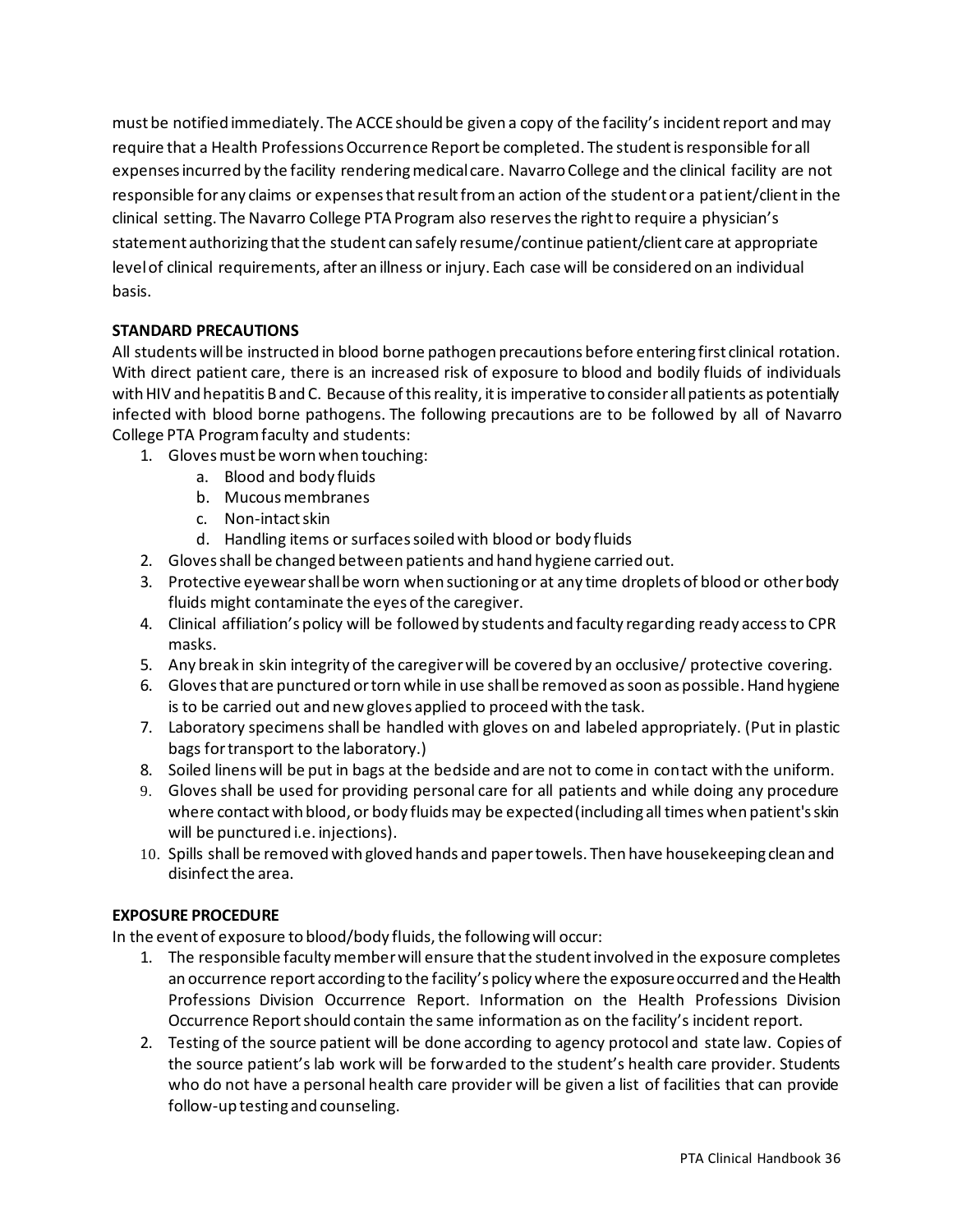- 3. All expenses for any initial and follow-up testing and care of the exposed student will be paid by the student.
- 4. Neither the facility where the exposure occurred, nor Navarro College is responsible for initial and follow-up testing or counseling of the exposed student.
- 5. The completed Health Professions Division Occurrence Report will be forwarded to the Health Professions Division Dean who, in turn, will forward a copy of the report to the Vice President of Student Services.
- 6. A Health Professions Division Occurrence Report will be kept in a file maintained by the Program Director.

# <span id="page-36-0"></span>**HARASSMENT/SEXUAL HARASSMENT, INTIMIDATION AND BULLYING**

Navarro College will not condone any form of harassment, intimidation, or bullying in the college setting and takes appropriate corrective, disciplinary and remedial action in response to such determined incidents.

Harassment consists of unwelcomed conduct, whether verbal, physical or visual, that is based upon a person's protected status, such as sex, color, race, ancestry, religion, national origin, age, physical or mental condition or disability, veteran status, citizenship status, or other protected group status. Sexual harassment means unwelcome sexual advances, requests for sexual favors and other verbal, visual, or physical conduct of a sexual nature, made by someone from or in the work or educational setting, under any of the following conditions:

- Submission to the conduct is explicitly or implicitly made a term or a condition of an individual's employment, academic status, or progress.
- Submission to, or rejection of, the conduct by the individual is used as the basis of employment or an academic decision affecting the individual.
- The conduct has the purpose or effect of having a negative impact upon the individual's work or academic performance, or of creating an intimidating, hostile, or offensive work or educational environment.
- Submission to, or rejection of, the conduct by the individual is used as the basis for any decision affecting the individual regarding benefits and services, honors, programs, or activities available at or through the educational institution.

For the purpose of further clarification, harassment/sexual harassment includes, but is not limited to:

- Making unsolicited written, verbal, visual or physical contact with sexual overtones. Some examples are epithets, derogatory comments or slurs of a sexual nature impeding or blocking movements or any physical interference with normal work, derogatory posters, or cartoons.
- Continuing to express sexual interest after being informed that the interest is unwelcomed. (Reciprocal attraction is not considered sexual harassment!)
- Within the work environment, engaging in explicit or implicit coercive sexual behavior which controls, influences, or affects the career, salary and/or work environment or any other term or condition of employment; within the education environment, engaging in explicit or implicit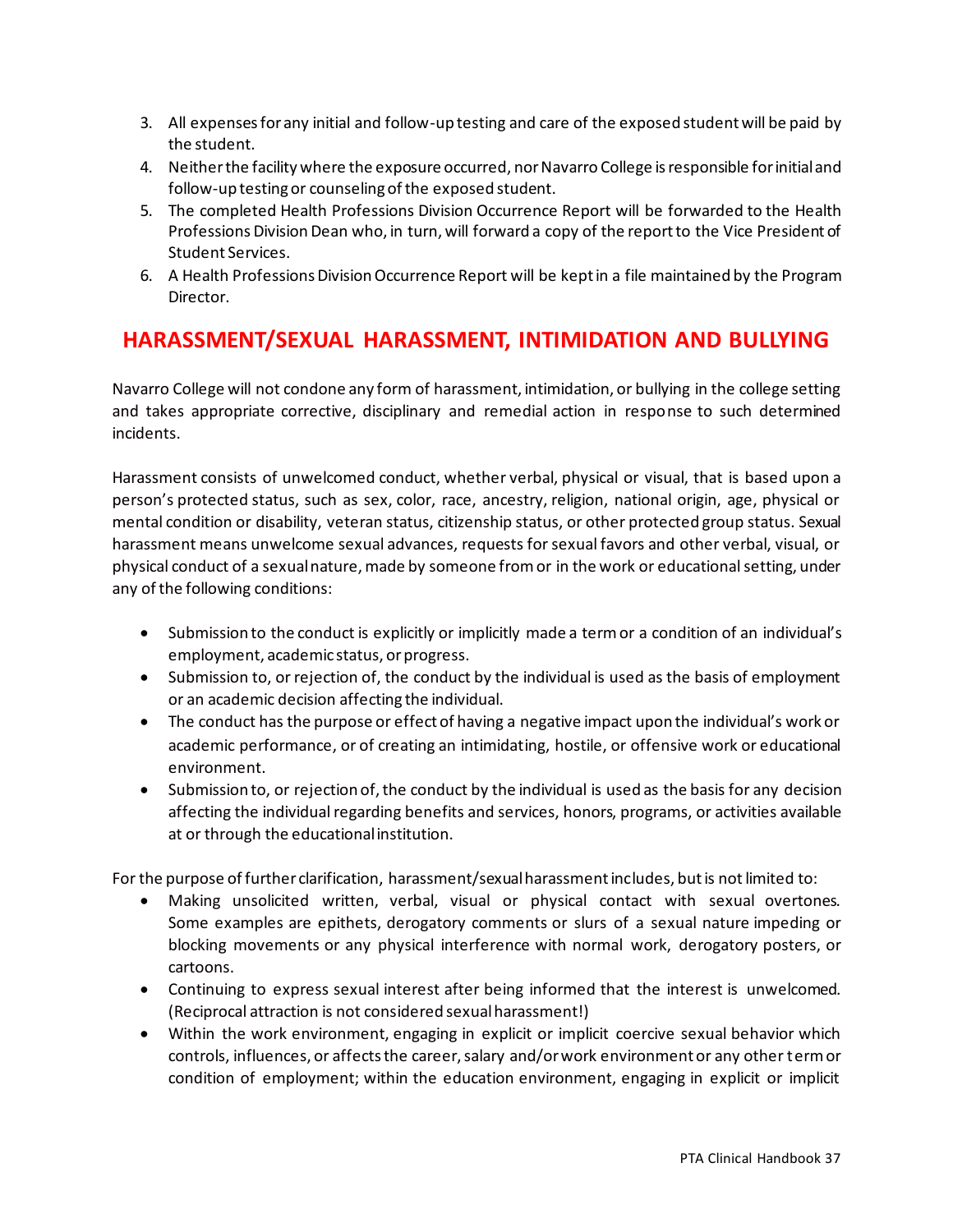coercive sexual behavior which controls, influences, or affects the educational opportunities, grades and/or learning environment of the student.

- Making reprisals, threats of reprisal, or implied threats of reprisal following a negative response to a sexual advance. For example, within the work environment, either suggesting or withholding support for an appointment, promotion, or change of assignment; suggesting a deficient performance report will be prepared or suggesting that a probationary period will be exploited. Within the educational environment, either suggesting or withholding grades earned or deserved; suggesting that a scholarship recommendation or college application will be denied.
- Offering favors or educational or employment benefits, such as grades or promotion, favorable performance valuations, favorable assignments, favorable duties or shifts, recommendation, reclassification, etc., in exchange for sexual favors.

In addition, Navarro College defines "intimidation and bullying in the college setting" as the following: any gesture or written, verbal or physical act, or any use of electronic communication that:

- a) is motivated by an actual or perceived discriminating characteristic, such as race, color, religion, ancestry, national origin, gender, sexual orientation, gender identity and expression, or a mental, physical or sensory disability or any other distinguishing characteristic, and
- b) a reasonable person should know, under the circumstances, that the acts(s) will have the effect of harming a student or damaging the student's property, or placing a student in reasonable fear of harm to his person or damage to his property; or
- c) has the effect of insulting or demeaning any student or group of students in such a way as to cause substantial disruption in, or substantial interference with, the orderly, civil, and safe operation of the institution and/or the learning environment.

Any student with a concern of this nature should immediately consult the Vice President of Student Services and follow the student grievance procedures as described in the current Navarro College Student Handbook. Accordingly, any faculty or staff member who feels threatened by similar incidents should follow the grievance procedures outlined in the Navarro College Administrative Policies and Procedures Manual and should report such incidents in a timely manner.

### **SAFETY FOR OFF-CAMPUS EDUCATIONAL EXPERIENCES**

<span id="page-37-0"></span>Navarro College PTA Program will ensure the safety of students, program faculty and members of the public when engaged in off-campus educational experiences, including clinical education experiences. These safety considerations include, but are not limited to, safety of persons when dealing with body substances and hazardous materials, security and evacuation procedures, access to emergency services and safety in the use of equipment in off-campus settings.

Safety of persons when dealing with body substances and hazardous materials during off campus clinical experience is detailed in the facility Policy and Procedure for Standard Precautions.

Security and emergency procedures in an off-campus setting are the responsibility of the facility and are outlined as a responsibility in the Clinical Affiliation agreement.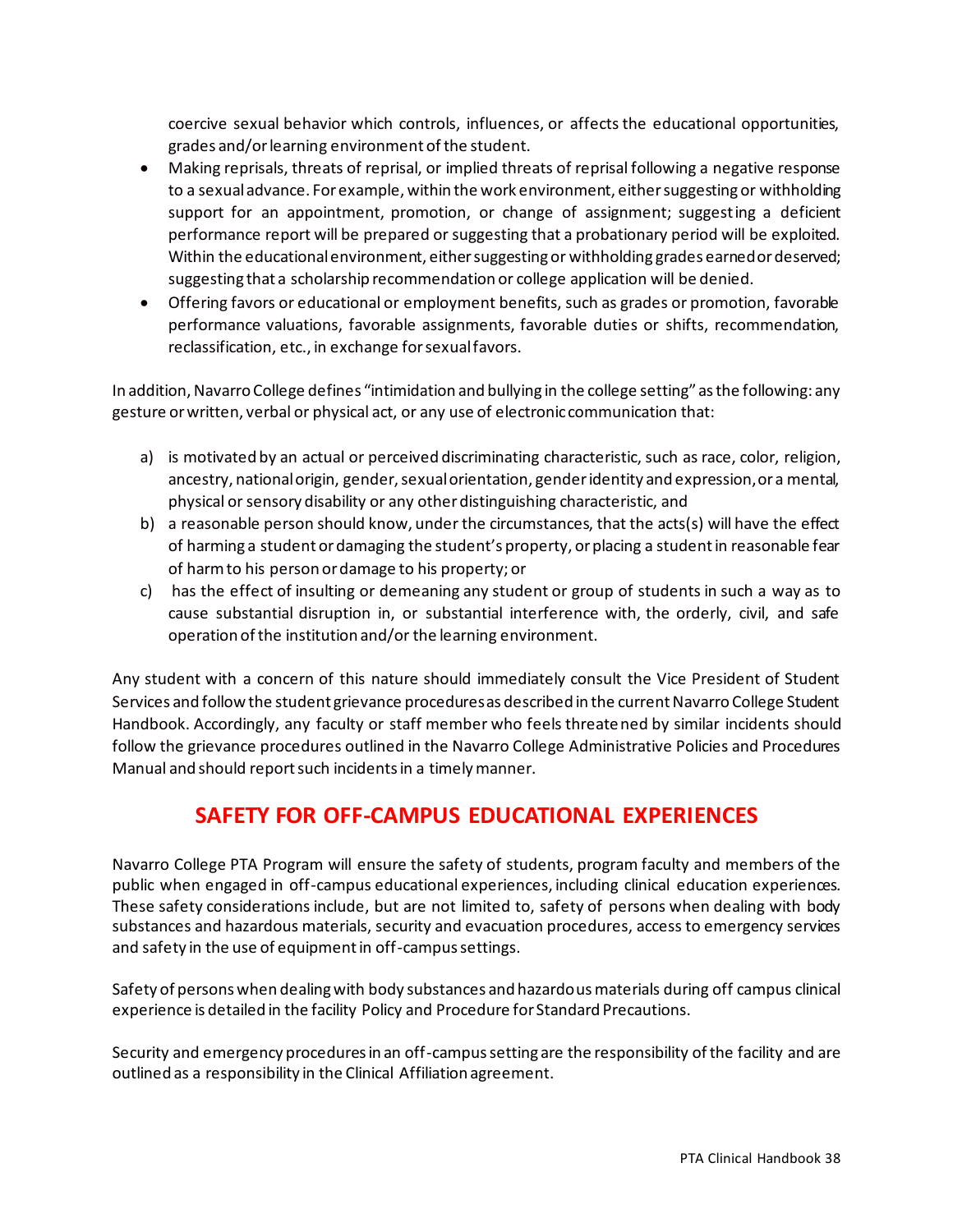<span id="page-38-0"></span>Safety in the use of equipment in off-campus settings is the responsibility of the Clinical Instructor and has been added to the job description. Also, students are not to use equipment with a patient that they have not shown competence in either off or on campus.

# **CLINICAL GRADING/EVALUATION PROCESSES**

Clinical Faculty will use the PTA MACS as the assessment tool to evaluate students at mid-term and at the end of the clinical affiliation. The PTA MACS allows for an objective assessment of the student's skills as performed at the clinical site. Students will be expected to complete their self-assessment of the PTA MACS prior to the midterm and final evaluations. The evaluations will be reviewed and signed by the student and CI.

An in-depth explanation of the PTA MACS and its use will be accessible to the CI prior to clinical rotation. Each CI will have complete instructions for the use of the PTA MACS available to them in the brown pages at the front of the PTA MACS as well as in Power Point format available to download. Clinical faculty and the student should make specific comments regarding each individual skill sheet and on the summative comments sheet at the end of the form.

#### <span id="page-38-1"></span>**CLINICAL GRADING SYSTEM**

PTA MACS skills are a PASS/FAIL grade. Skills must be checked off with either a NI, a checkmark, or a plus (+), to pass. Skills left blank will not count. Skills with a U are considered a fail for that skill. **Any skill that receives a U can be grounds for removal from the clinic and possible dismissal from the PTA Program. The ACCE of Navarro College should be notified immediately.**

Students will satisfy clinical requirements through completion of required assignments, per clinical rotation, as well as completion of listed PTA MAC Skills. Refer to the following grading criteria:

| CLINICALI, II, PRACTICUM |
|--------------------------|
| PASS/FAIL                |
| PASS/FAIL                |
| PASS/FAIL                |
|                          |

Students must turn in the following documents before grades will be released:

- Assignments per course syllabus
- Pink Sheets: Midterm Summative Assessment
- Pink Sheets: Final Summative Assessment
- Blue Sheets: Master List
- Green Sheets: SECEE
- Updated CSIF
- Time log
- EBP Inservice (Practicum only)

The final grade for the clinical will not be the sole responsibility of the CI; however, will be composed of several weighted items and will be determined by the ACCE. This determination will be based on completion of:

• required paperwork to ACCE (see list above)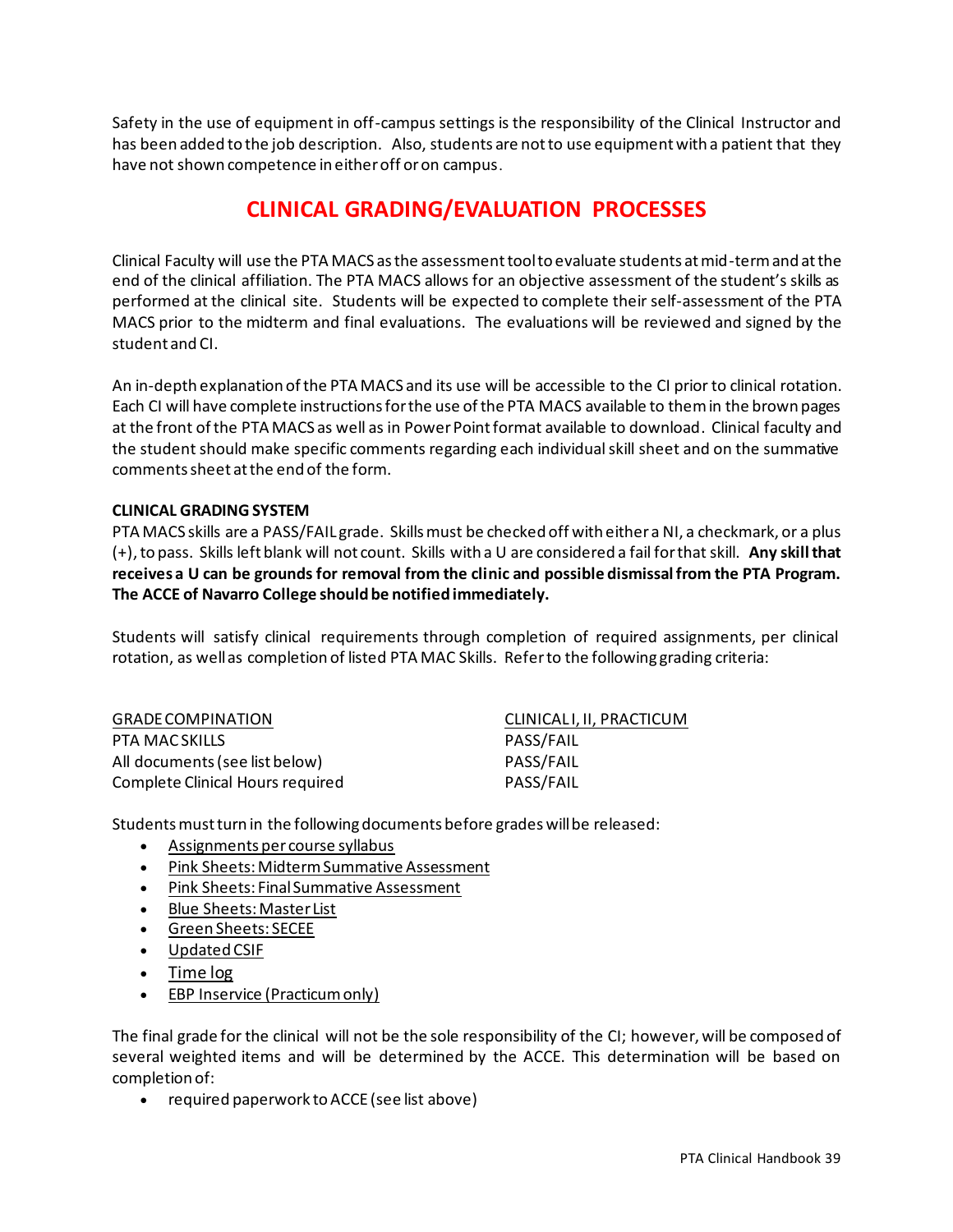- Student evaluation of clinical education experiences using the *SECEE.*
- Required skill % for each clinical as listed above for the Necessary and Critical PTA MAC Skills (see below PTA MACS SKILLS).
- The CI's written evaluation at mid-term and final,
- Communications from site visits by the ACCE.
- Number of U ratings the student receives.

### **CLINICAL STUDENT LEARNING OBJECTIVES ASSESSMENT**

<span id="page-39-0"></span>The following learning objectives must be entry level by the final Practicum. Objective assessment will be measured by skills available on a site by site case.

i.e. Clinic A may not have accessibility to more than one modality. See Objective 6 below for clinical PTHA 1260. The student and CI review clinical objectives on day one via the Navarro College PTA Clinical Rotation I Objectives Form. If it is determined by the CI that the experiences required may not be met, the ACCE is notified within the first week. The student uploads an attestation of objective needs to CANVAS for review by the ACCE by Friday of the first week of clinical. If the CI cannot attest to all objectives, this will not indicate a PASS/FAIL for the clinical; however, the ACCE will determine if the student will have the opportunity to meet entry level on these skills in subsequent clinical rotations. If needed student may be reassigned to meet entry level skills.

PTHA 1260-Clinical 1 (Spring/January) *To pass this clinical experience, the student will demonstrate developing level competence in:* 

- **1. Skill 1-11:** Professional behaviors: achieves a NI, check, or + on at least 5 skills.
- **2. Skill 12-16:** Plan of Care (Patient History/Chart Review, Implementation, modification, instruction, and D/C planning): achieves a NI, check, or + on at least 2 skill
- **3. Skill 17:** Therapeutic Exercises: achieves a NI, check, or + on at least 4 skills.
- **4. Skill 18:** Functional training: achieves a NI, check, or + on at least 2 skills.
- **5. Skill 19.1-19.3:** Manual Techniques: achieves a NI, check, or + on at least 1 skill.
- **6. Skill 20:** Physical agent techniques: achieves a NI, check, or + on at least 2 skills.
- **7. Skill 21.1-21.14:** Data collection techniques: achieves a NI, check, or + on at least 4 skills.
- **8. Skill 22-26**: Healthcare Environment: achieves a NI, check, or + on at least 2 skills.
- **9. Site specific skills 27-37**: if available achieves a NI, check, or + on available areas.

#### PTHA 2360-Clinical 2 (Fall/August) *To pass this clinical experience, the student will demonstrate developing level competence in:*

- **1. Skill 1-11:** Professional behaviors: achieves a NI, check, or + on at least 8 skills.
- **2. Skill 12-16:** Plan of Care (Patient History/Chart Review, Implementation, modification, instruction, and D/C planning): achieves a NI,  $\checkmark$  or + on at least 3 skills
- **3. Skill 17:** Therapeutic Exercises: achieves a NI,  $\checkmark$  or + on at least 7 skills.
- **4. Skill 18:** Functional training: achieves a NI,  $\checkmark$  or + on at least 4 skills.
- **5. Skill 19.1-19.3:** Manual Techniques: achieves a NI, ✓ or + on at least 2 skill.
- **6. Skill 20:** Physical agent techniques: achieves a NI,  $\checkmark$  or + on at least 4 skills.
- **7. Skill 21.1-21.14:** Data collection techniques: achieves a NI, ✓ or + on at least 7 skills.
- **8. Skill 22-26: Healthcare Environment: achieves a NI, ✓ or + on at least 3 skills.**
- **9.** Site specific skills 27-37: if available achieves a NI, ✓ or + on at least available areas.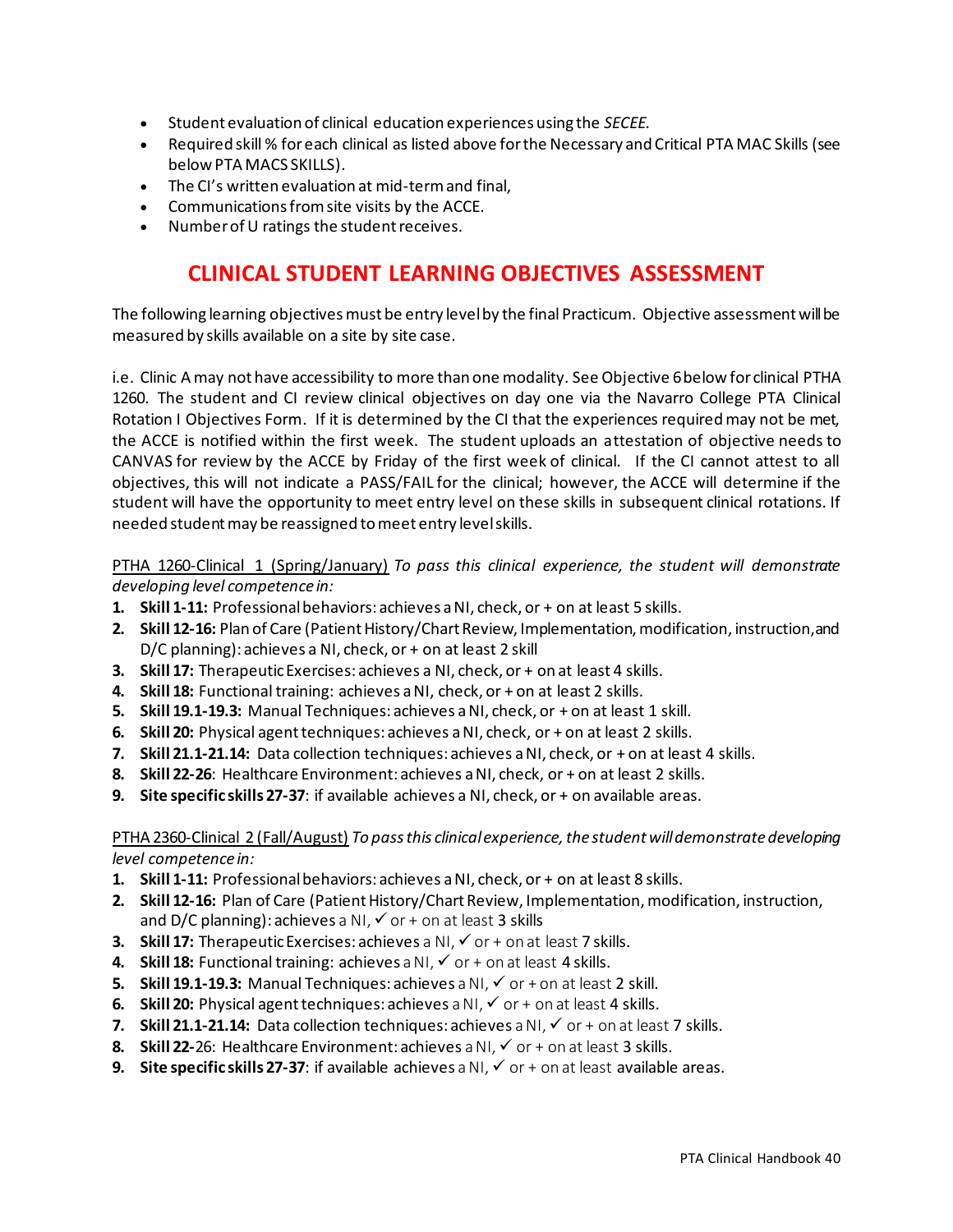PTHA 2366-Practicum (Fall/October) *To meet the minimum level criteria to practice as a PTA, during this clinical experience the student will demonstrate beginning level competence in:* 

- **1. Skill 1-11:** Professional behaviors: achieves a  $\checkmark$  or + on ALL 11 skills.
- **2. Skill 12-16:** Plan of Care (Patient History/Chart Review, Implementation, modification, instruction, and D/C planning): achieves a  $\checkmark$  or + on ALL 5 skills
- **3. Skill 17:** Therapeutic Exercises: achieves a  $\checkmark$  or + on at least 10 of 12 skills.
- **4. Skill 18:** Functional training: achieves a  $\checkmark$  or + on at least 6 of 7 skills.
- **5. Skill 19.1-19.3:** Manual Techniques: achieves a  $\checkmark$  or  $+$  on at least ALL 3 skills.
- **6. Skill 20:** Physical agent techniques: achieves a ✓ or + on at least 4 skills and a NI, ✓ or + on 3 other skills.
- **7. Skill 21.1-21.14:** Data collection techniques: achieves a ✓ or + on at least 11 of 13 skills.
- **8. Skill 22-26:** Healthcare Environment: achieves a ✓ or + on at least 5 skills.
- **9.** Site specific skills 27-37: if available achieves a NI, ✓ or + covering available areas.
- **10.** An Evidence Based Practice Study relevant to a patient or type of patient seen during the affiliation.

#### <span id="page-40-0"></span>**MINIMUM CRITICAL SAFETY SKILLS REQUIRED:**

Demonstrating mastery of specific critical safety skills during clinical rotations is necessary in order to meet entry level. Competency with critical safety skills indicate that a student carries out intervention per the Plan of Care (POC) in a manner that minimizes risk to the patient, self, and others.

Examples of critical safety skills for this course include but are not limited to:

- Ability to follow and appropriately carry out the POC established by the PT.
- Safe implementation of the POC based upon patient diagnosis, status and response to intervention without placing the patient in jeopardy of harm or injury.
- Ensures safety of self and others by washing hands correctly, following universal precautions, able to competently set up a sterile field, and don/doff PPE without contaminating materials, patient or self to prevent spread of infection.
- Safe handling of the patient during intervention (i.e., transfers, use of correct body mechanics, guarding during intervention, level of assistance provided, requesting assistance when necessary).
- Establishes and maintains a safe working environment by recognizing and eliminating environmental hazards, safe handling of lines and tubes, proper maintenance and adjustment of assistive devices and equipment.
- Safe choice and implementation of transfer technique based upon provider and clinician body type and abilities of both patient and provider.
- Demonstration of knowledge and appropriate response regarding contraindications and precautions for specific patient diagnosis relative to physical therapy intervention within the POC (i.e., total hip precautions, specific post-surgical precautions, safe versus contraindicated positions for patients who have had a stroke or TBI, recognition of environmental safety hazards for ambulation).
- Ability to correctly identify physiological measures and responses (BP, HR, Blood glucose levels) outside of parameters that allow for safe therapeutic exercise/intervention and provide appropriate response such as adjustment of intervention within the POC, withholding intervention and consulting with supervising PT, or immediate notification of the appropriate medical personnel.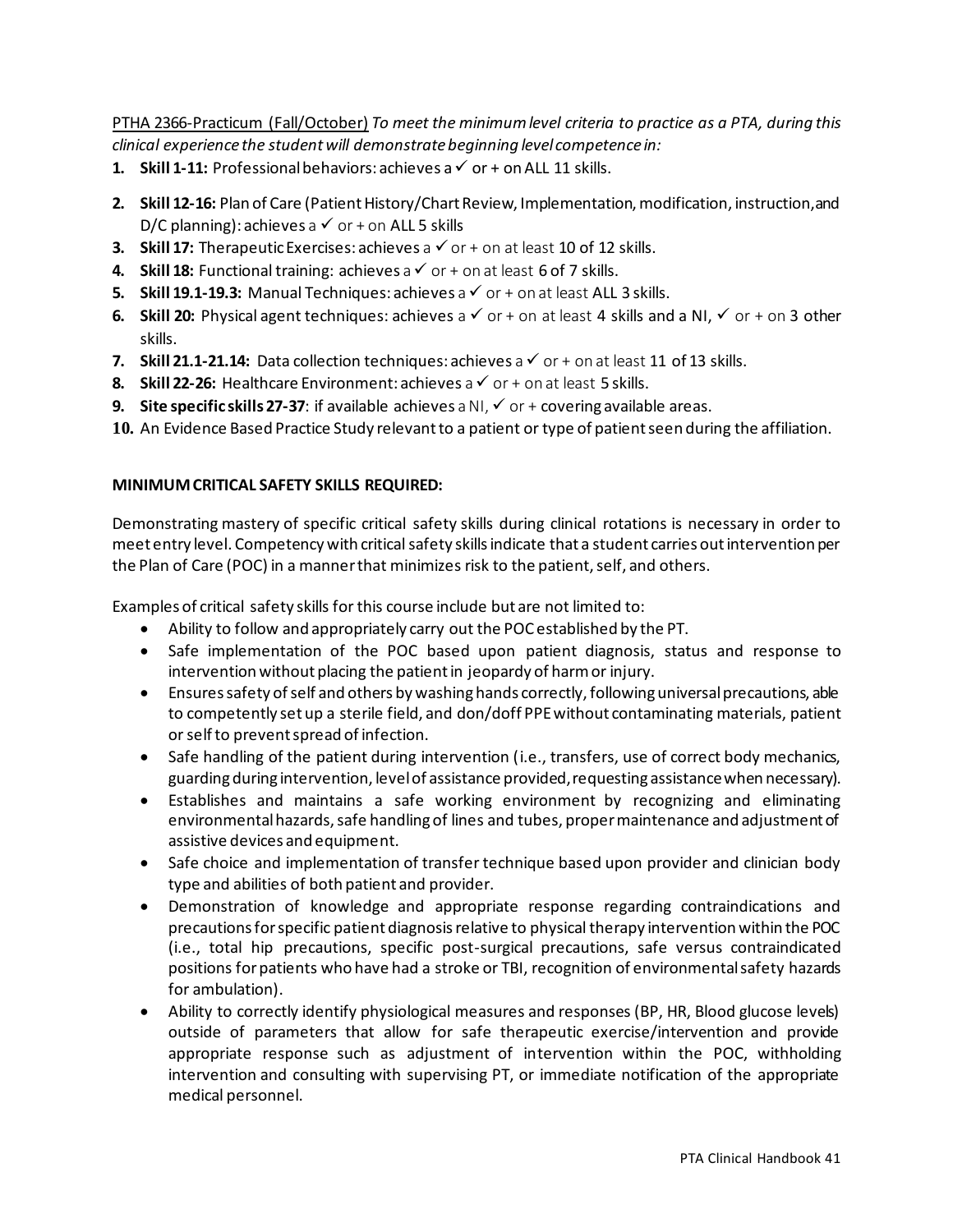- Ability to recognize patient responses during therapeutic intervention that may indicate a life threatening/emergency situation (shortness of breath, chest pain, sudden dizziness, etc.) and provide proper response and notification of the PT/MD/Nurse.
- Requests assistance when necessary (i.e. From CI, utilizes and monitors support personnel).
- Correct interpretation of weight bearing status and ability to choose appropriate assistive device for weight bearing status and individual patient's abilities.
- Demonstrates knowledge of facility safety policies and procedures.

The CI will continually assess the student's competency in safety and will notify the ACCE if there are any issues or concerns regarding a student's capability of practicing in a safe manner. If safety concerns are not resolved in an acceptable time frame, the student will be withdrawn from the clinical site and will not be allowed to progress through the clinical program.

#### <span id="page-41-0"></span>**STUDENTS EXPERIENCING DIFFICULITY IN CLINICAL ROTATION**

The Navarro College PTA Program faculty will assist all students in success within the PTA program clinical rotations.

Students experiencing difficulty with clinical rotations are expected to do their best to work within the guidelines of their CI and to comply with all recommendations made. Since the CI is the one responsible for the supervision and evaluation of the student at the clinical site, it is important for the student to do everything he/she can to work under the guidance of the CI. The first twoweeks, prior to midterm, are a time for orientation and a time for the student to learn his/her strengths and weaknesses. If the student is having difficulties at midterm, the CI should contact the ACCE to discuss the current situation. The student should contact the ACCE after discussing the issues with the CI. An onsite meeting may be arranged between the student, the CI, and the ACCE.

The ACCE is responsible for course organization, quality control, and grading. Because grading must be consistent, the grade assignment will remain the responsibility of the ACCE. This is necessary because each clinical experience is not a separate course in and of themselves. The PTA MAC skills are a PASS/FAIL grade. It is in the aspect of assessing the PTA MAC skills that an ACCE should interact very closely with the CIs, and the grade is determined in consultation with the CI. Good communication between the CI and the ACCE throughout the clinical rotation will assist in intervention early if needed, which could potentially transition a failing experience into a successful one. **Thorough documentation by the Clinical Instructor in the PTA MACS** is required to uphold a grade if the student were to challenge the grade. The documentation should occur early during the clinical education experience so as to give the student adequate time and opportunity to improve the performance or conduct.

# **CLINICAL PROGRAM ASSESSMENT**

<span id="page-41-1"></span>The clinical education program will demonstrate effective and sufficient communication with the clinical affiliation sites which will serve as a mechanism for feedback to measure the effectiveness of the academic program.

There are several mechanisms to document assessment of the clinical education experience. These include clinical surveys that are developed by the college and completed by the students and CIs, assessment forms found within the PTA MACS, and an assessment completed by the ACCE on each site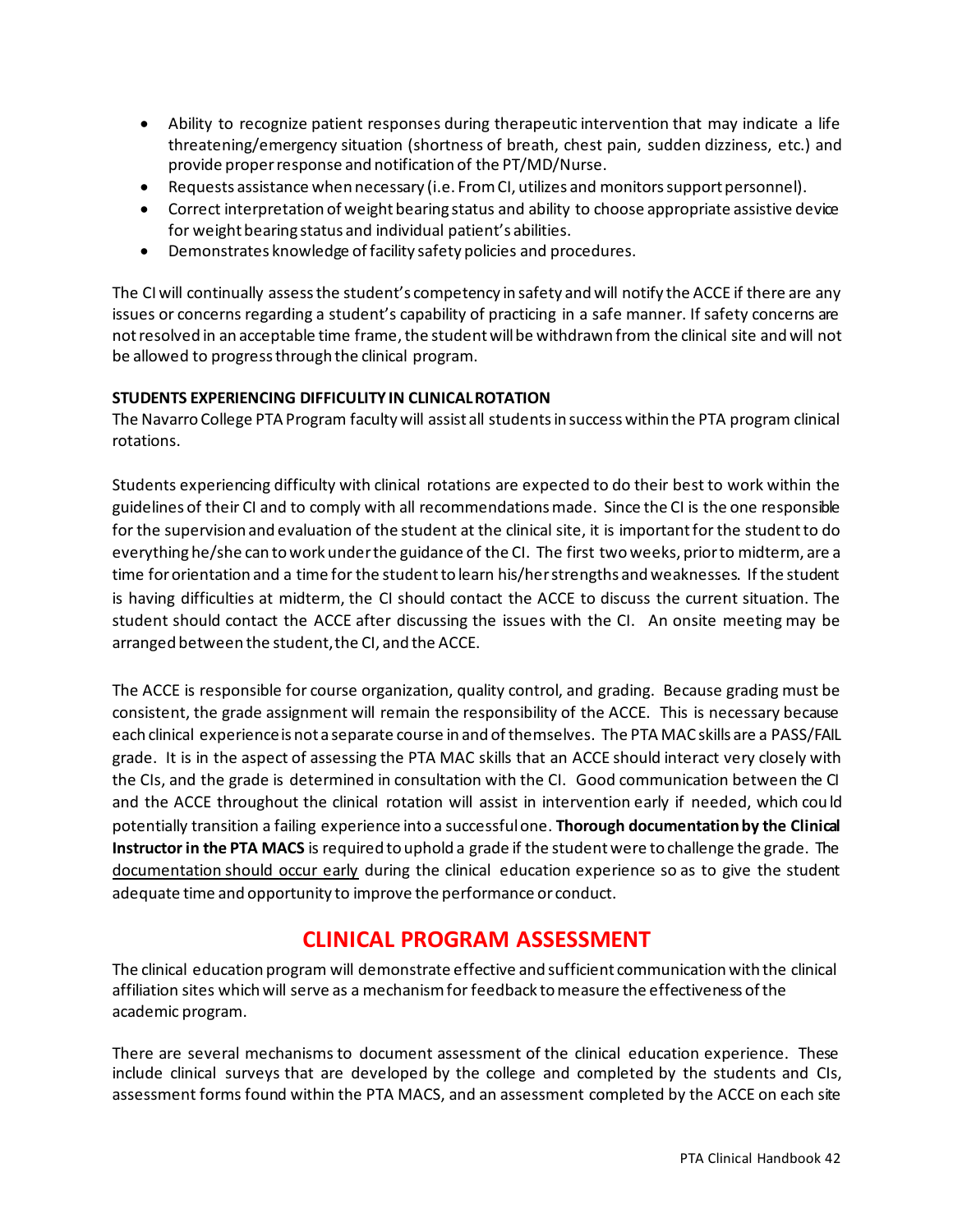visit. The primary way to assess student performance is by the proper use of the PTA MACS. Additional correspondence regarding student performance can be attached to the PTA MACS or emailed to the ACCE or mailed directly to Navarro College, PTA Program. The clinical faculty is requested to review and sign the assessment completed by the student. The clinical faculty has the right to read any assessment of their site by Navarro College PTA Program faculty or student survey. Copies of the completed assessments are kept on site and they are available by contacting the ACCE. Copies of various assessment forms are located in the appendix section of this Handbook and in the PTA MAC Skills book.

#### <span id="page-42-0"></span>**PROGRAM EVALUATION BY CLINICAL INSTRUCTORS**

CIs will evaluate the ACCE, the student and the PTA program after completion of clinical rotation utilizing the following tools:

- Clinical Instructor Survey of Student Preparedness for Clinical-this will be emailed to the CI.
- Progress Report Midterm and Final Evaluations- located in the PTA MAC Skills book.
- Student Master Skill Sheet- located in the PTA MAC Skills book.

#### <span id="page-42-1"></span>**PROGRAM EVALUATION BY ACCE**

The ACCE will evaluate the CI and the student after every clinical rotation, utilizing the following forms:

- Review of Progress Report Midterm and Final Evaluations as completed by the CI.
- Site visits- using the ACCE Clinical Site Visit Assessment.
- Review of SECEE- Green sheets from the PTA MAC Skills book that is completed by student at the end of each clinical.

#### <span id="page-42-2"></span>**PROGRAM EVALUATION BY STUDENT**

The student will evaluate the CI and the program after every clinical rotation, utilizing the following forms:

- White Pages from PTA MAC Skills for self-assessment
- SECEE- Green sheets from the PTA MAC Skills book that is completed by the student at the end of each clinical.

#### <span id="page-42-3"></span>**OTHER RESOURCES**

In addition, the APTA has published three (3) tools that provide a mechanism to perform a self-assessment for Clinical Centers, CCCEs and CIs. The purposes of the assessment tools are threefold:

- 1. To empower clinical centers, CCCEs, and CIs to engage in the self-assessment process for the purpose of enhancing the development and growth of student clinical education experiences.
- 2. To provide developing and existing clinical centers with objective measures to evaluate their clinical education program's assets and areas for growth; and,
- 3. To provide clinical centers with objective measures for the selection and development of CCCEs and CIs who serve as clinical teachers.

These documents are located in the APTA publication titled *Clinical Education Guidelines and Self-Assessment*.

#### <span id="page-42-4"></span>**COMMUNICATION WITH CLINICAL FACULTY**

PTA Program faculty are to communicate regularly with general education faculty, college personnel, and clinical education faculty to facilitate program assessment and improvement, facilitate program functions, and ensure all resources are made available to students and core faculty to ensure program success.

**Program faculty will be responsible for initiating communication with clinical faculty to monitor student progress in the clinical environment, schedule training for clinical faculty, and discuss concerns, program**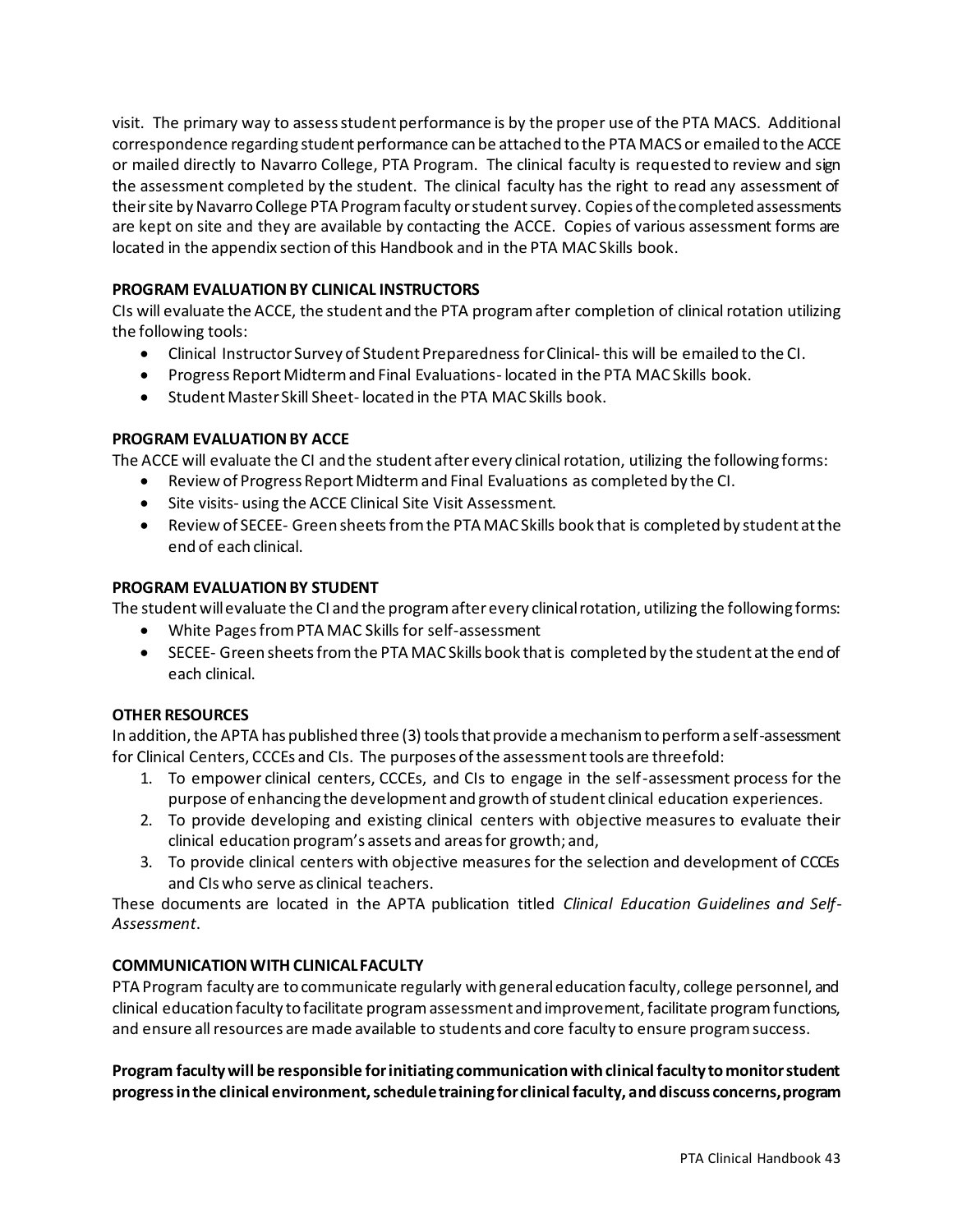**assessment, and program improvement. The ACCE will provide communication to all clinical instructors responsible for supervising and training of PTA students as needed. All new clinical sites will have access to the PTA Program's Clinical Education Handbook.**

Communication can be done with one-on-one meetings, electronic by phone, fax, internet phone, e-mail, video conferencing, instant messaging, PTA Program web site, or other means of electronic contact. Program handbooks will be made available on the program web site.

The ACCE will review the SECEE completed by the students for each clinical instructor after each clinical experience. Based on feedback on the SECEE and clinical site visits, the ACCE will provide training for the clinical instructors in supervision, training, performance assessment, and any deficiencies noted from the annual review.

In the case where deficiencies are identified, the ACCE will ensure each CI receives training on the supervision and training and performance assessment of a PTA student prior to placing a student with the CI.

Professional development takes many forms. It may involve challenging work assignments such as course/program development, or formal or informal study or practical experience in a field or on a particular topic, or careful research on how students learn. The institution supports individual clinical faculty professional development through access to the resources of the Navarro College Libraries. Numerous resources related to clinical education are available through the PTA Program. They include:

- The APTA resource *Clinical Education Guidelines and Self-Assessment*
- APTA guidelines on topics such as supervision and delegation, documentation, and ethical conduct
- Lecture materials and access to texts used in the PTA Program.
- An instructional power point presentation on using the PTA MACS
- APTA Clinical Education and Credentialing Program as need arises.
- Clinical Instructor on-line portal of information for our clinical educators

### **COMPLAINTS**

#### <span id="page-43-1"></span><span id="page-43-0"></span>**STUDENT COMPLAINTS**

The Navarro College Physical Therapist Program will provide each student with a complete and relevant education in becoming a Physical Therapist Assistant. To achieve this objective, the student should utilize program instructors and resources to resolve any learning problems in physical therapy and academic courses.

In resolving a problem, the student should follow the chain-of-command as listed below.

- 1. Clinical Instructor: available at clinical site (if clinical problem)
- 2. Program Faculty:

Lisa Rigsby – NCM2, Office 213 – Midlothian Campus

Teresa O'Neil– NCM2, Office 214 – Midlothian Campus

#### 3. Program Director:

Sarah Austin – NCM2, Office 215 – Midlothian Campus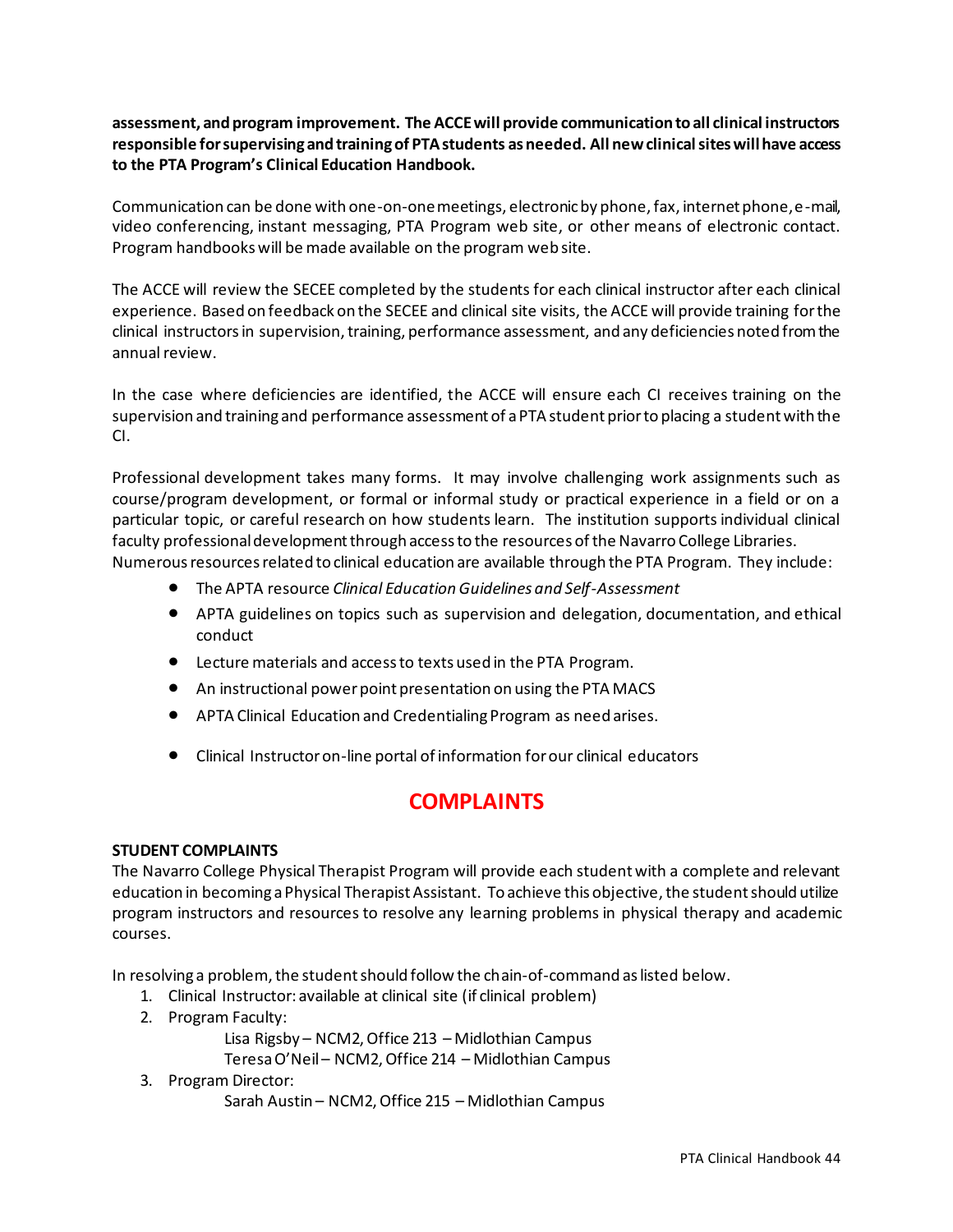- 4. Dean of Health Professions:
	- Guy E. Featherston Waxahachie CampusOffice 226 Corsicana Campus

Written complaints will be housed in the Program Director's office with an attached summary of the meeting and solutions.

#### <span id="page-44-0"></span>**DUE PROCESS FOR STUDENTS AND FACULTY**

The PTA program will review complaints related to program compliance with accreditation standards and Navarro College policy. The Navarro College PTA program is interested in the sustained quality and continued improvement of Physical Therapist Assistant education but does not intervene on behalf of individuals or act as court of appeals for individual matters of admission, appointment, promotion, or dismissal of faculty staff or students. The PTA Program believes that constant feedback is an important ingredient in self-improvement and raising standards. Students, employers, faculty, or clinical instructors who have concerns or complaints should feel that they can be voiced and will be considered seriously.

Complaints should be made as soon as possible after the event to which they relate. Generally the Program will investigate complaints that are -

- made within 6 months of the event; or made within 6 months of the complainant realizing that they have cause for complaint,
- no more than 12 months after the event itself.
- The Program has discretion to extend these time limits where it would have been unreasonable for the complaint to have been made earlier and where it is still possible to investigate the facts. If this discretion is rejected, the complainant may appeal to the Dean.

All complaints must be signed in order for the Program Director to act upon the complaint. The Program Director will review all signed complaints and report to the Dean of Health Professions as needed. Complaints are housed in the Program Director's office in a locked cabinet.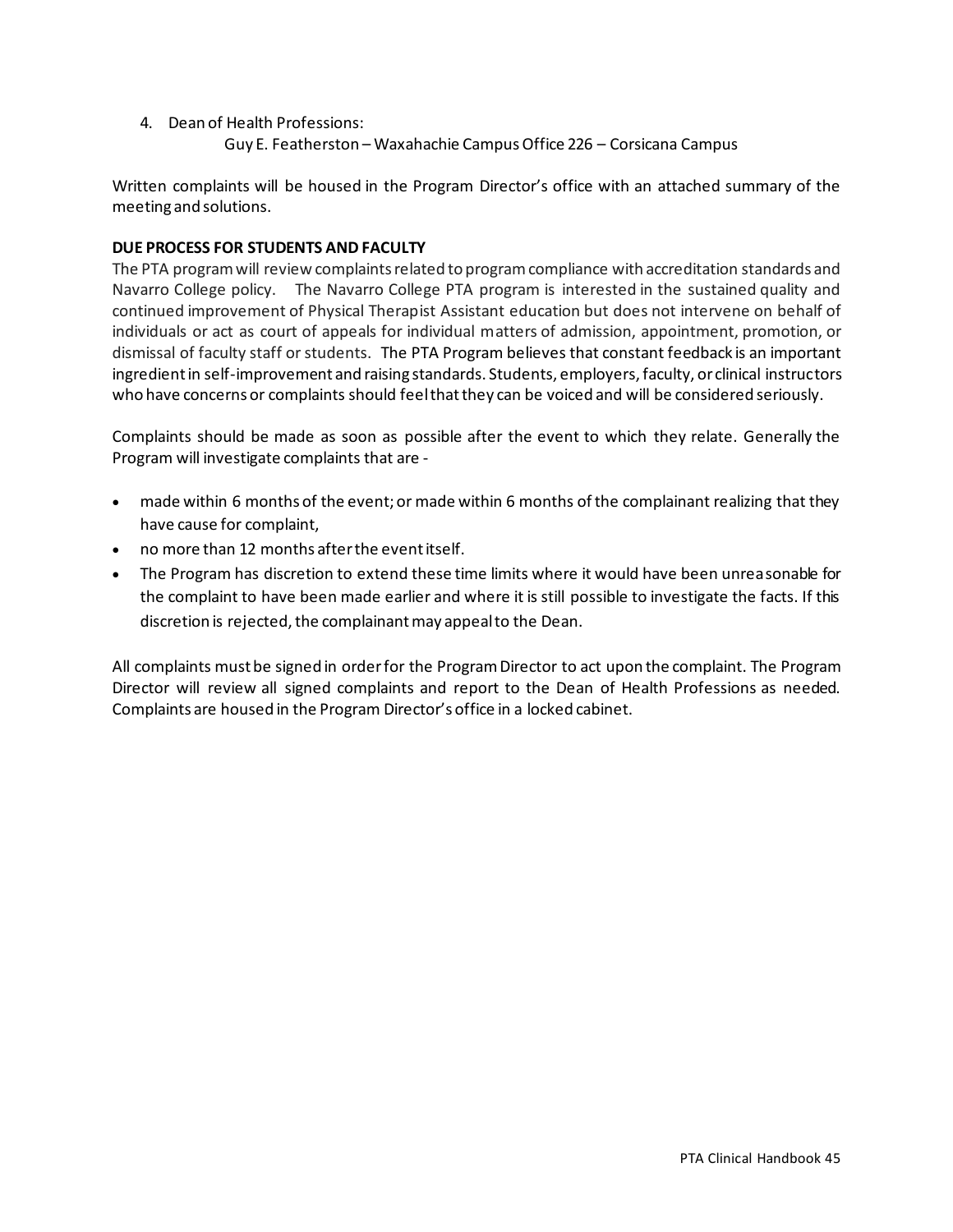### **APPENDIX**

- <span id="page-45-0"></span>**I. CLINICAL INSTRUCTOR POSITION DESCRIPTION**
- **II. GUIDELINES FOR NEW CLINICAL SITES**
- **III. STUDENT CLINICAL ORIENTATION**
- **IV. SITE VISIT DOCUMENTATION FORM**
- **V. CLINICAL AFFILIATION AGREEMENT**
- **VI. PLAN OF CORRECTION FORM**
- **VII. TIME LOG**
- **VIII. NAVARRO COLLEGE HEALTH PROFESSIONS OCCURANCE FORM**
	- **IX. APTA STANDARD OF ETHICAL CODE OF CONDUCT FOR A PTA**
	- **X. ADDITIONAL RESOURCES FOR CLINICAL SITES**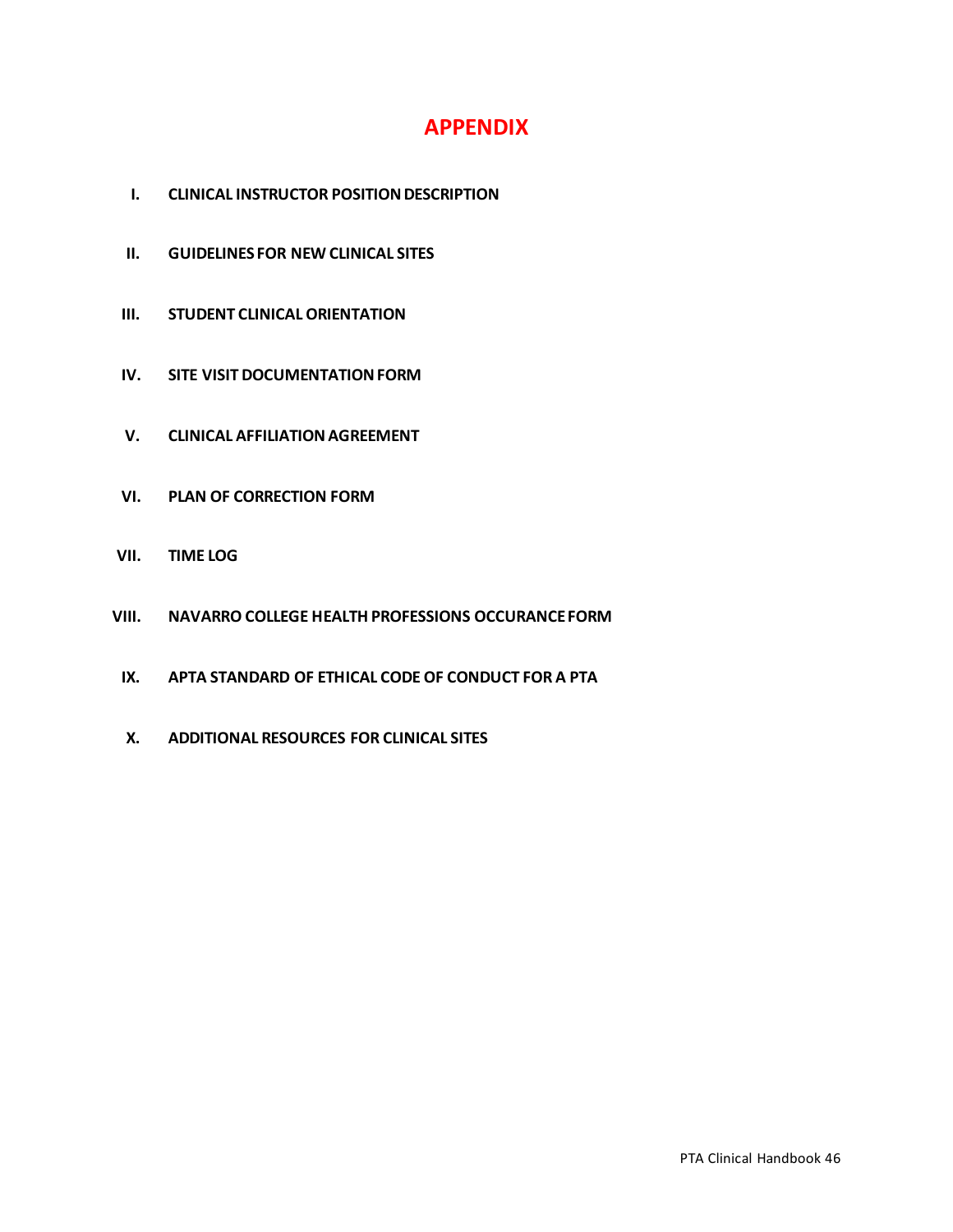# **CLINICAL INSTRUCTOR POSITION DESCRIPTION**

#### **Navarro College Physical Therapist Assistant Program**

#### <span id="page-46-0"></span>**GENERAL DESCTIPTION:**

The designated clinical instructor should have a minimum of one year of clinical experience. The clinical instructor will facilitate the instruction of the Navarro College PTA students who are assigned to their clinical education facility.

#### **GENERAL DUTIES AND RESPONSIBILITIES:**

- Interview students for placement and advise them of setting requirements, providing any necessary forms, etc. as required by the setting affiliate.
- Provide an orientation for each new student assigned to the clinical site, including safety and emergency procedures.
- Schedule, monitor and maintain student records of attendance, department/room rotations, and progress reports, as assigned for each student in each clinical rotation.
- Identify appropriate times for additional learning opportunities, if available, for each student assigned to the clinical site.
- Provide the licensed staff with guidance and assistance for effective progress reporting of each student.
- Evaluate student progress in the clinical education center, each rotation.
- Advise and counsel each student concerning their progress.
- Ensure that each new student assigned to the clinical site show proof of completion of a physical examination and comply with the hospital policies in that regard.
- Participate in clinical training continuing education and revision, as needed.
- Provide due process for students failing to succeed in the clinical component of their education, to include documentation of all occurrences.
- Participate in all Clinical Instructor Meetings and In-Service Events as scheduled by the ACCE.
- Provide all documents of student participation to the CCCE/ACCE, as required.
- Prepare students who are eligible to take the licensure examination.
- Participate in the self-study process and reaccreditation process, as required by the Commission on Accreditation of Physical Therapy Education.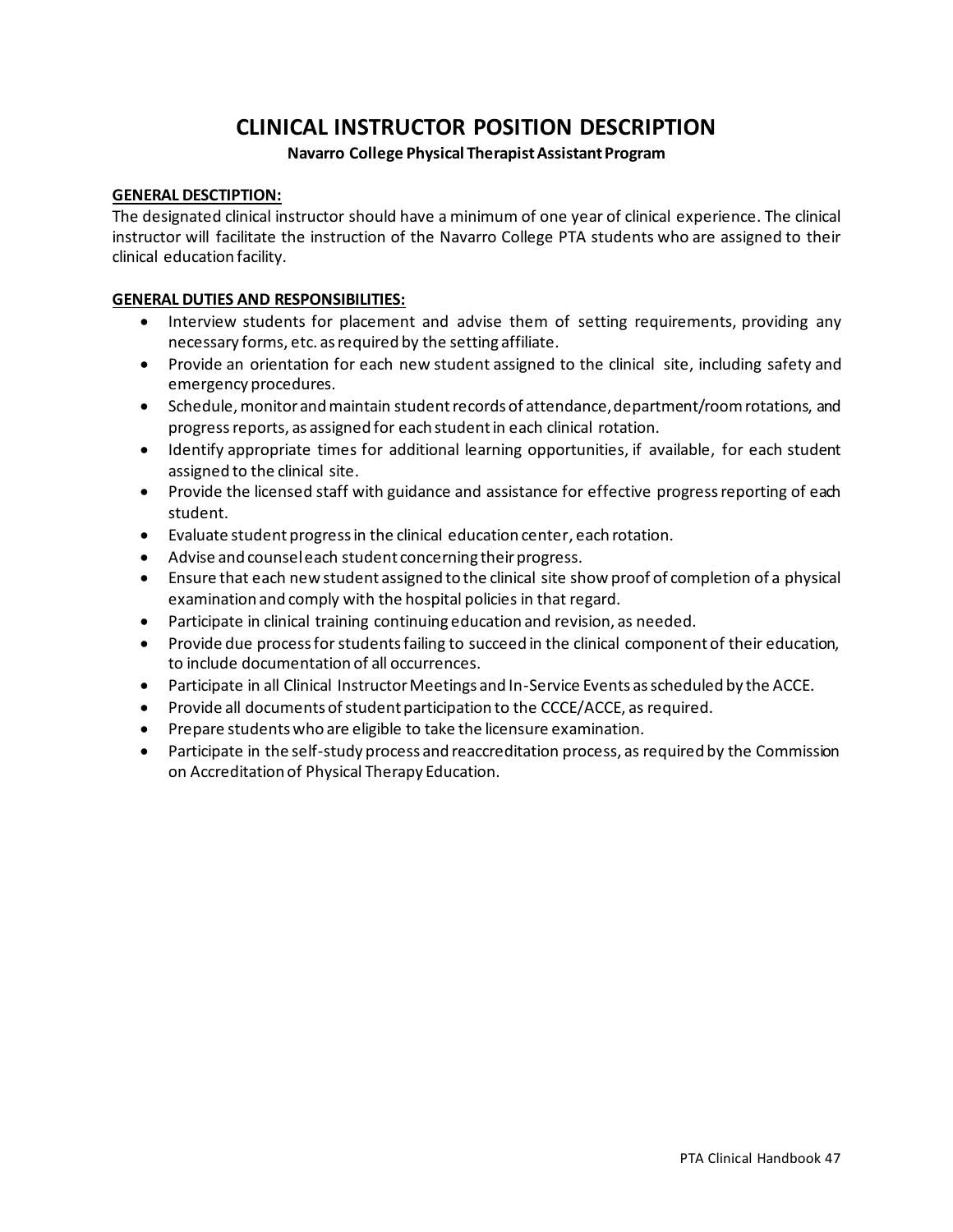# **GUIDELINES FOR NEW CLINICAL SITES**

#### **Navarro College Physical Therapist Assistant Program**

<span id="page-47-0"></span>The APTA has established a set of voluntary guidelines for establishing clinical sites. The Navarro College PTA program utilizes these guidelines to help improve the clinical experience for the clinical staff and students. However, these are just guidelines and are not required for establishment of a new clinical site.

- The clinical center should have a philosophy of patient care and clinical education compatible with the academic program.
- Clinical education programs are designed to meet the objectives of the academic program, the clinical site, and the individual student.
- The physical therapy staff practices ethically and legally.
- The clinical site is committed to the principle of equal opportunity and affirmative action as required by federal legislation.
- The clinical site demonstrates administrative support for clinical education.
- The clinical site has a variety of learning experiences, appropriate to the setting, available to the students.
- The clinical site provides an active, stimulating environment appropriate for the learning needs of the students.
- Selected support services are available to the students.
- Roles of physical therapy personnel are clearly defined and distinguished from one another.
- The physical therapy staff is adequate in number to provide an educational program to students.
- A Center Coordinator of Clinical Education (CCCE), with specific qualifications is responsible for coordinating the assignments and activities of students at the clinical site.
- Clinical Instructors (CI) are selected based on specific criteria.
- Special expertise of the clinical center staff is available to the students.
- The clinical site encourages clinical educator (CI and CCCE) training and development.
- There is an active staff development program for the clinical site.
- The staff is active in professional activities.
- The physical therapy service has an active and viable process of internal evaluation of its own affairs and is receptive to procedures of review and audit approved by appropriate external agencies and consumers.

A complete copy of this document is also located in the APTA publication titled. *Clinical Education Guidelines and Self-Assessment.*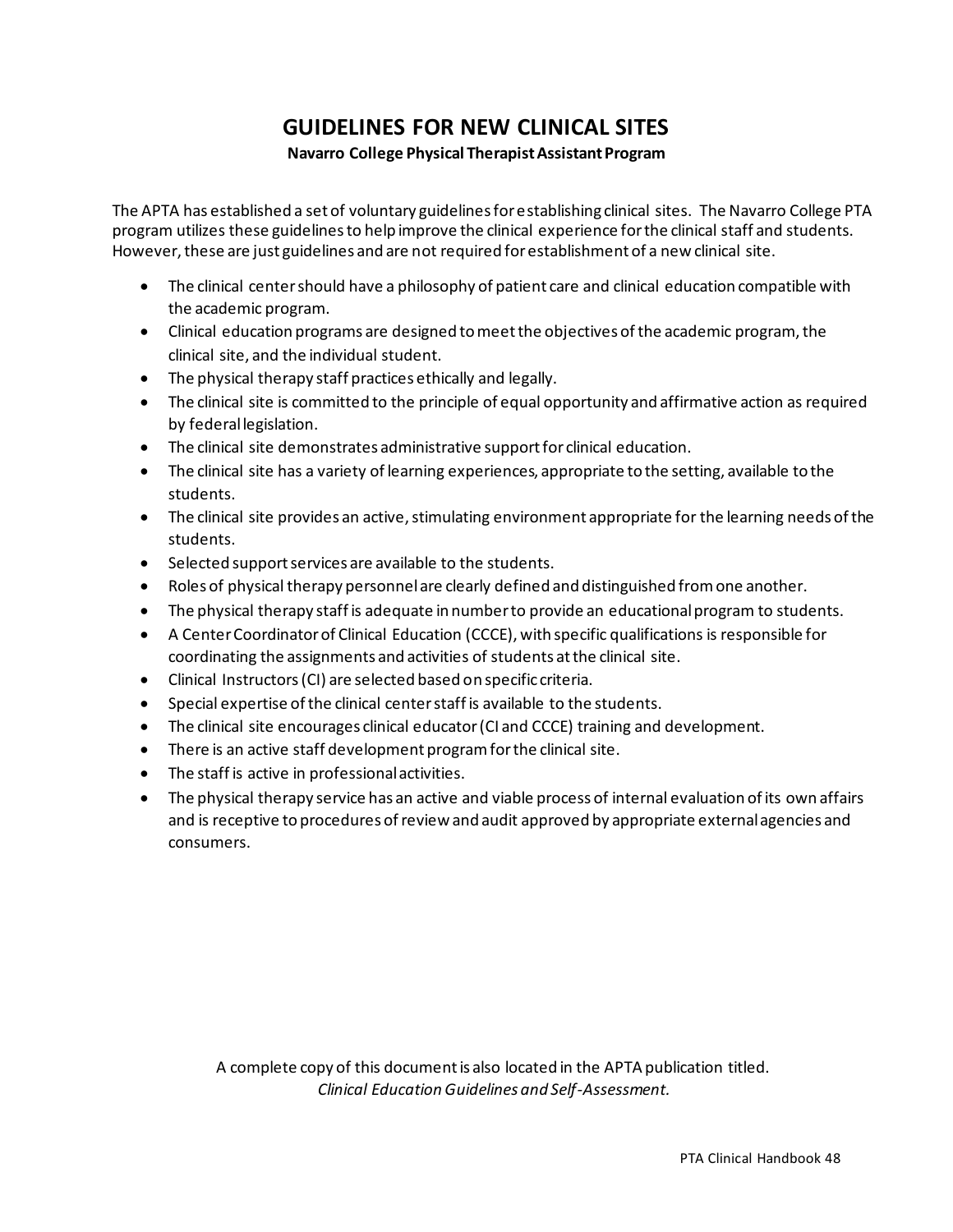### **STUDENT CLINICAL ORIENTATION**

**Navarro College Physical Therapist Assistant Program**

<span id="page-48-0"></span>**STUDENT'S NAME: \_\_\_\_\_\_\_\_\_\_\_\_\_\_\_\_\_\_\_\_\_\_\_\_\_\_\_\_\_\_\_\_\_\_\_\_\_\_\_\_\_\_\_\_\_\_\_** 

**DATES OF AFFILIATION: \_\_\_\_\_\_\_\_\_\_\_\_\_\_\_\_\_\_\_\_\_\_\_\_\_\_\_\_\_\_\_\_\_\_\_\_\_\_\_\_\_\_\_\_** 

| <b>CLINICAL FACILITY:</b> |  |
|---------------------------|--|
|                           |  |

#### **PRIOR TO STUDENT ARRIVAL**

- Specific dress code requirements
- Directions to the facility and to the department
- Hours of operation
- Parking arrangements
- Who to report to on the first day?
- Lunch availability (storage, accessibility)
- Brochures or pamphlets on facility
- Brief description of the types of experiences students can anticipate encountering on clinical and any special items required.

#### **FIRST WEEK OF CLINICAL**

- Introduction to department staff and personnel
- **Introduction to key facility personnel**
- **Neview of organizational structure of the department**
- Job descriptions for all PT personnel / sample performance evaluation
- Tour of the facility
- **Tour of the department**
- Orientation to department and facility policies and procedures including but not limited to:
	- **Fire safety**
	- Patient emergencies codes and procedures
	- **Employee safety**
	- Patient incidence
	- **Employee / student incidence**
	- **Wailability of emergency services**
	- **Explanation of daily routine including but not limited to:**
	- Scheduling procedures
	- Procedures for treatment charges
	- Documentation for telephone management
	- **Designation of student work area**
	- Clinical objectives:
		- Review various types of learning experiences available to student.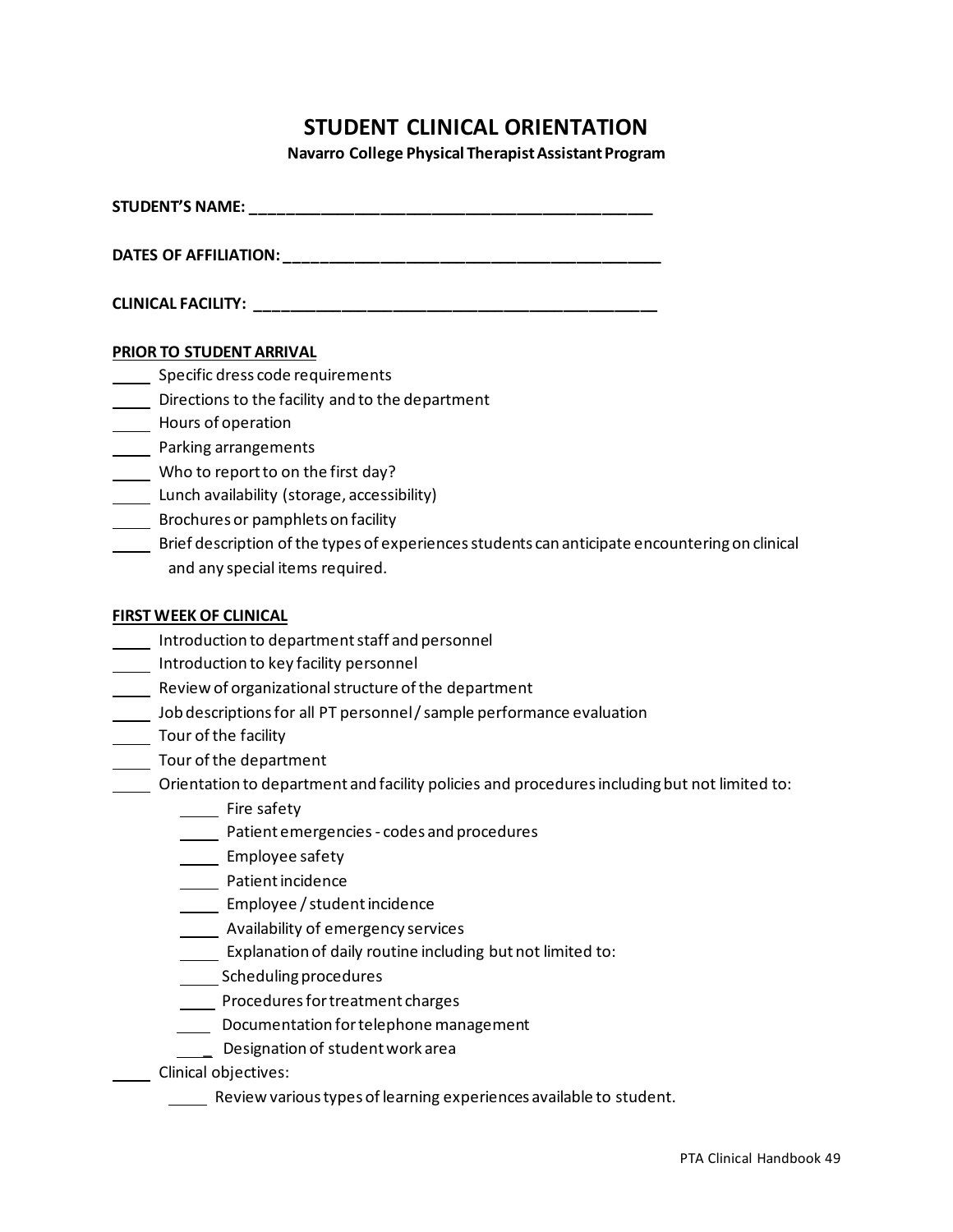- Review student's responsibilities and the CI's expectations for the student
- Discuss student's pre-clinical self-assessment (which includes student's learning style, previous experiences and goals)
- Establish formal objectives for the student and time frames for achievement.
- Establish plans for providing feedback (formal and informal)
- \_\_\_\_\_ Schedule (even if tentative) time for student midterm and final performance evaluation

#### **THROUGHOUT CLINICAL**

- Provide student with ongoing feedback formal and informal.
- Solicit feedback from student.
- Keep ACCE appraised of any concerns regarding student performance.
- Document areas of student performance (positive and negative) to assist in the completion of the final and formal written evaluation.
- At **MIDTERM**, assess student progress in relation to established goals via PTA MACS midterm progress report.

#### **AT COMPLETION OF CLINICAL AFFILIATIONFOR** *CI*

- Review, complete, and sign the PTA MACS Progress Report
- Completes CI Survey of Student Preparedness for Clinical
- Review, complete, and sign PTA MACS skill sheets
- Review and complete Master List

#### **AT COMPLETION OF CLINICAL AFFILIATION FOR** *STUDENT*

*(Student will not receive grade unless these are completed and turned in to ACCE)*

- **Neview, complete, and sign the PTA MACS Progress Report (Green Sheets)**
- Completes PTA MACS Student Evaluation of Clinical Education Experiences (SECEE)
- \_\_\_\_\_ Time Log Completion
- Turn in completed PTA MACS to ACCE.
- **Complete and turn in all designated assignments.**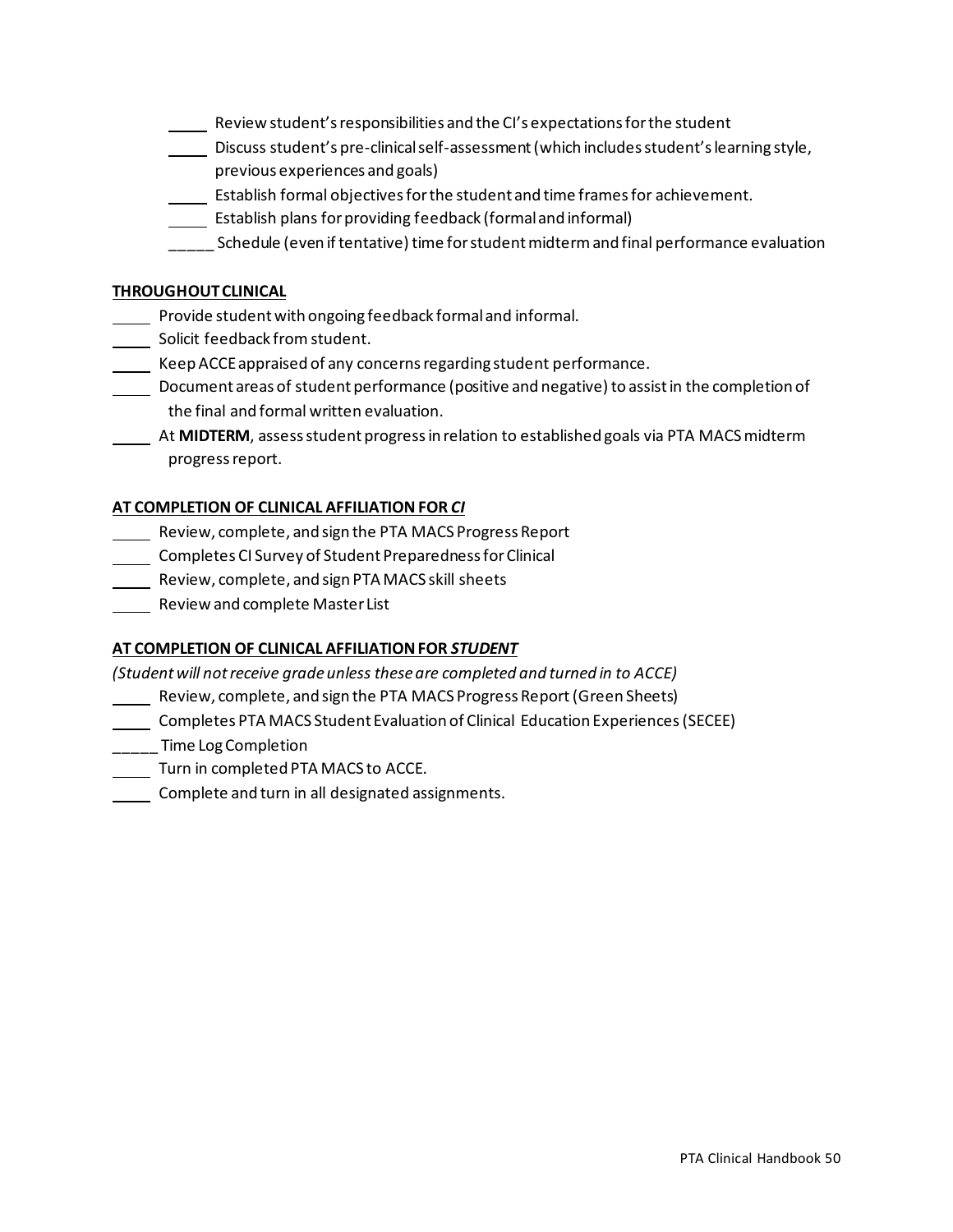# **SITE VISIT DOCUMENTATION FORM**

#### **Navarro College Physical Therapist Assistant Program**

<span id="page-50-0"></span>

Facility: Rotation Type: IP / OP

CI Contact:

Date: Time: The Contract of the Contract of the Contract of the Contract of the Contract of the Contract of the Contract of the Contract of the Contract of the Contract of the Contract of the Contract of the Contract of th

• Email address: send link to survey during visit.

- o Web link:
- License # for certificate (990004TX):

Student assigned for clinical\_\_\_\_\_\_\_\_\_\_\_\_\_\_\_\_\_\_\_\_\_\_\_\_\_

*Prior Rotation Types*: \_\_\_\_\_\_\_\_\_\_\_\_\_\_\_\_\_\_\_\_\_\_\_\_\_\_\_\_\_\_

- 1. Please complete the CI survey for Student Preparedness for clinical. Email address:
- 2. How is the student progressing?
	- a. Identified strengths:
	- b. Identified weaknesses:
	- c. Attitude toward supervision:
	- d. What type of feedback is occurring and is it sufficient?
- 3. Any desire for CI Certification Course?
- 4. Do you have an APTA membership?
- 5. Any need for additional PTA MACS training? Did the student inform you of the grading power point tool?
- 6. Was the student prepared for the equipment in your facility? If not, what type of equipment was new to the student or difficult for student to use?
- 7. Other needs from NC? Are there certain CEU's/certifications your facility is interested in attaining that NC could host for your team?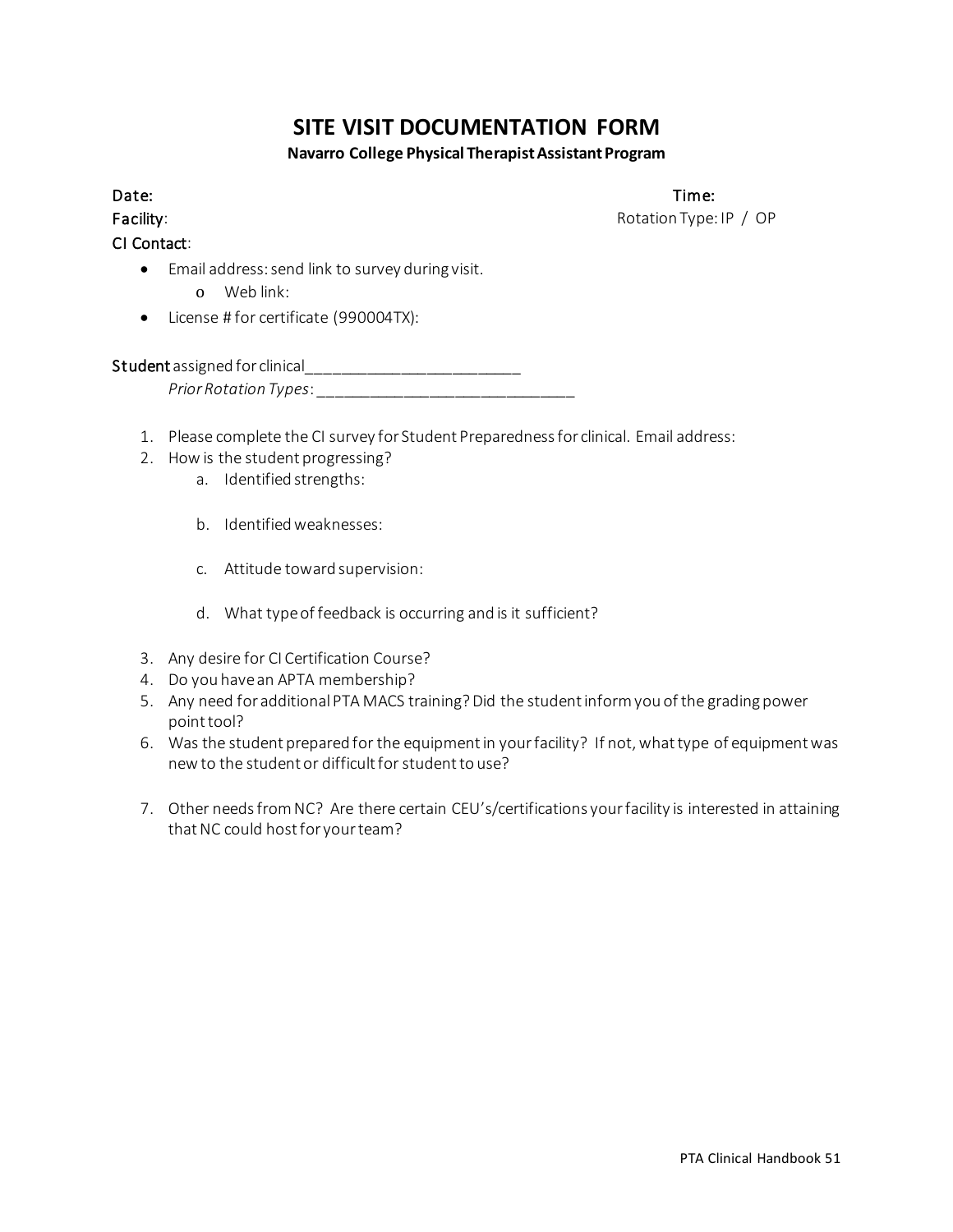### **CLINICAL AFFILIATION AGREEMENT**

#### **Navarro College Physical Therapist Assistant Program**

<span id="page-51-0"></span>This agreement is executed between **Navarro College**(College) and <<**FACILITY NAME>>**(Facility), for and on behalf of the Health Professions Division and its students enrolled in the Physical Therapist Assistant (PTA) Program at Navarro College.

This agreement, commences on **<<DATE>>.** This agreement is in force until further notice.

WHEREAS, it is agreed by the Parties to be of mutual interest and advantage that the Physical Therapist Assistant students and faculty of Navarro College be given the opportunity to utilize the Facility as a clinical laboratory and for educational purposes:

NOW, THEREFORE, for and in consideration of the foregoing, and in further consideration of mutual benefits, the Parties of this Agreement agree as follows:

- 1. The facility will permit Physical Therapist Assistant students of the college to engage in a clinical traineeship under the supervision and responsibility of the Physical Therapy (PT) clinical instructor (CI) assigned by the facility. The CI will collaborate with the Academic Coordinator of Clinical Education (ACCE) designated by the college for all general arrangements relating to student fieldwork.
- 2. The Physical Therapist Assistant students of the college will provide direct patient care under the close supervision of the PT CI or any other appropriately licensed professional.
- 3. The number of students and periods of assignment in the facility will be collaboratively agreed upon between the college and the facility. The college will provide the facility with the names of the students that are entitled to utilize the resources of the facility under the terms of this agreement.
- 4. The period of assignment shall coincide with all college academic sessions, except in the instance of special arrangements agreed to by the facility and the PTA ACCE.
- 5. The clinical instructor in collaboration with the PTA ACCE agrees to provide student learning objectives for each division of the facility to which students are assigned.
- 6. All faculty and students will have liability insurance. A statement will be provided upon request giving assurance that faculty and students are covered by liability insurance in an amount not less than \$1,000,000 per occurrence/\$3,000,000 aggregate.
- 7. The PTA ACCE of the college and the CI of the facility shall collaborate yearly to review the agreement status, update fieldwork data forms and student learning outcomes.
- 8. College personnel, faculty, and students will be subject to the written and published guidelines and regulations established by the facility.
- 9. The facility has the authority to dismiss a student immediately if the student is grossly negligent in patient care or performs in an unsafe and unethical manner. Should the facility wish to recommend dismissal of a student for reasonable cause, including the student's failure to comply with the facilities policies and procedures, such recommendation must be in writing to the PTA ACCE. Documentation should include but not be limited to the events that lead to the recommended dismissal of the student.
- 10. The college has the right to withdraw any student from the facility when/if the student/facility is proven to be unacceptable for reasons of health, performance, or any other reasonable cause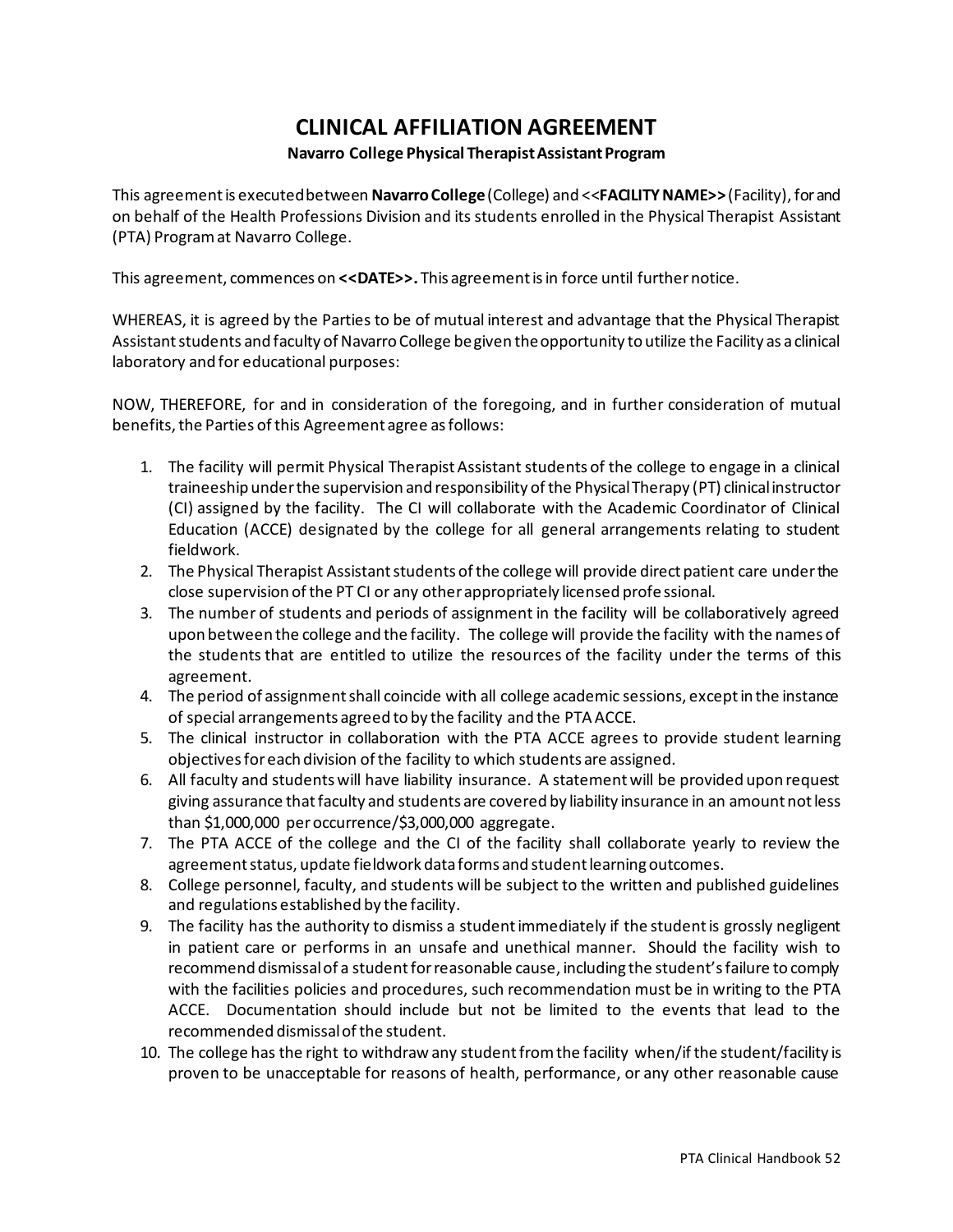that may compromise the PTA program's accreditation from the Commission on Accreditation in Physical Therapy Education (CAPTE) or the rule and regulations of state licensure.

- 11. The college will require all students to have a physical examination upon acceptance into the program.
- 12. The college will require all students participating in clinical under the agreement to have a background check completed and provided to the facility upon request.
- 13. The basic education for compliance with HIPAA will be the responsibility of the College Program and will be completed prior to the student's assignment to the Facility.
- 14. Faculty and students will be responsible for their own transportation, meals, housing, laundry, and health care needs in the performance of this agreement. There will be no exchanges of monies between the facility and the college. College personnel, students and/or faculty shall be responsible for their own expenses of injury, illness, and/or hospitalization.
- 15. The salaries and expenses of any instructors, supervisors, or other employees of the College will be paid by the College. The College agrees that members of its faculty will serve as consultants of the facility when requested by the facility and when possible due to teaching responsibilities.
- 16. The facility further agrees as follows:
	- (a) To maintain the criteria for accreditation as established by the appropriate accrediting agency.
	- (b) To provide to the college the necessary space or facilities for conference areas for student teaching, if available.
	- (c) To allow students and faculty member of the college to utilize the facility's cafeteria, as available, at the student's and faculty's sole expense.
	- (d) To retain responsibility for patient care.
- 17. Both Parties agree to comply with all applicable federal and state laws prohibiting discrimination against persons on account of race, sex, color, age, religion, national origin, disability, or because they are beneficiaries of government reimbursement programs including, but not limited to, Medicaid and Medicare.
- 18. Parties hereto agree to indemnify each other for any costs, damages, lawsuits, demands, or accusations against the other Party incurred as the result of any action(s) or inaction(s) on the part of either of the Parties respective employee(s), agents, representatives, or other authorized persons, unless in the case of gross and willful negligence of the facility, its officers, employees, or agents or the actions of a third party over which the college has no supervision, control, or jurisdiction.

#### **GLOSSARY OF TERMS**

Definitions given below are for the purposes of this agreement.

- 1. Clinical instructor (CI): An individual at the clinical site who directly instructs and supervises students during their clinical learning experiences. The CI is responsible for facilitating clinical learning experiences and assessing students' performance in cognitive, psychomotor, and affective domains as related to entry-level clinical practice and academic and clinical performance expectations. (Syn: clinical teacher, clinical tutor, and clinical supervisor.) (Normative Model 2004,Appendix E)
- 2. Academic Coordinator of Clinical Education (ACCE) Defined by the Commission on Accreditation in Physical Therapy Education (CAPTE) as the faculty member at the educational institution who is responsible for monitoring fieldwork experience.
- 3. Collaboration Working together cooperatively, especially in the management of patient/client care. (*Normative Model 2004*, Appendix E)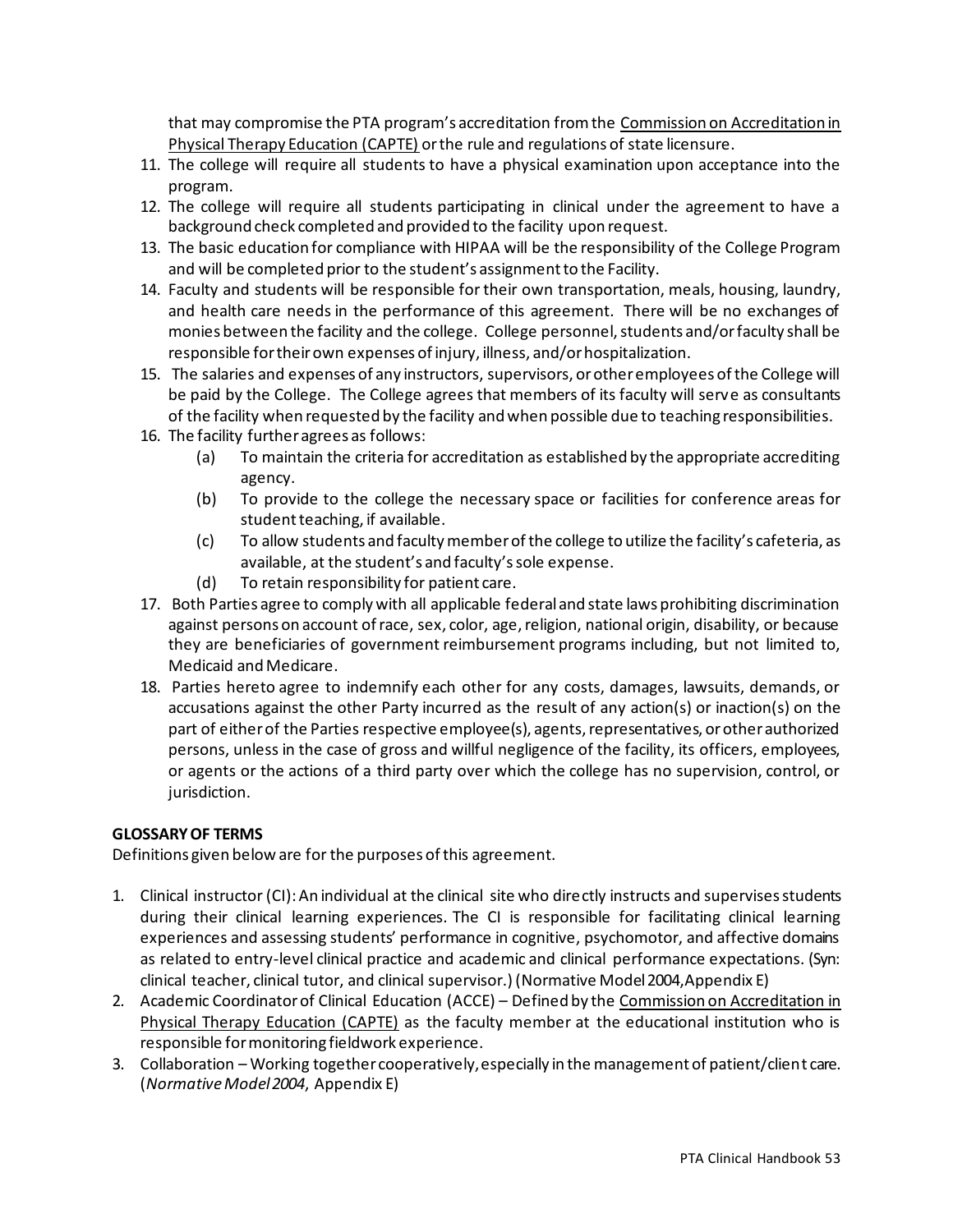#### **RESPONSIBILITIES OF CLINICAL INSTRUCTOR (CI)**

The individual responsible for providing direct supervision of the student while in the clinical setting. The clinical instructor facilitates the clinical instruction and supervision of Navarro College PTA students who are assigned to their clinical affiliation. While these individuals are not usually employed by the institution that houses the PTA program, they do agree to certain standards of behavior through contractual arrangements for their services.

The clinical instructor should meet the following guidelines:

- Possess a current PT license or PTA license/certification in the state in which he/she practices.
- Be interested in developing knowledge and skills to provide clinical teaching.
- Possess the ability to plan, conduct and evaluate a clinical education experience based on sound educational principles.
- Possess the ability to develop written objectives for a variety for learning experiences.
- Demonstrate professional skills acting as a role model for students.
- Demonstrate effective communication skills.
- Demonstrate effective skill in interpersonal relationships.
- Communicate in a timely manner with the ACCE as needed.
- Seek assistance/resources as needed to manage issues of clinical education.
- Participate in a multifaceted process for evaluation of the clinical education program.
- Works collaboratively with the physical therapist to supervise physical therapist assistant students (in the case of a PTA).

#### **RESPONISBILITIES OF ACADEMIC COORDINATOR OF CLINICAL EDUCATION (ACCE)**

The Physical Therapist Assistant Program ACCE is responsible for:

- Maintaining regular communication between Navarro College and the Affiliated Clinical Education Site.
- Providing ongoing communication with the clinical instructors at each education site concerning student, program goals and needs for accreditation compliance, maintenance of clinical education manual and development opportunities including education seminars on an ongoing basis.
- Facilitating quality learning experiences for students during clinical education.
- Placing, confirming and supervising students with affiliated clinical site.
- Evaluating each clinical affiliation site through student evaluation forms, on-site visits and ongoing communications. The ACCE shares this information with both Navarro College and the clinical affiliation site.
- Evaluation of student performance through cooperation with clinical and academic staff, to determine the students' ability to integrate didactic and clinical learning for progression within the program.
- Determination of the final written grade for each student based on the grading criteria as set forth in the course syllabus and PTA MACS.

Placement will be impacted by what sites are available at that time as well as the student's interest and capabilities. This broad base of exposure will facilitate attainment of the basic skills needed for the daily practice of physical therapy as a Licensed Physical Therapist Assistant. As the student progresses in their clinical rotations, it is expected that they will meet progressively more difficult patients and techniques.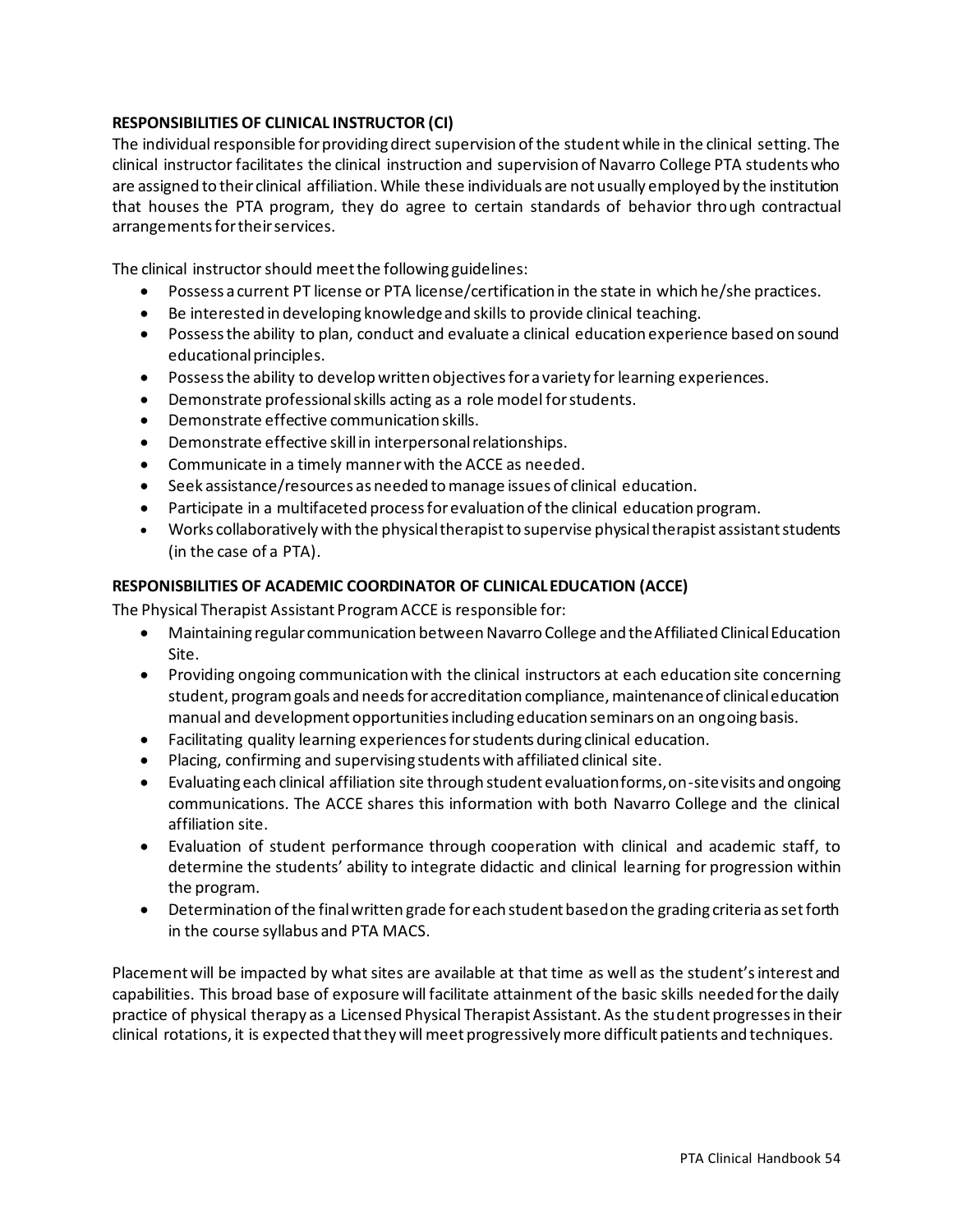#### **THE COOPERATIVE AGREEMENT OF CLINCIAL AFFILIATION**

**\_\_\_\_\_\_\_\_\_\_\_\_\_\_\_\_\_\_\_\_\_\_\_\_\_\_\_\_\_\_\_\_\_\_\_\_\_\_\_\_\_\_\_ \_\_\_\_\_\_\_\_\_\_\_\_\_\_\_\_\_\_\_\_\_**

**\_\_\_\_\_\_\_\_\_\_\_\_\_\_\_\_\_\_\_\_\_\_\_\_\_\_\_\_\_\_\_\_\_\_\_\_\_\_\_\_\_\_\_ \_\_\_\_\_\_\_\_\_\_\_\_\_\_\_\_\_\_\_\_\_**

Guy E. Featherston, MS Date Dean of Health Professions Navarro College

Facility Administrator Date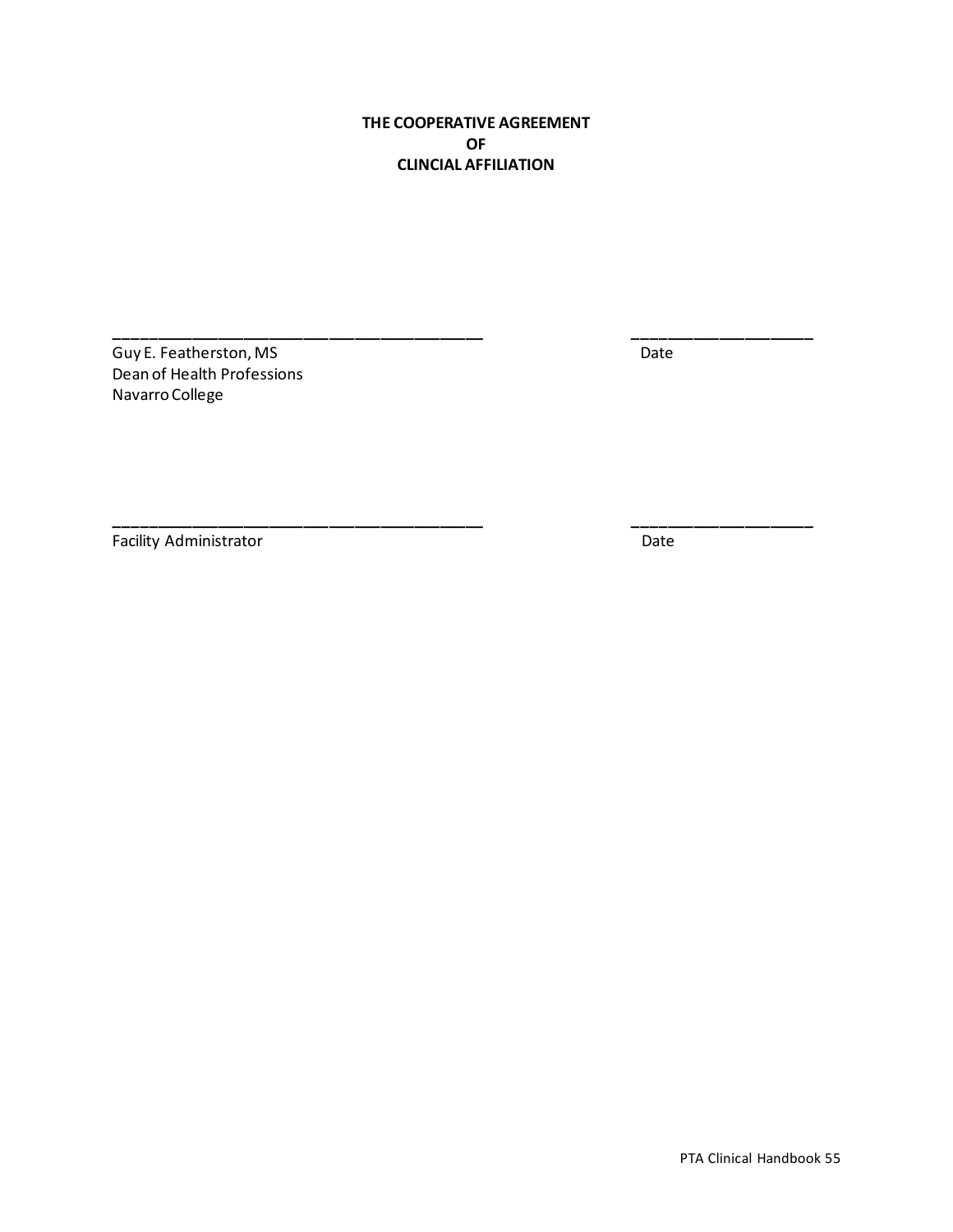### **PLAN OF CORRECTION FORM**

Navarro College Physical Therapist Assistant Program

<span id="page-55-0"></span>

| STUDENT:  | DATE:       |
|-----------|-------------|
| SEMESTER: | INSTRUCTOR: |

1. AREA OF CONCERN

2. PLAN FOR REMEDIATION

3. PLAN OF STIPULATIONS

**Grades:** Failure to complete the course with a grade of 75 will result in dismissal for the Physical Therapist Assistant Program.

**Clinical and/or Professional Behavior:** Failure to comply with the terms of the contract may result in dismissal for the Physical Therapist Assistant Program

|                                                            | (date) |                                           |
|------------------------------------------------------------|--------|-------------------------------------------|
| <u> 1980 - Johann John Stoff, fransk politik (d. 1980)</u> |        | , hereby agree to the above listed terms. |
| FACULTY:                                                   |        |                                           |
| PROGRAM DIRECTOR:                                          |        |                                           |

*A student can be removed from the Program, without a probationary period, due to scholastic dishonesty or inappropriate behavior, or any violation of the Student Code of Conduct as outlined by the college.*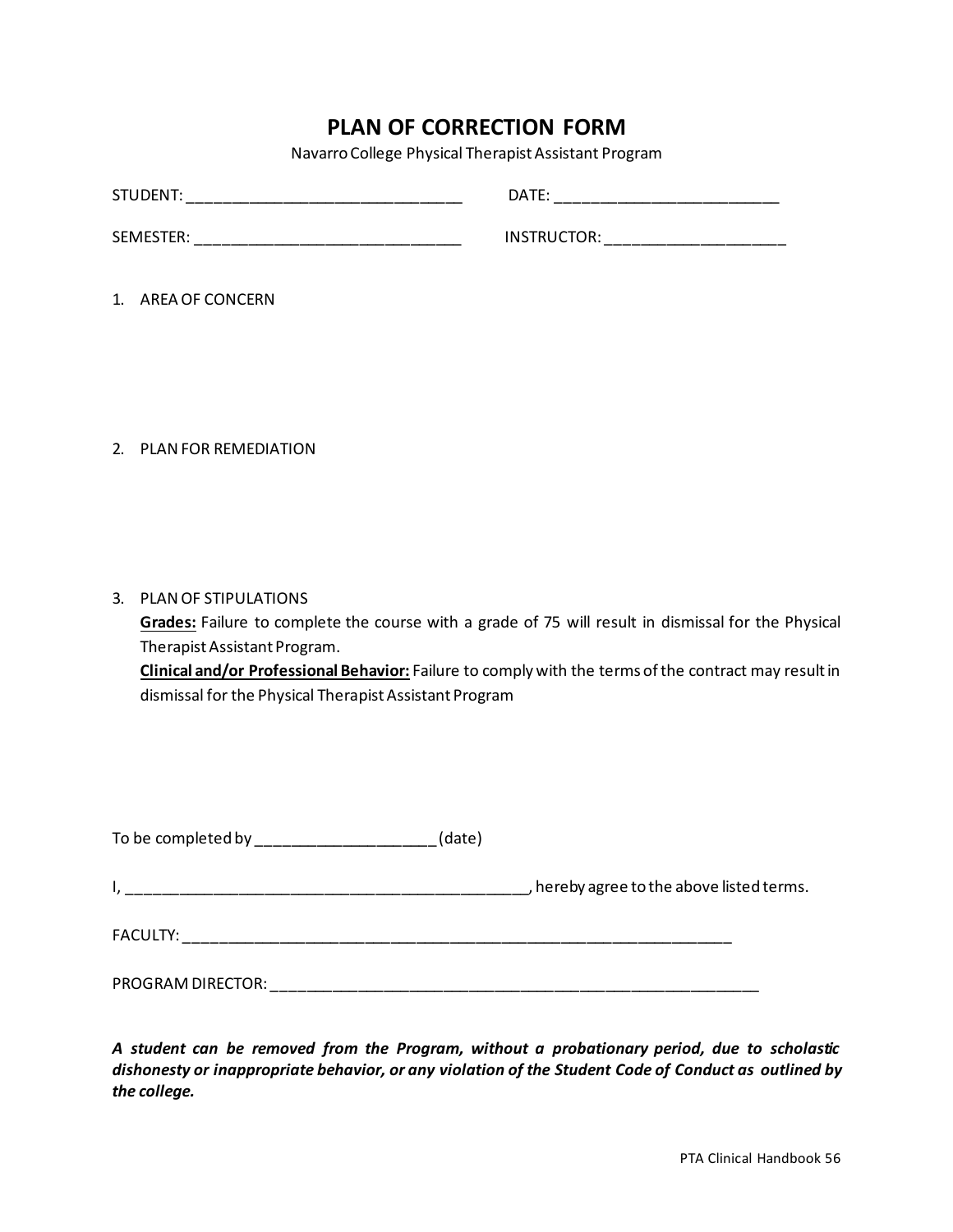# **TIME LOG**

<span id="page-56-0"></span>

| Week 1                           | SUN              | <b>MON</b>       | <b>TUE</b>                                    | WED                                           | <b>THU</b>                                    | FRI              | SAT               |                     | <b>TOTALS</b>  |
|----------------------------------|------------------|------------------|-----------------------------------------------|-----------------------------------------------|-----------------------------------------------|------------------|-------------------|---------------------|----------------|
|                                  |                  |                  |                                               |                                               |                                               |                  |                   | WEEK                | TO DATE        |
| IN Time                          |                  |                  |                                               |                                               |                                               |                  |                   |                     |                |
| OUT Time                         |                  |                  |                                               |                                               |                                               |                  |                   |                     |                |
| <b>Break Time</b>                |                  |                  |                                               |                                               |                                               |                  |                   |                     |                |
| <b>DAILY</b>                     |                  |                  |                                               |                                               |                                               |                  |                   |                     |                |
| TOTAL:                           |                  |                  |                                               |                                               |                                               |                  |                   |                     |                |
| <b>COMMENTS:</b>                 |                  |                  |                                               |                                               |                                               |                  |                   | <b>CI</b> Initials: |                |
| Week 2                           | SUN              | <b>MON</b>       | <b>TUE</b>                                    | WED                                           | <b>THU</b>                                    | FRI              | SAT               |                     | <b>TOTALS</b>  |
|                                  |                  |                  |                                               |                                               |                                               |                  |                   | WEEK                | <b>TO DATE</b> |
| IN Time                          |                  |                  |                                               |                                               |                                               |                  |                   |                     |                |
| <b>OUT Time</b>                  |                  |                  |                                               |                                               |                                               |                  |                   |                     |                |
| <b>Break Time</b>                |                  |                  |                                               |                                               |                                               |                  |                   |                     |                |
| <b>DAILY</b>                     |                  |                  |                                               |                                               |                                               |                  |                   |                     |                |
| TOTAL:                           |                  |                  |                                               |                                               |                                               |                  |                   |                     |                |
| COMMENTS:                        |                  |                  |                                               |                                               |                                               |                  | CI Initials:      |                     |                |
| Week 3                           | SUN              | <b>MON</b>       | <b>TUE</b>                                    | WED                                           | <b>THU</b>                                    | FRI              | SAT               |                     | <b>TOTALS</b>  |
|                                  |                  |                  |                                               |                                               |                                               |                  |                   | WEEK                | TO DATE        |
| IN Time                          |                  |                  |                                               |                                               |                                               |                  |                   |                     |                |
| <b>OUT Time</b>                  |                  |                  |                                               |                                               |                                               |                  |                   |                     |                |
| <b>Break Time</b>                |                  |                  |                                               |                                               |                                               |                  |                   |                     |                |
| <b>DAILY</b>                     |                  |                  |                                               |                                               |                                               |                  |                   |                     |                |
| TOTAL:                           |                  |                  |                                               |                                               |                                               |                  |                   |                     |                |
| <b>COMMENTS:</b>                 |                  |                  |                                               |                                               |                                               |                  |                   | CI Initials:        |                |
| Week 4                           | SUN              | <b>MON</b>       | <b>TUE</b>                                    | WED                                           | <b>THU</b>                                    | FRI              | SAT               |                     | <b>TOTALS</b>  |
|                                  |                  |                  |                                               |                                               |                                               |                  |                   | WEEK                | <b>TO DATE</b> |
| IN Time                          |                  |                  |                                               |                                               |                                               |                  |                   |                     |                |
| OUT Time                         |                  |                  |                                               |                                               |                                               |                  |                   |                     |                |
| <b>Break Time</b>                |                  |                  |                                               |                                               |                                               |                  |                   |                     |                |
| <b>DAILY</b>                     |                  |                  |                                               |                                               |                                               |                  |                   |                     |                |
| TOTAL:                           |                  |                  |                                               |                                               |                                               |                  |                   |                     |                |
| <b>COMMENTS:</b><br>CI Initials: |                  |                  |                                               |                                               |                                               |                  |                   |                     |                |
| Week 5                           | <b>SUN</b>       | <b>MON</b>       | <b>TUE</b>                                    | WED                                           | <b>THU</b>                                    | FRI              | SAT               |                     | <b>TOTALS</b>  |
|                                  | $\left  \right $ | $\left  \right $ | $\left  \begin{array}{c} \end{array} \right $ | $\left  \begin{array}{c} \end{array} \right $ | $\left  \begin{array}{c} \end{array} \right $ | $\left  \right $ | $\prime$ $\prime$ | WEEK                | TO DATE        |
| IN Time                          |                  |                  |                                               |                                               |                                               |                  |                   |                     |                |
| <b>OUT Time</b>                  |                  |                  |                                               |                                               |                                               |                  |                   |                     |                |
| <b>Break Time</b>                |                  |                  |                                               |                                               |                                               |                  |                   |                     |                |
|                                  |                  |                  |                                               |                                               |                                               |                  |                   |                     |                |
| DAILY                            |                  |                  |                                               |                                               |                                               |                  |                   |                     |                |
| TOTAL:                           |                  |                  |                                               |                                               |                                               |                  |                   |                     |                |
| COMMENTS:                        |                  |                  |                                               |                                               |                                               |                  |                   | CI Initials:        |                |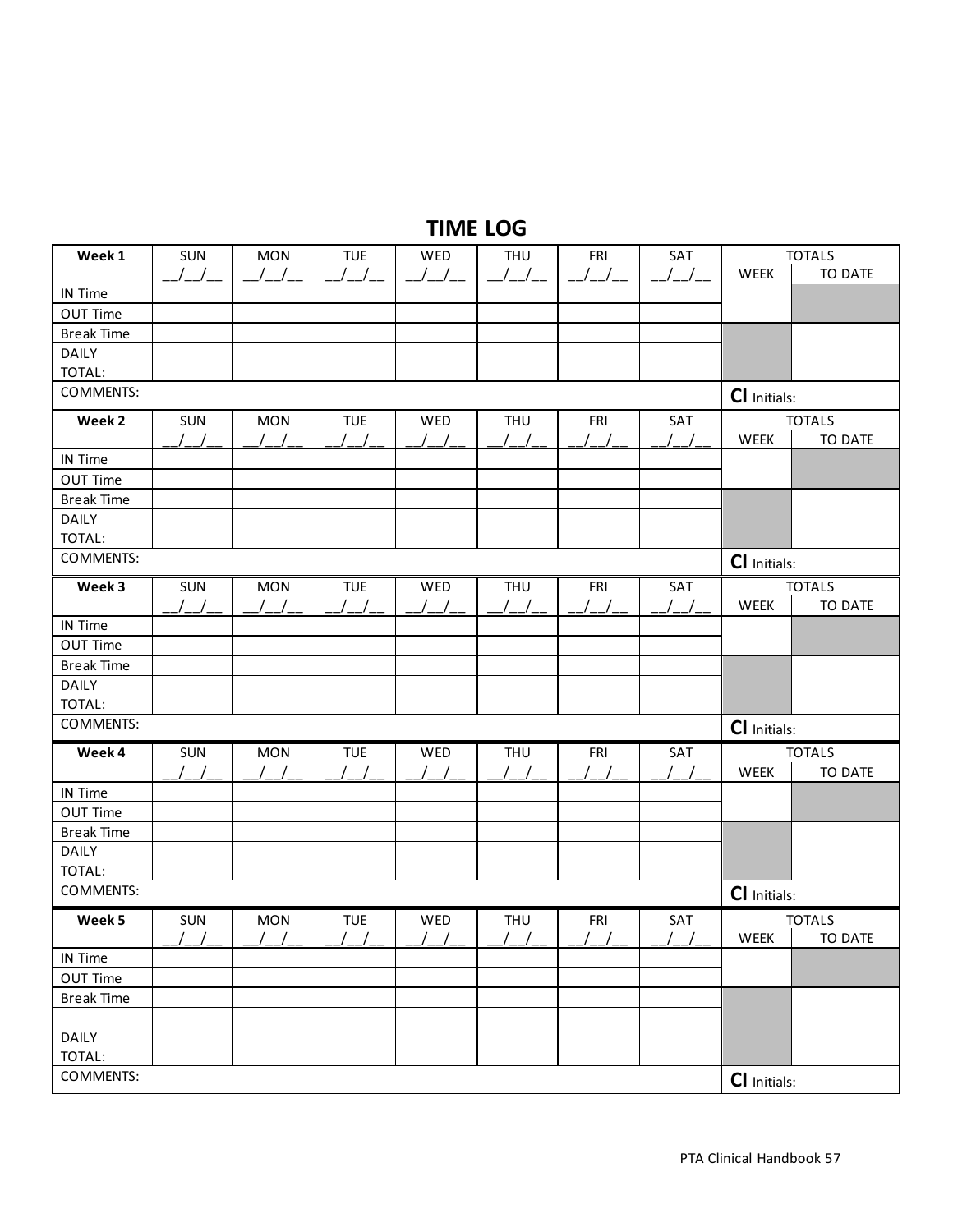### <span id="page-57-0"></span>**NAVARRO COLLEGE HEALTH PROFESSIONS OCCURANCE FORM**

| Name                                                                                                          |                          |                               |                                 | Gender<br><b>Occurrence Date</b> |                                                                                                                |                 | Time                                                                                                                                                                                                                           |  |  |
|---------------------------------------------------------------------------------------------------------------|--------------------------|-------------------------------|---------------------------------|----------------------------------|----------------------------------------------------------------------------------------------------------------|-----------------|--------------------------------------------------------------------------------------------------------------------------------------------------------------------------------------------------------------------------------|--|--|
|                                                                                                               |                          | Student                       |                                 | Female                           |                                                                                                                |                 | AM                                                                                                                                                                                                                             |  |  |
|                                                                                                               |                          | Faculty<br>Other              |                                 | Male                             |                                                                                                                |                 | PM                                                                                                                                                                                                                             |  |  |
|                                                                                                               |                          |                               |                                 | <b>Location of Occurrence</b>    |                                                                                                                |                 |                                                                                                                                                                                                                                |  |  |
| Corsicana                                                                                                     | Midlothian<br>Waxahachie |                               |                                 |                                  |                                                                                                                |                 |                                                                                                                                                                                                                                |  |  |
| Campus Location/ Room Number:                                                                                 |                          | Campus Location/ Room Number: |                                 |                                  | Campus Location/ Room Number:                                                                                  |                 | Campus Location/ Room Number:                                                                                                                                                                                                  |  |  |
| Off Campus Site:                                                                                              | Off Campus Site:         |                               | Off Campus Site:                |                                  | Off Campus Site:                                                                                               |                 |                                                                                                                                                                                                                                |  |  |
|                                                                                                               |                          |                               |                                 | Nature of Injury                 |                                                                                                                |                 |                                                                                                                                                                                                                                |  |  |
| Bites (insect or human)<br>Burn, chemical                                                                     |                          |                               |                                 | Fracture                         |                                                                                                                |                 |                                                                                                                                                                                                                                |  |  |
| Burn, Scald                                                                                                   |                          |                               |                                 | <b>Electrical Shock</b>          |                                                                                                                |                 | Puncture Wound                                                                                                                                                                                                                 |  |  |
| Sprain, Strain                                                                                                |                          |                               |                                 | No apparent injury               |                                                                                                                |                 | Other                                                                                                                                                                                                                          |  |  |
|                                                                                                               |                          |                               |                                 | <b>Occurrence</b>                |                                                                                                                |                 |                                                                                                                                                                                                                                |  |  |
| Fall<br>Needle stick                                                                                          |                          |                               |                                 |                                  |                                                                                                                |                 | Misadventure **                                                                                                                                                                                                                |  |  |
| Improper body alignment*<br>Illness                                                                           |                          |                               |                                 |                                  |                                                                                                                | Property damage |                                                                                                                                                                                                                                |  |  |
| <b>Property Missing</b><br><b>Faulty Equipment</b>                                                            |                          |                               |                                 | Other                            |                                                                                                                |                 |                                                                                                                                                                                                                                |  |  |
| Describe the occurrence in detail, giving only the facts involved:                                            |                          |                               |                                 |                                  |                                                                                                                |                 |                                                                                                                                                                                                                                |  |  |
|                                                                                                               |                          |                               |                                 |                                  |                                                                                                                |                 |                                                                                                                                                                                                                                |  |  |
|                                                                                                               |                          |                               |                                 |                                  |                                                                                                                |                 |                                                                                                                                                                                                                                |  |  |
|                                                                                                               |                          |                               |                                 |                                  |                                                                                                                |                 |                                                                                                                                                                                                                                |  |  |
|                                                                                                               |                          |                               |                                 |                                  |                                                                                                                |                 |                                                                                                                                                                                                                                |  |  |
| Was person seen by a physician? ______ No ______ Yes                                                          |                          |                               |                                 |                                  |                                                                                                                |                 |                                                                                                                                                                                                                                |  |  |
|                                                                                                               |                          |                               | Address: ______________________ |                                  |                                                                                                                |                 |                                                                                                                                                                                                                                |  |  |
|                                                                                                               |                          |                               |                                 |                                  |                                                                                                                |                 |                                                                                                                                                                                                                                |  |  |
| Any follow up necessary? ______ No _______ Yes                                                                |                          |                               |                                 |                                  | Explain: Annual March 2014 - Annual March 2014 - Annual March 2014 - Annual March 2014 - Annual March 2014 - A |                 |                                                                                                                                                                                                                                |  |  |
|                                                                                                               |                          |                               |                                 |                                  |                                                                                                                |                 | Date of report: and the contract of the contract of the contract of the contract of the contract of the contract of the contract of the contract of the contract of the contract of the contract of the contract of the contra |  |  |
| Instructor:<br>" = Using improper lifting techniques (not keeping back straight and knees bent while lifting) |                          |                               |                                 |                                  |                                                                                                                |                 |                                                                                                                                                                                                                                |  |  |

- Sang improper inting techniques (not keeping back straight a<br>\*\* = Injury as a result by someone other than the injured person.

10-31-97; revised 4-23-09; revised 5-06-15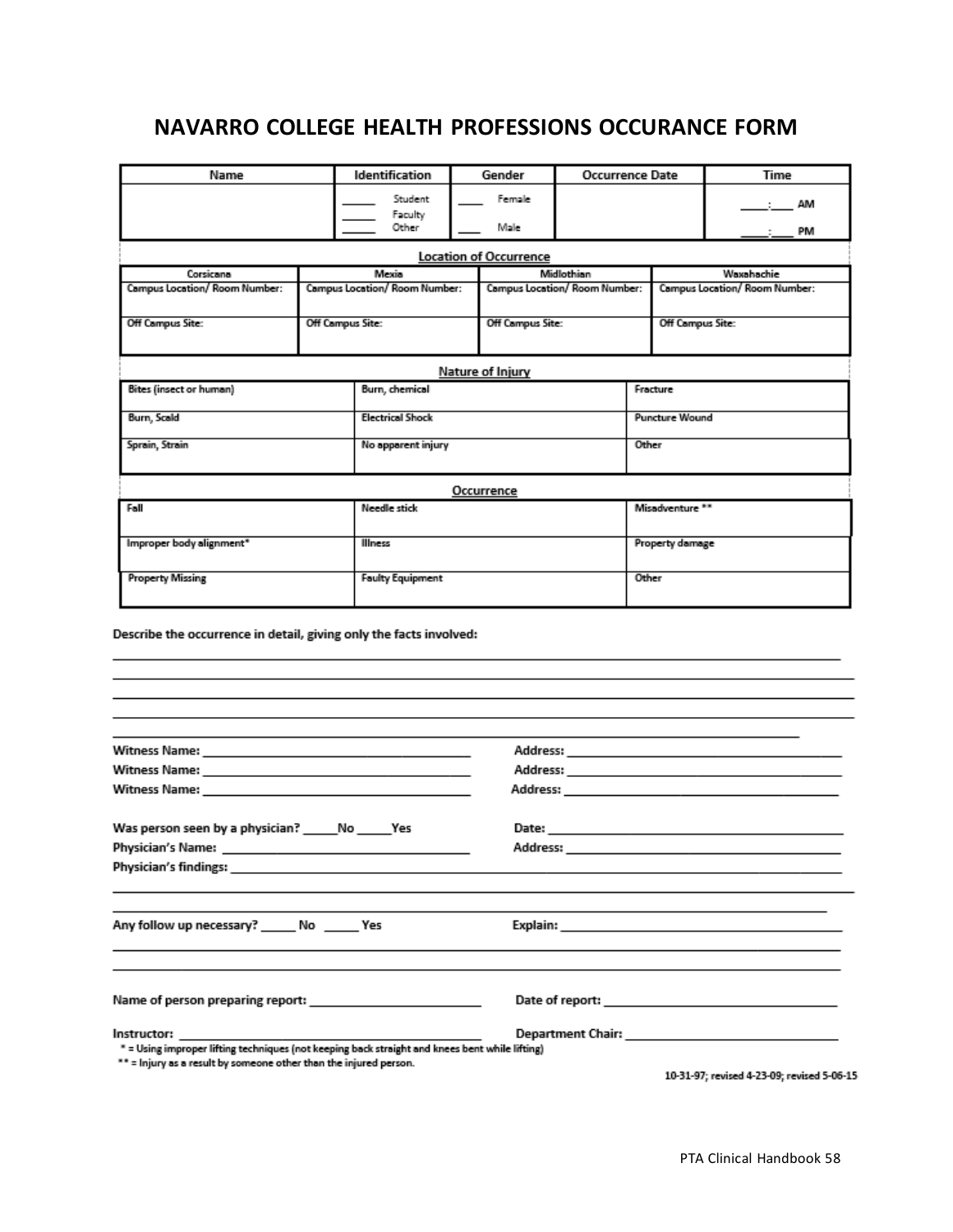# **APTA STANDARD OF ETHICAL CONDUCT FOR A PTA**

<span id="page-58-0"></span>**PREAMBLE:** The Standards of Ethical Conduct for the Physical Therapist Assistant (Standards of Ethical Conduct) delineate the ethical obligations of all physical therapist assistants as determined by the House of Delegates of the American Physical Therapy Association (APTA). The Standards of Ethical Conduct provide a foundation for conduct to which all physical therapist assistants shall adhere. Fundamental to the Standards of Ethical Conduct is the special obligation of physical therapist assistants to enable patients/clients to achieve greater independence, health and wellness, and enhanced quality of life.

**STANDARD 1:** A physical therapist assistant shall respect the inherent dignity, and rights, of all individuals.

**STANDARD 2:** A physical therapist assistant shall be trustworthy and compassionate in addressing the rights and needs of patients/clients.

**STANDARD 3:** A physical therapist assistant shall make sound decisions in collaboration with the physical therapist and within the boundaries established by laws and regulations.

**STANDARD 4:** A physical therapist assistant shall demonstrate integrity in their relationships with patients/clients, families, colleagues, students, other health care providers, employers, payers, and the public.

**STANDARD 5:** A physical therapist assistant shall fulfill their legal and ethical obligations.

**STANDARD 6:** A physical therapist assistant shall enhance their competence through the lifelong acquisition and refinement of knowledge, skills, and abilities.

**STANDARD 7:** A physical therapist assistant shall support organizational behaviors and business practices that benefit patients/clients and society.

**STANDARD 8:** A physical therapist assistant shall participate in efforts to meet the health needs of people locally, nationally, or globally.

For information on interpretive guidelines, please visit the APTA website at: http://www.apta.org/PT\_Practice/ethics\_pt/ethics\_pt\_assistant